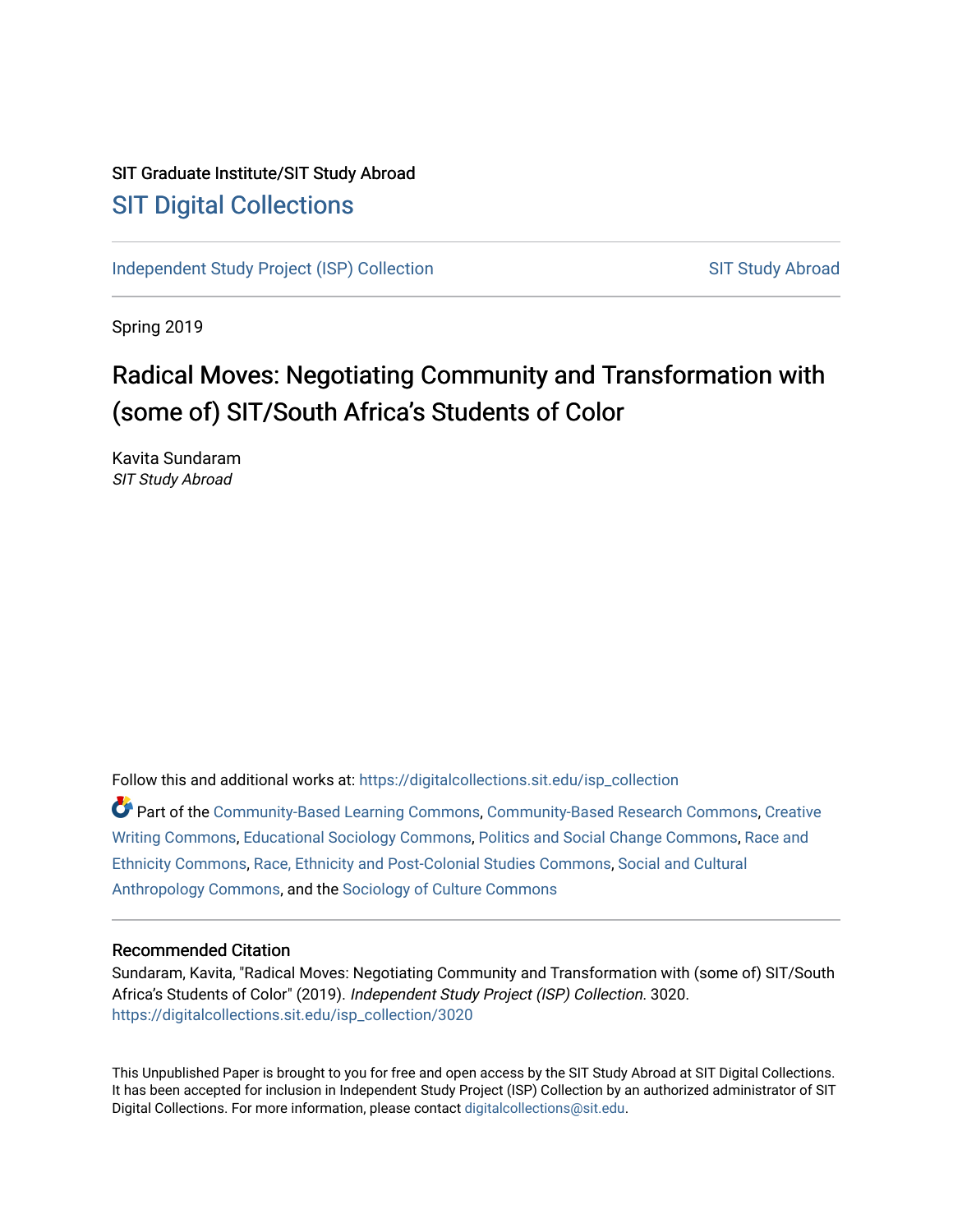# Radical Moves: Negotiating Community and Transformation with (some of) SIT/South Africa's Students of Color

Kavita Sundaram

Academic Director: Stewart Chirova

Advisor: Ayesha Sharma

Brandeis University

Sociology & Education

South Africa: Cape Town

Submitted in partial fulfillment of the requirements for South Africa:

Multiculturalism and Human Rights, SIT Study Abroad

Spring 2019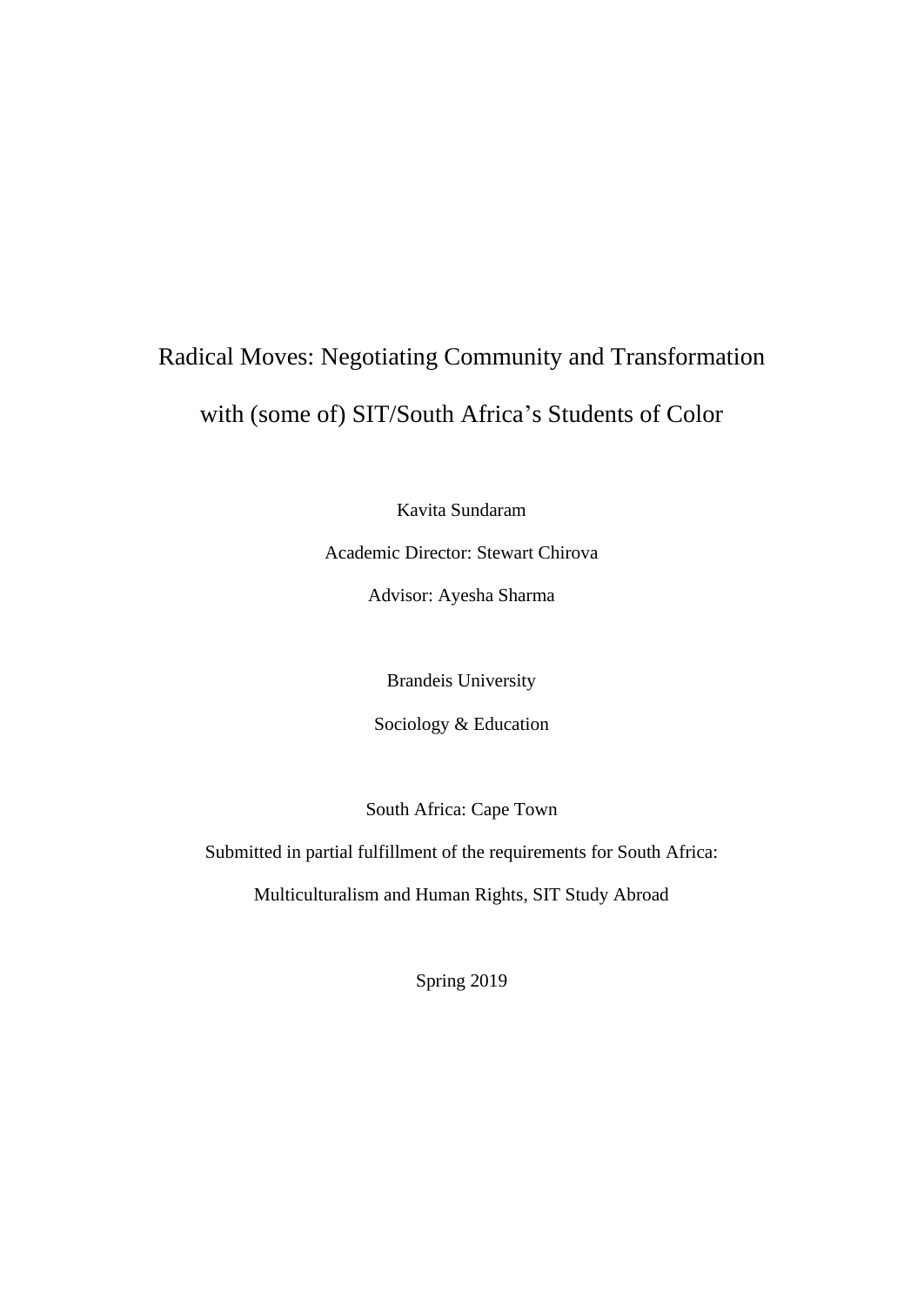#### **Abstract**

<span id="page-2-0"></span>Finding its foundations in inquiries of community, knowledge(s), relational truths, and radical transformation, this project wonders specifically how students of color from the School of International Training (SIT)/South Africa: Multiculturalism and Human Rights Spring 2019 semester abroad in Cape Town experience, negotiate with, and envision the potential futures of community/ies in and around the program. My research operates within a socioprogrammatic context which is highly racialized, seeking to listen to, document, and place in conversation the perspectives of our students of color. My meditations ground themselves in the individual and collective narrative(s) of our students of color, explored primarily in a one–on–one interview and affinity focus group meeting. Themes and questions from these narratives (and their interconnections) are materialized in a multi–medium zine (informal magazine), alongside this report which additionally examines my own research processes in a practice of self– reflexivity. I intend to situate this research within critical inquiries about the future(s) of racialized community/ies in this program, in the lives of project contributors and myself, and in worlds at large.

KEY WORDS: race, whiteness, neoliberalism, racial affinity, community, knowledge, narratives, creative research methods, future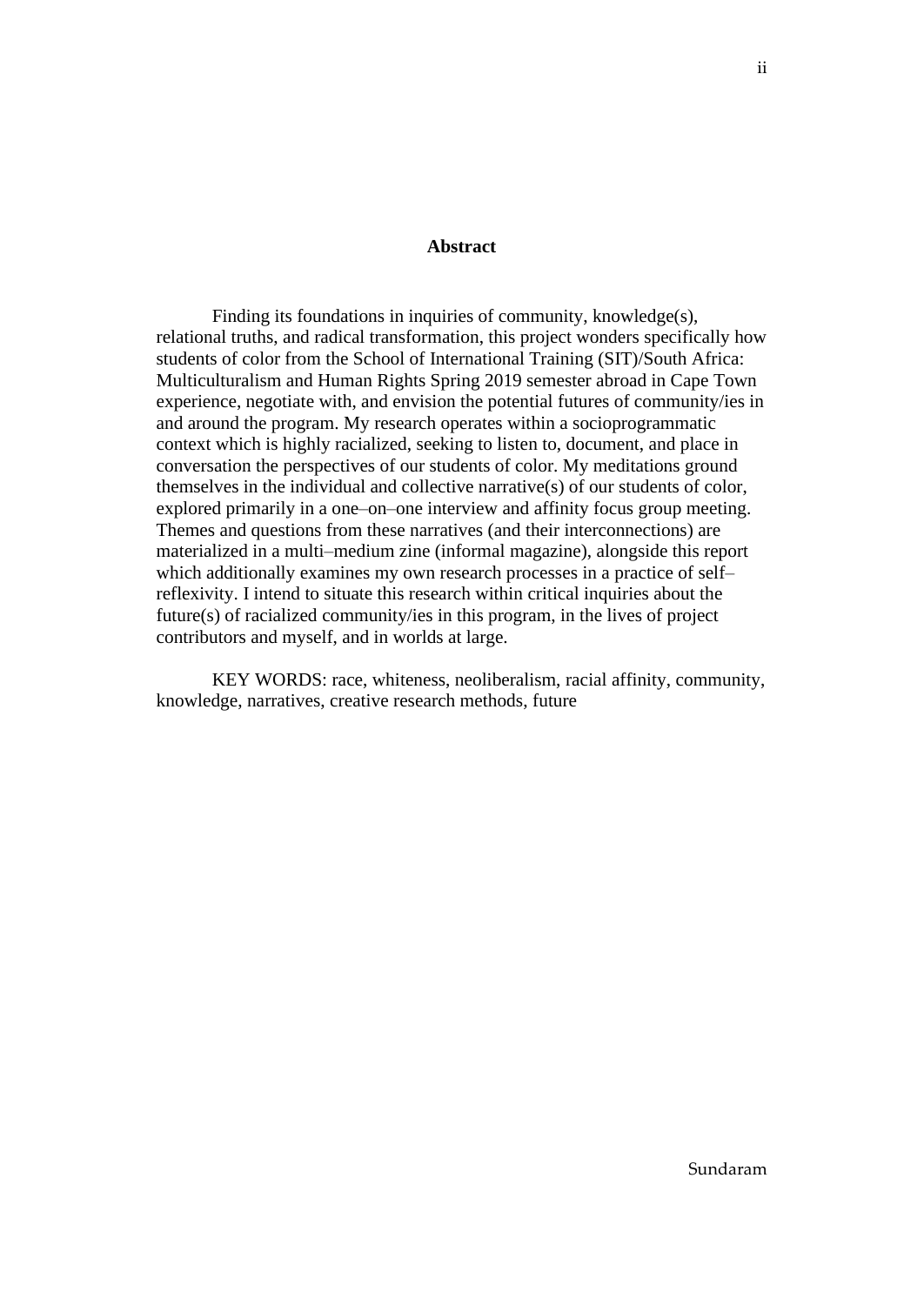#### **Acknowledgements**

<span id="page-3-0"></span>This project has been radically transformative to my thought and praxis, and for this process I am incredibly humbled. For facilitating this opportunity to engage in intensive independent inquiry, I want to thank the School of International Training (SIT) – and particularly to SIT/South Africa: Multiculturalism and Human Rights Spring 2019 for allowing me to wonder about this space. I offer my specific appreciation to Stewart Chirova for his steady commitment to our safety and learning, to Emma Arogundade for her guidance on complex pathways of questioning, and to Tabisa Dyonase for her daily and intentional warmth. I am thankful these three organizers as they have lead spaces together which encourage self- and collective-challenge.

I am indebted in more ways than one to Diana. She has, through this process, offered openness, support, validation, and silliness – alongside immense and incomparable creative work on the zine. I have learned with her a way of practicing accountability which becomes both self– and relational–care. She has reminded me how unstructured communication and community are wonderful, radical, and critical.

This project has illuminated, for me, a deep appreciation in my friendship with Lauren. She has – while navigating her own research inquiries this past month – invested herself in creating physical and mental space within our complex home environment for me to create. She has supported me in accessing both material and ideological resources as I have done this reflective work, and I

#### Sundaram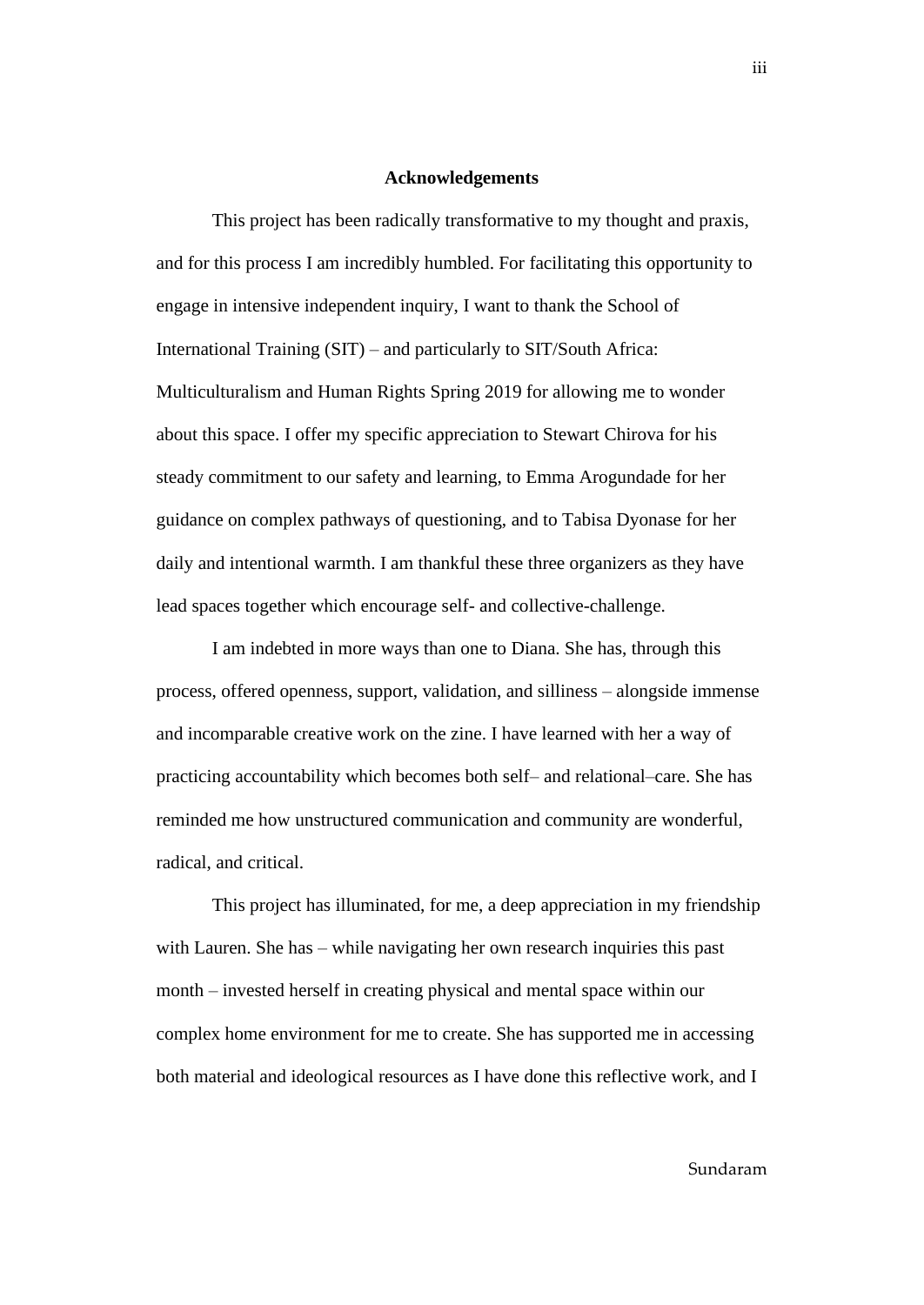am appreciative for the ways she has refused to let me undermine or devalue this work.

I hold a deep and unwavering gratitude to Ayesha Sharma for their engagement, support, and guidance. They have continuously created space through conversation for excitement, reflection, and complexity in necessary and beautiful ways. I am truly thankful for our connections – which themselves have spanned program experiences, learnings on whiteness, artistic and creative processes. Our communications find space in this report, as they were foundational to processes of inquiry for this project.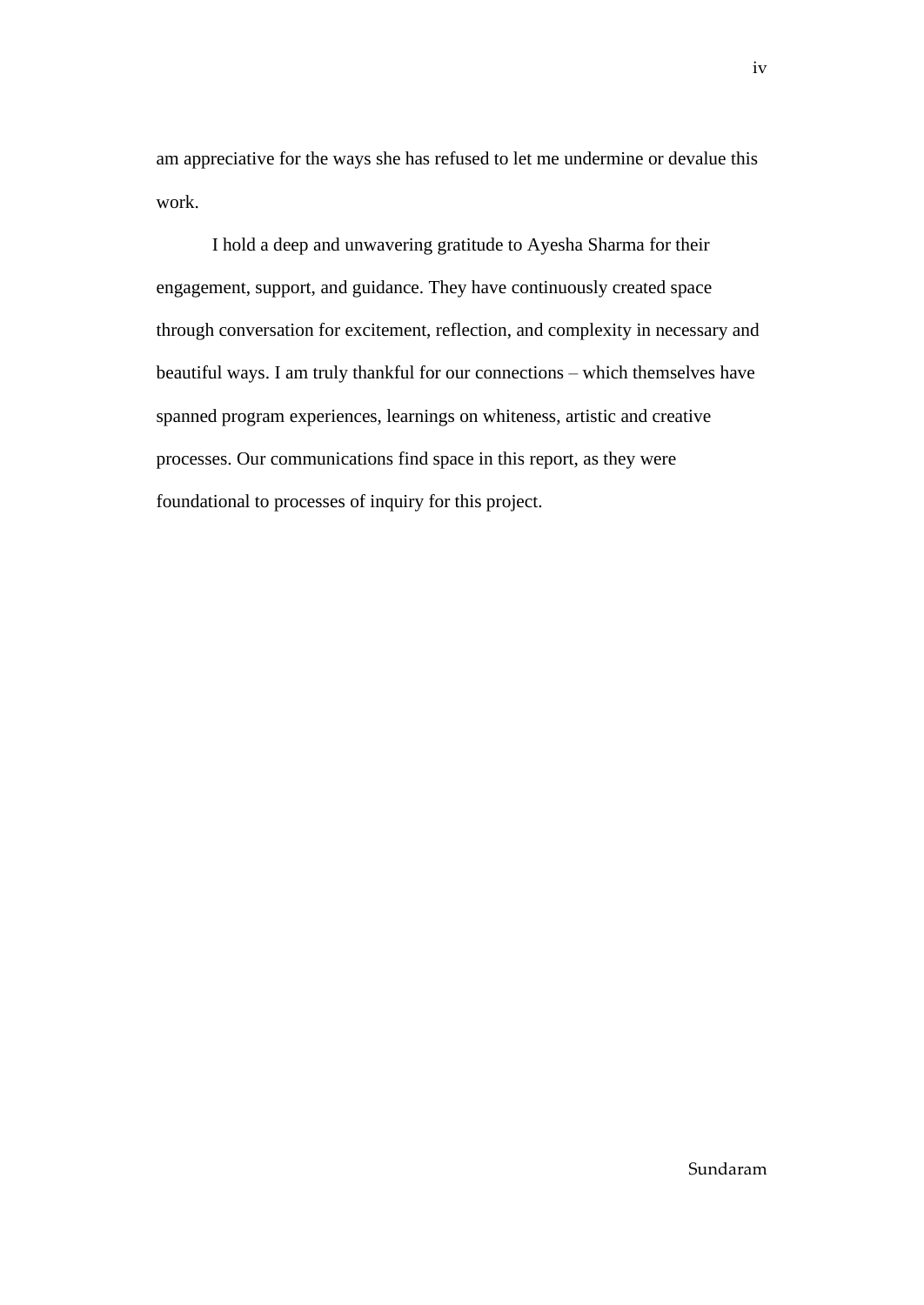### **Table of Contents**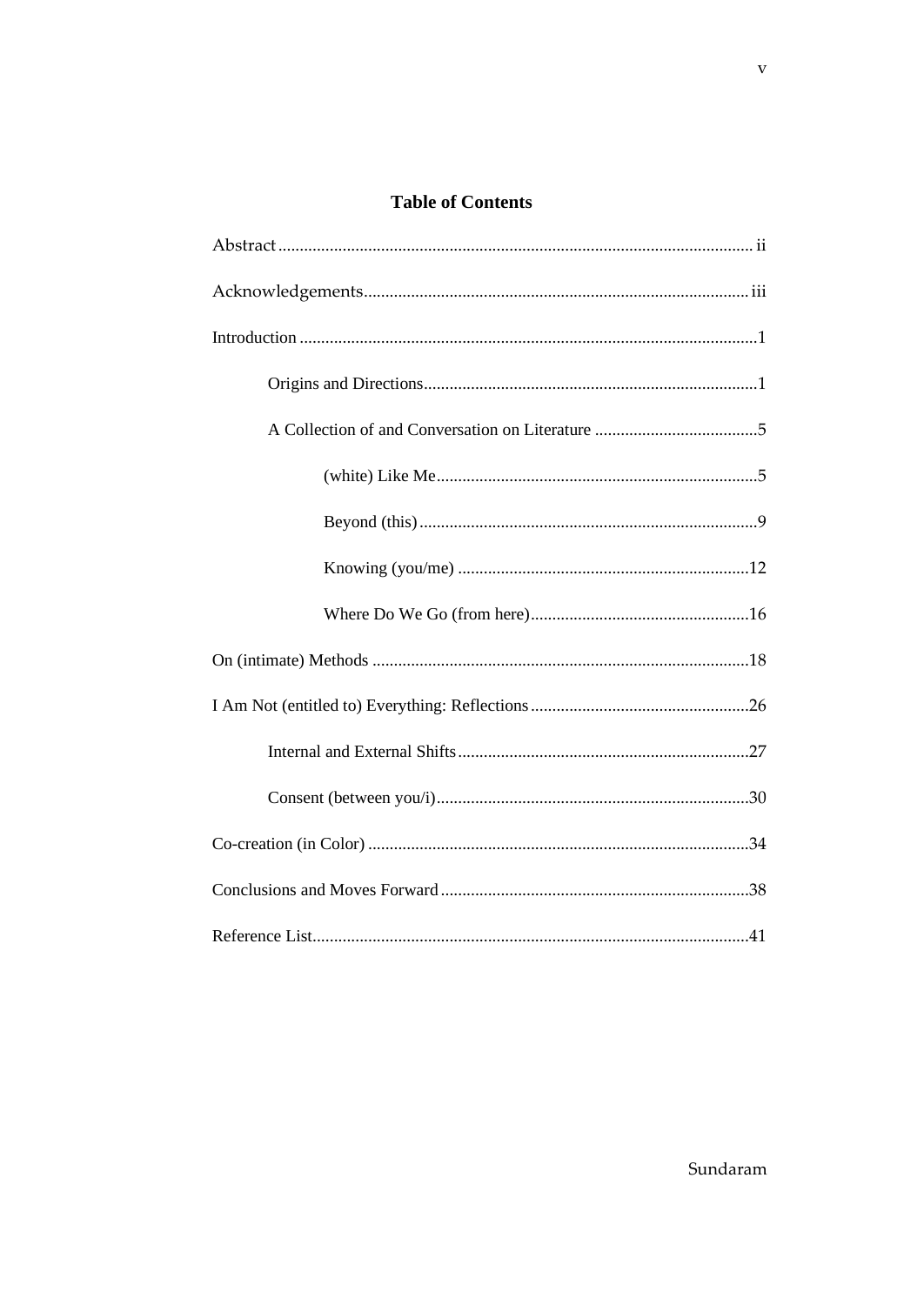#### **Introduction**

<span id="page-6-0"></span>To begin, I want to thank you for opening this piece of work. I hope that you find what you came here looking for, and maybe pick up some things along the way you don't know you needed or wanted – that, for me, has been the journey of this project.

Wherever you are  $-$  at a desk, on a train, in a bed  $-$  I ask that you take a breath. Breathe in until you can't anymore, until it feels like all the air in the world is sitting in your lungs.

Maybe it always feels like you're holding the whole world inside of you. I know I've reached my fill when I start to feel a kind of wind moving down the inside of my chest – maybe you'll feel something similar, or maybe you won't which is okay too.

Hold in this breath for a moment or two; sitting in that liminal space might be uncomfortable, calming, both, or neither. When you're ready, release all the air you've been keeping in you – along with anything else that you feel needs to go.

My friend and fellow youth worker, Yani, once led a group of us in a breathing exercise much like this one. As we exhaled with our eyes still closed, she explained there is supposedly scientific evidence (whatever that might mean) that people of color don't typically/often take full breaths, due to the physical tolls of intergenerational racialized trauma.

Breathing fully, then, takes intentionality and dedicated space. I don't know what feelings or thoughts this project will bring up for you. I still don't even really know what it brings up for me.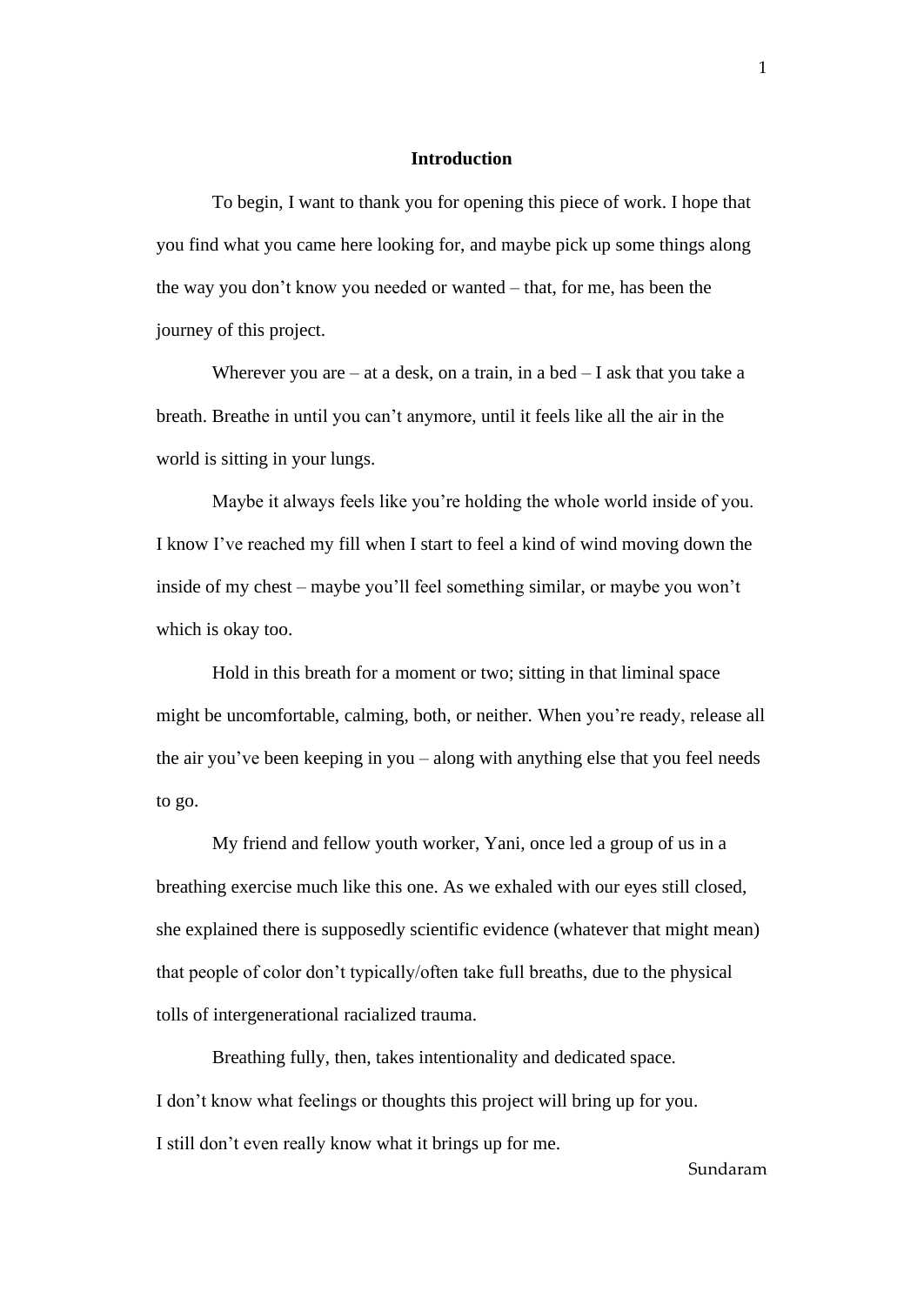Holding this uncertainty in mind, I wanted to offer to you one practice  $-$  just breathing – that has guided me in the process of working through physically, emotionally, and intellectually stressed experiences and reflections on race. This offering is informed by the beginning of adrienne maree brown's (2017) text, *Emergent Strategy: Shaping Change, Changing Worlds*, in which she takes readers through a similar process (brown typically uses lowercase lettering for her name, an act which I respect in this paper through using the same).

I invite you to take or leave this practice of breathing, or find one that works better for you.

#### *Origins and Directions*

I offer this project as a personal, collaborative, sociological, and artistic exploration into how students of color from study abroad program SIT/South Africa: Multiculturalism and Human Rights Spring 2019 experience, negotiate, and envision the potential futures of community – with each other, white peers, program coordinators, instructors, homestay families, and so on. I embark on this exploration in Cape Town, South Africa where the program is based. I center this research – intimately and intentionally – around the structurally–informed and powerfully–rebellious narratives of my friends/peers of color, and of myself.

For some context: this program's student group, unsurprisingly, is largely a white one. Eight students are of color and seventeen students are white, reflecting what I understand to be a long–term raced legacy of the program's group make–up. This legacy does not exist in a vacuum, instead operating within larger sociohistorical systems of racialized higher education.

2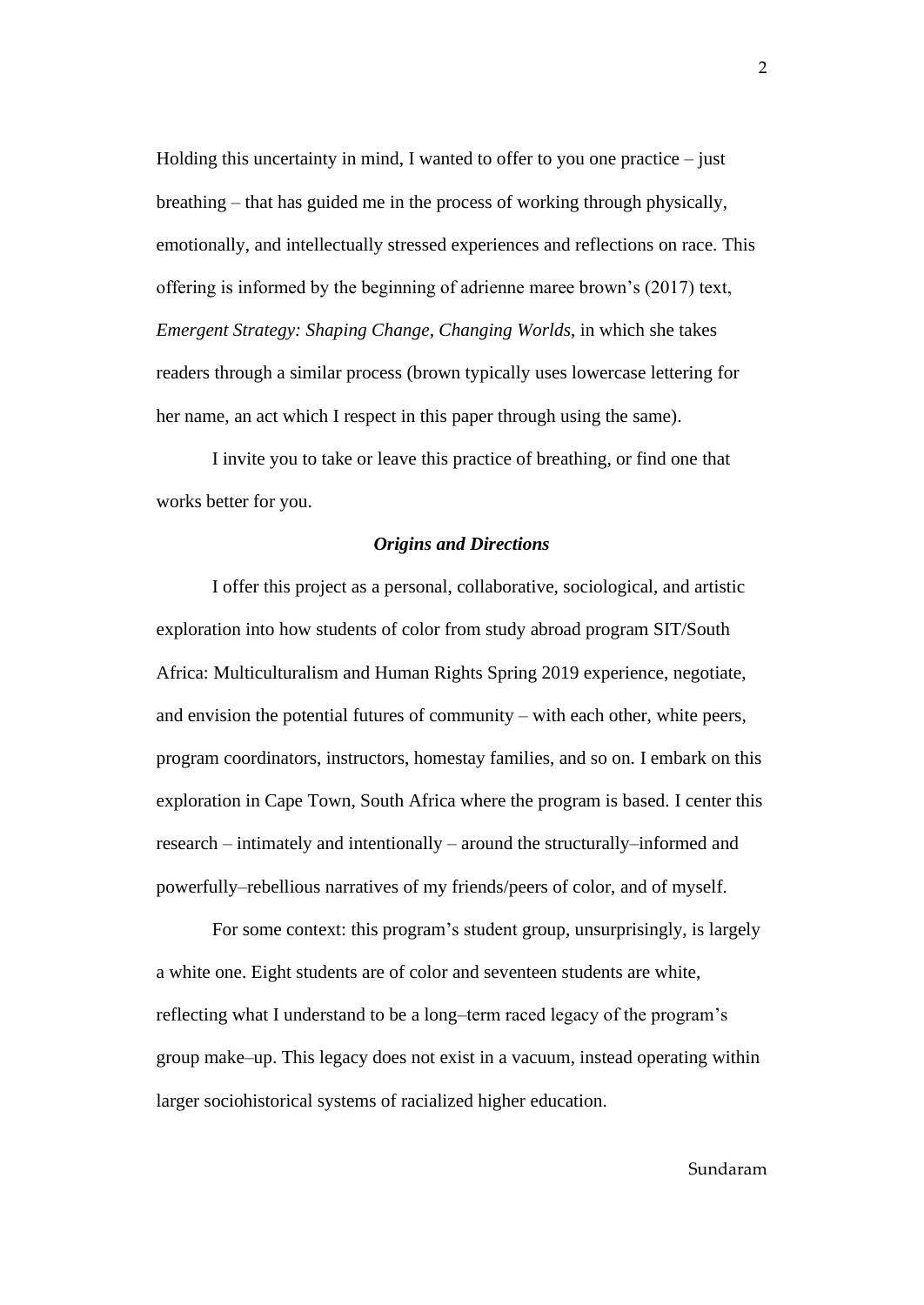For those of us who are folks of color, then, it seems this occupation of de facto white space is not unfamiliar; in particular, many of us attend predominantly white colleges and universities in the United States (U.S.). As our classes and learning have progressed this semester thus far, the specifically U.S.– based racialization of our group has, from my perspective, remained foundational to our engagements with each other (as it will for the foreseeable future with this program drawing to a close).

To ground this dynamic in a concrete process, in my own experiences this semester I have noticed what I would consider to be a kind of cycle of call–outs in large group situations. This cycle, as I might describe it, often involves the following: one or two students of color addresses a group–implicated issue (itself often seemingly rooted in U.S. structures of race), a larger conflict arises where the majority of white students either practice defensive tactics or remain silent, and finally we seem to maintain a dominant collective move 'forward' – through which these racialized tensions quietly remain. I have personally witnessed and participated in the intense emotional labor expected of and (complexly) taken on by our students of color during and beyond these moments of harm, and believe that this harm and labor continue due to pervasive white neglect. Ayesha – who carefully and beautifully advised me on this project – has supported me through frameworks of racialized neglect; I have included excerpts of our email exchange on the matter below:

Sundaram *Ayesha:* … I have wrestled with the word neglect for some time and have decided to replace it with 'abuse' because it is often the instance when someone abuses their power by failing to challenge the dynamics at hand. It seems like this is what happened in your group when white folks weren't responding to people of color giving labor to them when that wasn't the responsibility of the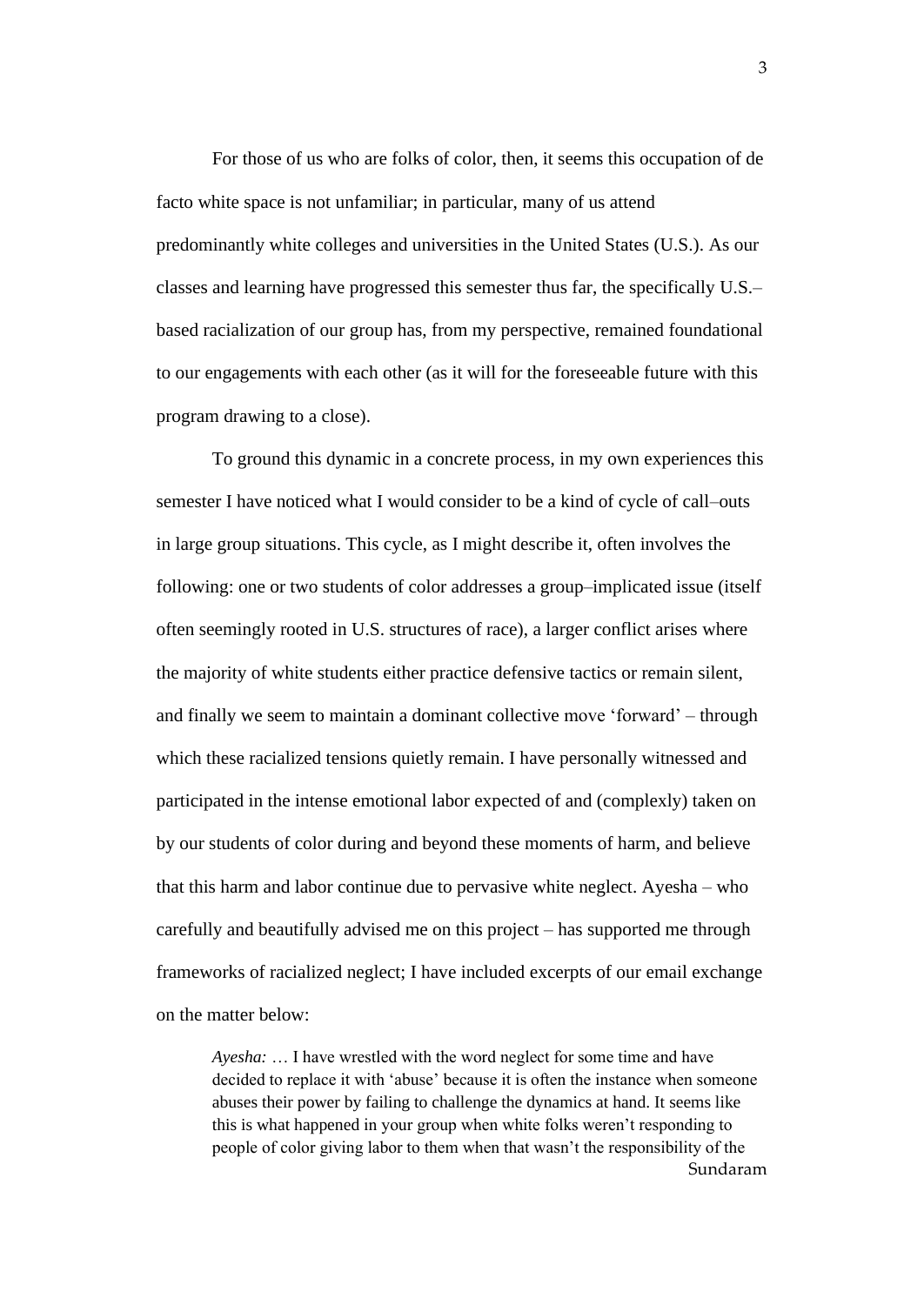POC in the first place. The white people, in this case, are abusing the people of color by allowing them to sit in distress, anger, frustration, whatever they may be feeling – all while they refuse to offer anything.

*Me:* ... re: white abuse – mmm yes, i really appreciate your thoughts on this process. one thing that comes to mind for me is… [talking about concepts of white resistance to knowledge]... has taught me that in neglect is in fact abuse, and i appreciate how you have deepened that connection and highlighted the violence of giving nothing and taking everything. frankly it's exhausting. (Personal communication, April 2019)

They have reminded me here that white silence is in fact neglect, refusal, exploitation, and abuse; allowing oppression and harm to continue is an act of violence.

In the wake of our racialized dynamic, then, I ask how our students of color have continued to negotiate with the processes of building and maintaining community. Informed by these narratives of negotiation, I wonder further how students of color envision, theorize, and imagine the various potential futures of this/these community/ies. Within these larger inquiries, I investigate unique individual and collective experiences with the program this semester, seeking to co–create a platform for critical affinity debriefing. I seek ultimately to imagine with others the potential futures of raced community/ies in and beyond this SIT program. The material products of this research are a) a collaborative multi– media zine which combines visual and literary mediums to explore the concepts, themes, questions, and complexities on community which arise in student narrative–sharing, and b) a relevant report which meditates on these topics, the research and creation process, and the content of the zine. First though, this report begins with recognition and interpretation for those scholars who have informed my directions and inquiries.

#### 4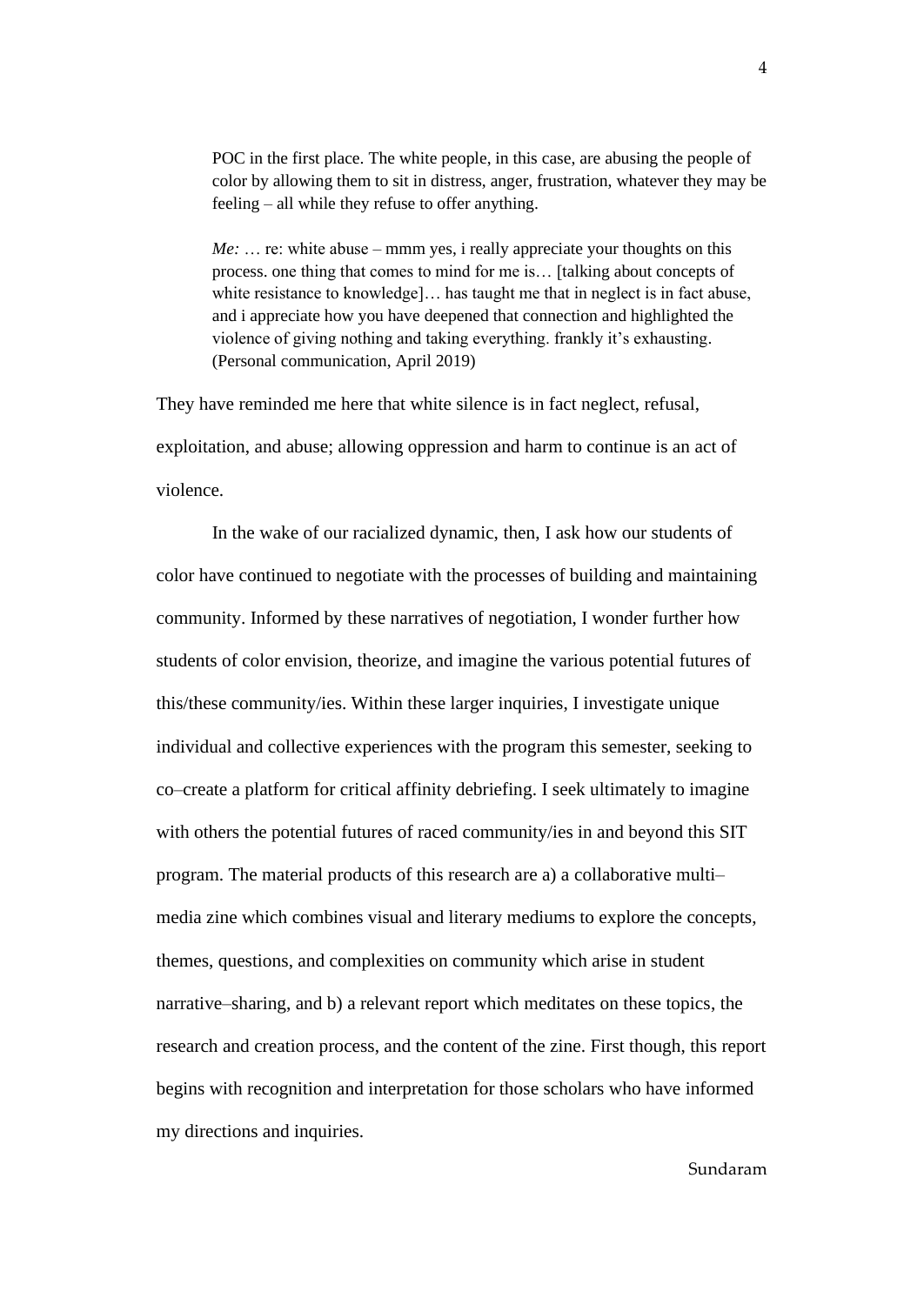#### **A Collection of and Conversation on Literature**

My work on this project finds its theoretical and practical footing in a framework of scholarship on social systems and how to re–imagine them. This review of literature and resources begins with a reflection on functions of whiteness and neoliberal social spaces to serve as (some) wider background for the social environment of the program group. What follows is an investigation into concepts of transformation, futurity, and radical community–building – seeking tools to imagine the potential futures of this program. Finally, I bring together works on anti–oppressive and creative research processes, attempting to create a guide from which I might maintain this project's commitments to social rebellion and revolution in its very practices and products.

#### *(white) Like Me*

Sundaram I find it necessary – entering into the world of this project – to draw on the robust collection of intellectual and emotional work on how hierarchical structures of raced power operate in social venues. I want to offer that it is initially helpful here to move beyond conceptualizations of whiteness which are reduced to concrete markers such as skin color – alongside conceptualizations of racism which are relegated to loud, individual bigotry. Offering an alternative to frameworks of static personal identity, Frankenberg theorizes whiteness as location and standpoint of race privilege – a structurally–informed "place from which White people look at [them]selves, at others, and at society" (1993, 1; as cited in DiAngelo 2011). Theorists have used whiteness to describe a unity of various locations, processes, and practices linked to shifting relations of racial domination (Frankenberg 1993, Fine 1997, Dyer 1997, Sleeter 1993, Van Dijk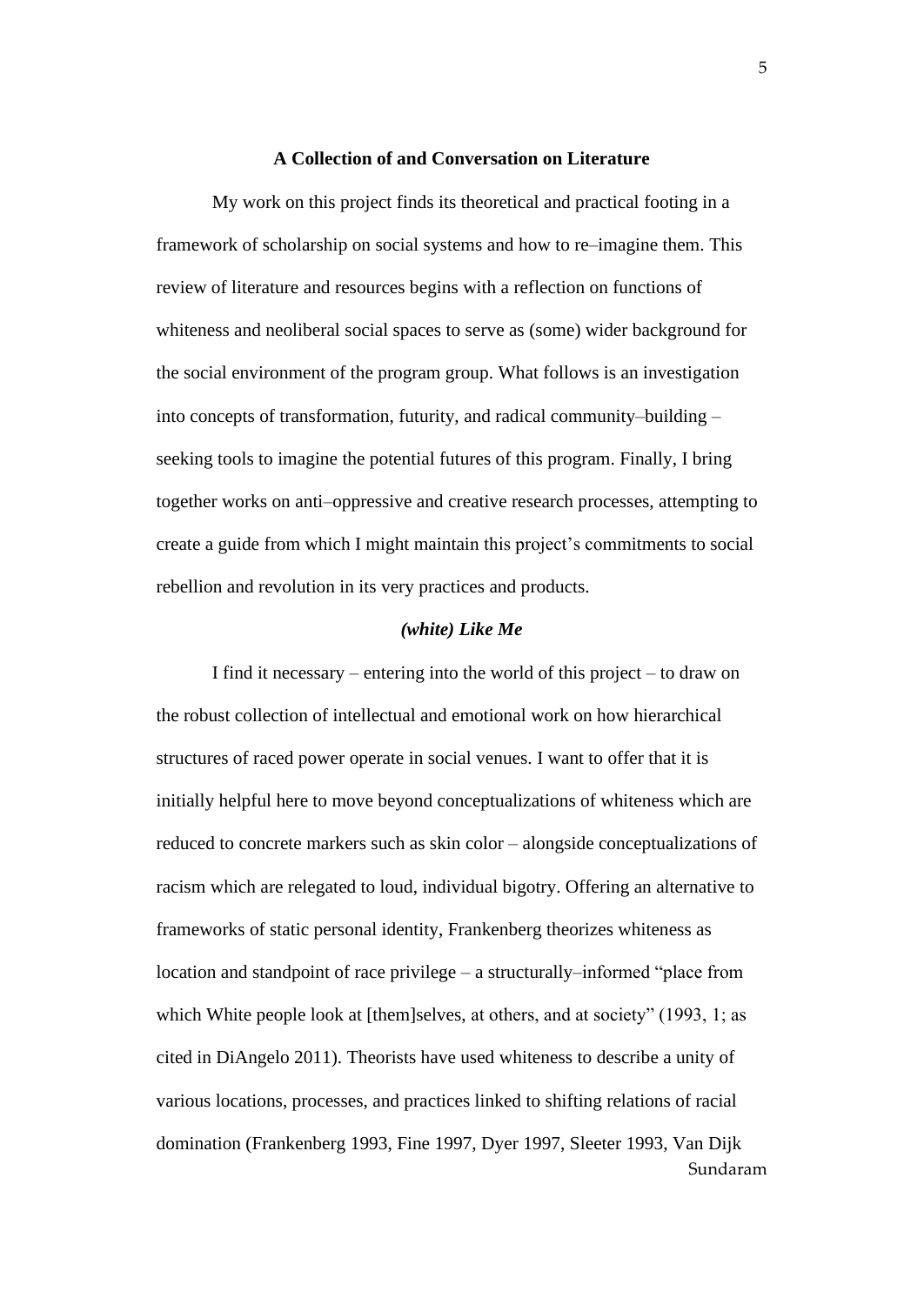1993; as cited in DiAngelo 2011). Systems of racism change in character across time and space, and so too does whiteness as it adapts and shapes itself to maintain structural power (Desmond and Emirbayer 2009).

Sundaram White neoliberalism becomes a powerful example of the adaptability of whiteness across sociostructural landscapes – one which I maintain as crucial to examine in the contexts of predominantly white higher education under which this program resides. My definitions of white (neo)liberalism in this project find their grounding in Steve Biko's (2002) theorizations on this ideological sphere. Examining attitudes amongst white anti–apartheid activists, Biko (2002) offers that white liberals, leftists, and/or radicals perform in ways to distance themselves from structures of racism, as they attempt to establish their right to collaborate in fights for racial justice. These investments in collaboration materialize in white liberal attitudes toward (and prioritization of) fabricated racial integration; artificial 'coalitional' spaces created and governed by white people find home in the (neo)liberal sphere, as they serve to maintain façade rather than foster action and change. Framing integration and racial diversity as means toward racial justice rather than as products of this justice, then, white liberalism centralizes its efforts around creating interracial spaces before committing to any true radical transformation of the society these spaces operate within (Biko 2002). Liberal white folks thus maintain hierarchies of racial power, as they continue to participate in a relational system of collusion with structures of whiteness and white supremacy. Biko (2002) identifies in particular this balancing act of self– interest white liberals pursue as they perform a kind of racial consciousness in their integrated spaces, while they maintain their access to and social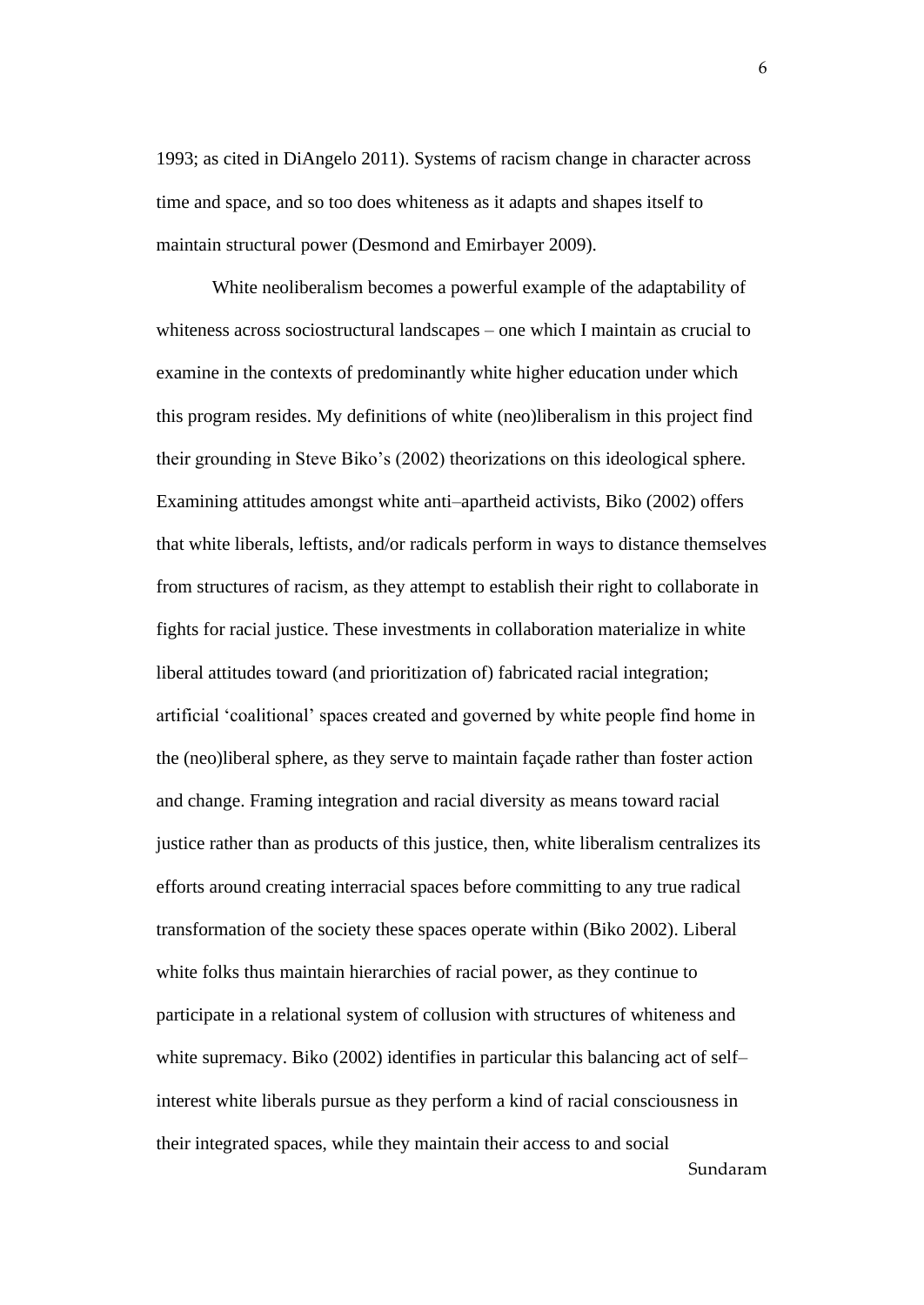comfortability within white spaces; we find here a pattern of neglect toward intra–communal white work, and a refusal to participate in practices of racial self–excavation.

Sundaram Examining values and practices of knowledge production might foster a deeper understanding into white neoliberal approaches toward 'anti–racism.' Utilizing adult developmental theory to deepen understandings of social justice practice in educational contexts, Drago–Severson and Blum–DeStefano (2017) outline four ways of knowing in adulthood which shape ideological orientations to justice work. I owe my knowledge of and theorizations on this scholarship to my professor and advisor, Derron Wallace, who originally drew a connection for me between two ways of knowing – instrumental and socializing – and white neoliberal attitudes. To explain – as Drago–Severson and Blum–DeStefano (2017) offer, instrumental knowers orient strongly toward concrete advice, rewards, and the 'right' way of performing; based largely in individualistic and transactional practices, instrumental knowledge asks: 'what can I do?" Socializing knowers, alternatively, orient strongly toward the opinions of others; seeking mainly external approval, socializing knowledge asks: 'how should it be done?' (Drago–Severson and Blum–DeStefano 2017). Operating together in an attempt to practice racial justice, these ways of knowing I find often manifest in certain lines of questioning: 'how do I be a good white person?' 'how do I take up less space?' 'how do I be a good (white) ally?' These questions – and the orientations which underlie them – seem to operate at the foundations of neoliberal educational spaces which do a really good job of cultivating whites and white–adjacent people of color (who have access to white privilege and/or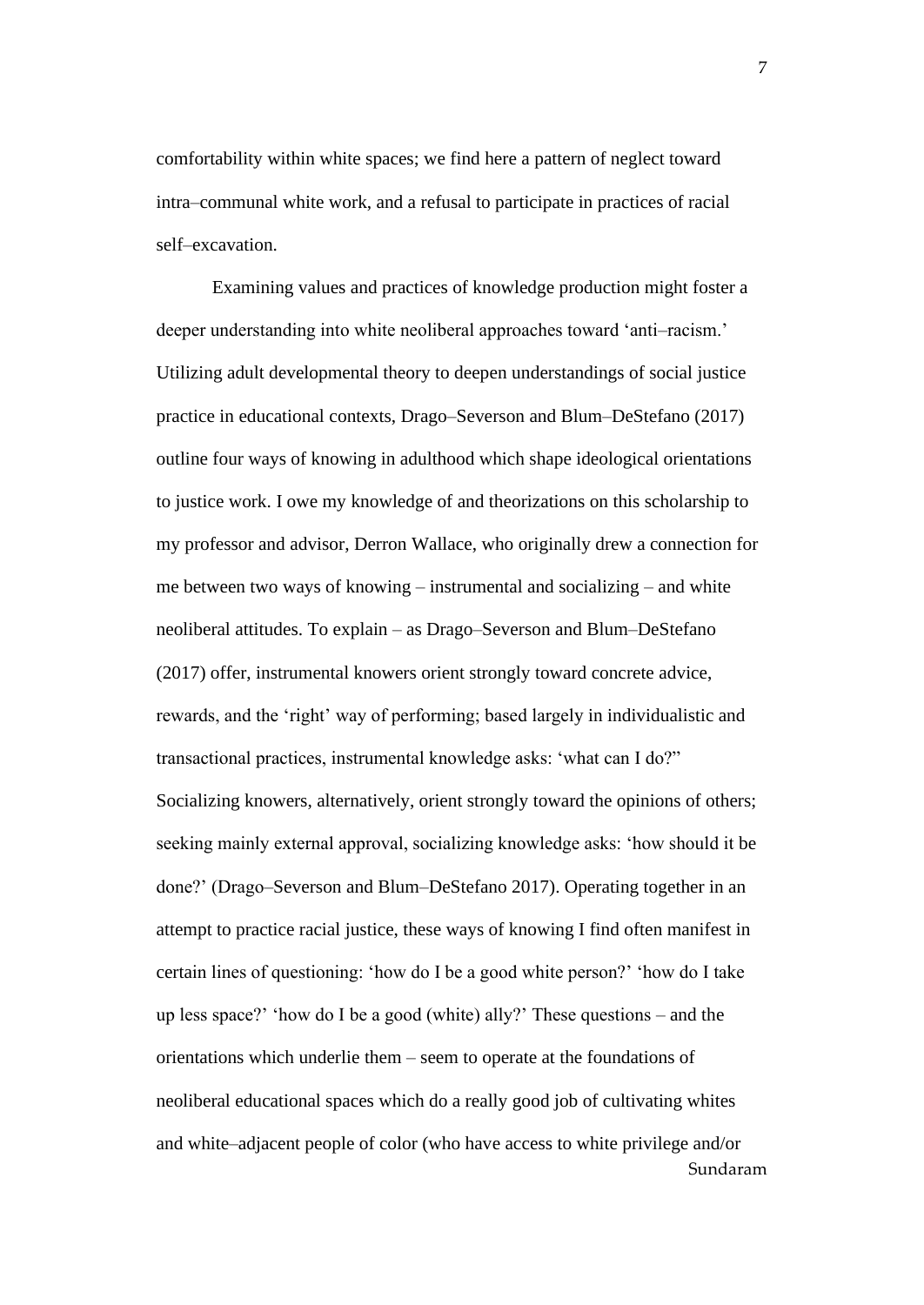white spaces) who are/are taught to be/teach each other to be more invested in performing 'good whiteness' than actually doing anti–racist work – whatever that work might mean.

These racialized performances of 'wokeness' (I use this piece of Black or African–American Vernacular English (AAVE) with intention to note its appropriation by white and non–Black neoliberal spaces) and socially–sanctioned authenticity function to mask and maintain racial hierarchies and hegemony in neoliberal spaces. Wallace's (2018) theory of 'white exceptionalism' offers insight into one pattern of performance in these settings; the concept itself describes claims of difference advanced by white–presenting individuals in order to distance themselves from the white majority, based on particular characteristics of their experience (eg: where they've studied, language(s) they speak, marginalized identities they hold, their class status, etc). The operations of white exceptionalism point to the heterogeneity of whiteness, and how even 'nice' or 'cultured' white folks work to maintain white supremacy through neoliberal pathways.

Sundaram One way I see neoliberal white folks uphold white supremacy in conversations around race/racisms is through expressions of white fragility –  $a$ state of racial instability, where "even a minimum of racial stress becomes intolerable" (DiAngelo 2011, 54). This state particularly involves reactionary and targeted defensive social moves – such as displaying anger, fear, or guilt, through behaviors of argument, silence, or removing oneself from the supposedly stressful situation (DiAngelo 2011). These attitudes and behaviors function to maintain a kind of "white racial equilibrium" where racial domination continues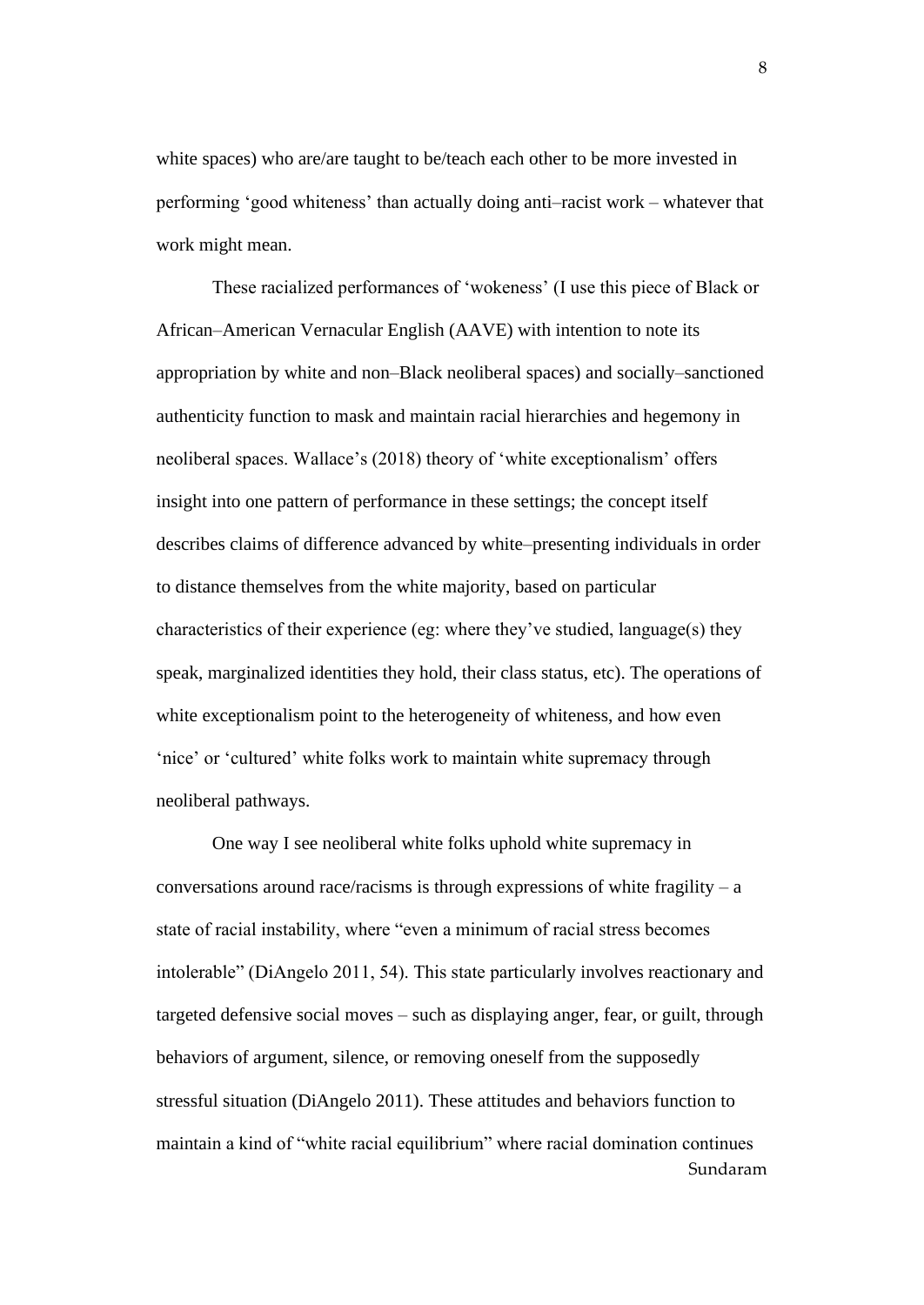largely unaddressed (DiAngelo 2011, 54). White fragility holds a "political purchasing power" to effectively consume multiculturalism, offering liberal responses (such as superficial recognition) to more radical justice–seeking actions (Wallace 2016). White fragility often accepts racial diversity so long as diverse spaces name but do not displace white privilege. White fragility prioritizes the comfort, validation, and power of those privileged by racial domination, at the expense of racially–minoritized peoples (Wallace 2016). These attitudes and behaviors stabilize neoliberal environments in which white folks determine and control conversations (or the lack thereof) on white privilege, exploiting the intellectual and emotional labor of folks of color. White fragility is linked to an epistemology of ignorance, a sociohistorical pattern of white resistance to knowledge which works to preserve power and authority, while stifling white investment in racial and social justice (Mills 1997).

#### *Beyond (this)*

Sundaram It is here we might move from analyses of our current social structures and ask – what lies on the other side? brown describes continued negotiations with the raced realities of our worlds as she asserts: "[t]his can't be all" (2017, 14). She identifies the unsustainability of our hierarchical systems of power and relations of violence, asserting (or maybe longing for) a setting where our purpose moves beyond "formal and informal wars against each other's bodies" (brown 2017, 14). brown calls our attention to processes of creating and entering into the future, centering her focus on initial processes of vision and conceptualization; "[w]e are in an imagination battle," she shares (brown 2017, 15). It is, then, systemic imaginations that facilitate opportunities for racialized

 $\mathbf{Q}$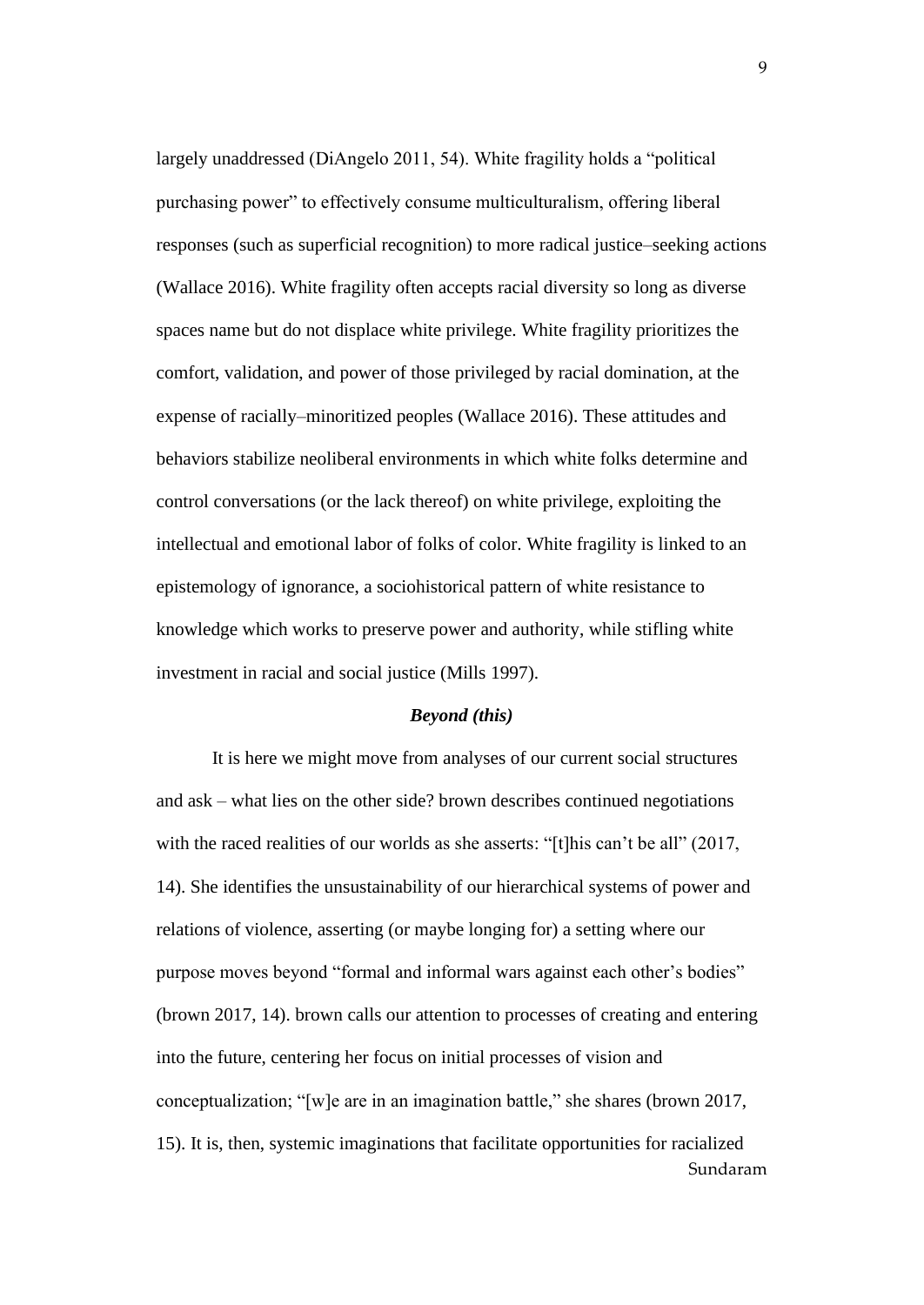violence, for assimilationist internalized racism, for raced criminalization, for borders, and for race as an organizer of value (brown 2017). brown names her feelings of existence in this ideological system, responding with a commitment to cultivating alternative ideologies for transformation: "I often feel I am trapped inside someone else's imagination, and I must engage in my own imagination in order to break free" (2017, 15). Though offering focus on her own visions, brown (2017) asserts the importance of collective and collaborative ideation – of seeking out the ideas that will liberate all of us. As she reflects on ways we have been taught to reject practices of self and collective transformation, brown (2017) highlights our learned investments in what is already possible, as we are taught to "leave the impossible alone" (2017, 32). Continuing these meditations on (im)possibility, brown (2017) asks how we make radical moves toward  $collaboration - if collective imagination is, in fact, how we will survive. She thus$ offers emergent strategies – strategies of critical and radical connection – which "let us practice, in every possible way, the world we want to see" (2017, 18).

Sundaram Tracing legacies from pasts, through presents, to futures, Shotwell (2016) also investigates the importance of reckoning with the complications of our world, rather than simply rejecting them. As she begins an exploration into radical social transformation, Shotwell (2016) addresses the pervasive legacies and perpetuation of oppressive systems, asking critically how we might in fact create new communities and worlds when these systems are all we have experienced. Reminding me to return then to the source(s) of our current social structures, Shotwell (2016) maintains that ideologies and practices of normativity – which effectively collapse complexity into categorical binaries – operate in the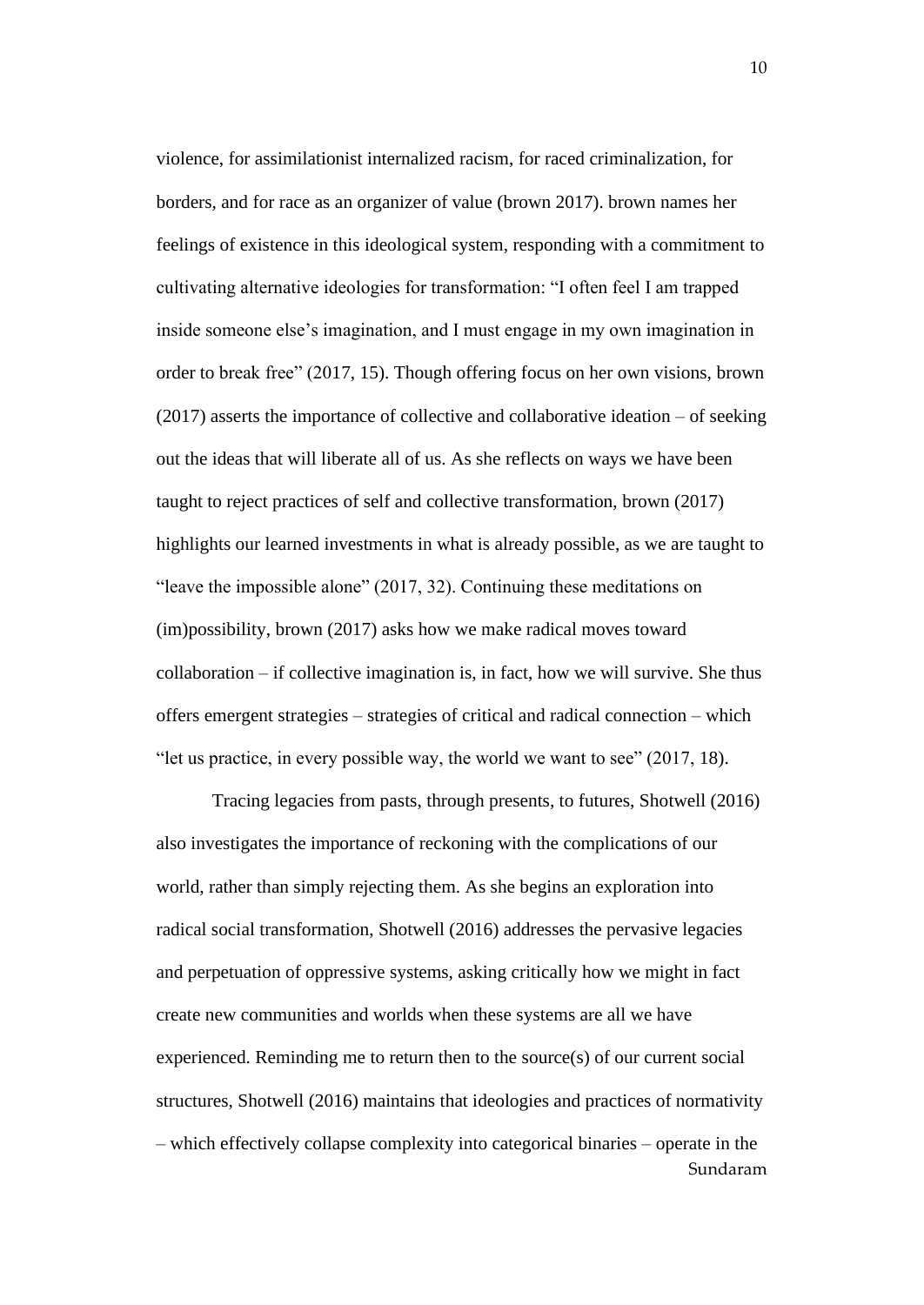foundations of these systems that we know all too well. Alternatively, then, it seems a new plan is needed which reflects our complicated selves. Shotwell's offering of "open normativities" is one which I find to be a supportive framework in my own conceptions of community's future in this project; these normativities, she explains, prioritize "flourishing" in response to our current dominant systems (2016, 155). This "flourishing" itself describes a complicated, ever–evolving, collaborative normal which effectively decides that "something *deserves a future*" and "*deserves to continue–*" and further decides that these claims themselves are actually normal (Shotwell 2016, 155). Shotwell (2016) suggests that our problem is not simply that we have norms, but rather that these norms do not operate to hold all of the complexities of our world (which makes sense given that holding complexity is not what these established norms were ever meant to do). She thus calls for moves to shift these norms we have such that they allow for and encourage complication (Shotwell 2016).

Sundaram It becomes apparent, then, that the futurity to which I speak of in this project is not relegated to what I understand dominant, normative, white understandings of future to be  $-$  of simply 'that which will happen' in time. My understandings are informed instead by scholarship which grounds imaginations of the future in the reality of the now; Lombardo (2010) offers that an awareness of future – heightened future consciousness – requires a deeper comprehension of the contemporary world(s) we inhabit. Conceptualizing future then requires a dynamic framework of our current world(s), seeing reality itself as transformative and evolving (Lombardo 2010). Lombardo (2010) offers three modes of future to explore: the plausible/practical (what likely will happen), the possible (what

11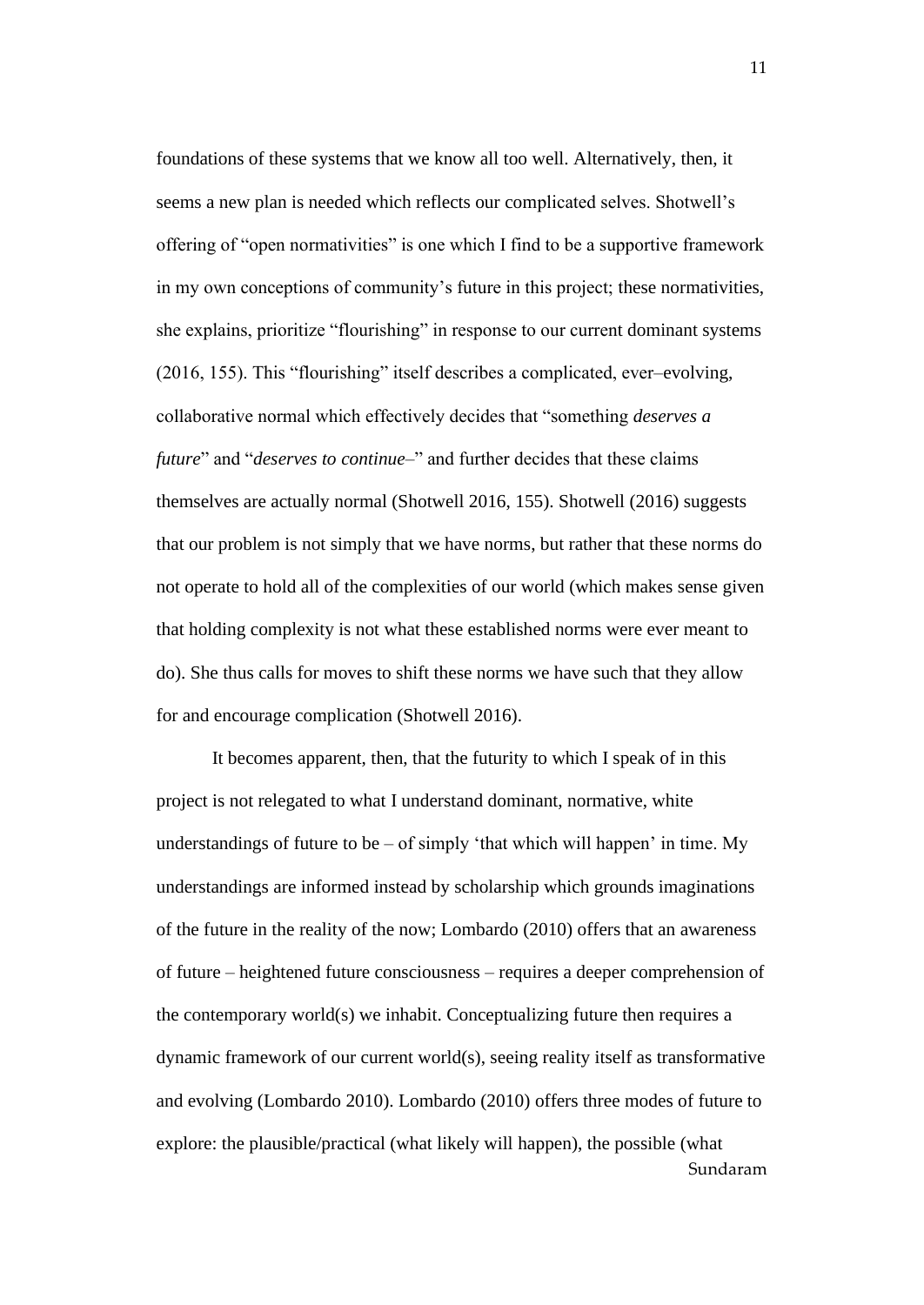could happen), and the preferable (what do we want to happen); however, I want to offer that some Black feminist concepts of future make a critical intervention into these frameworks – of seeking the future that is necessary. This intervention can be found in Tina Campt's "grammar of black feminist futurity;" described as "striv[ing] for the tense of possibility that grammarians refer to as the future real conditional or *that which will have had to happen*," the grammar of black feminist futurity "is a performance of a future that hasn't yet happened but must," of "living the future *now,*" of "striving for the future you want to see, right now, in the present" (2017, 17). This framework departs from static, temporal notions of future, writing futurity instead as performance of what must happen, now. Campt (2017) points to these concepts of definite–ness and need in theorizing and imagining the future which themselves are grounded in the reality of the now; there is a kind of necessary–ness required, then, as we pursue change and transformation.

#### *Knowing (you/me)*

Sundaram With research projects on transformation, I find that methods of wonder, documentation, and interpretation themselves must work to reflect the radical visions of the world they/we claim to study. Offering art practice as a form of critical inquiry, Sullivan (2006) considers how we construct theories of possibility; alternative to methods of research which obey a linear process of examination, searching for what is possible requires interacting, reflexive, and imaginative practices. Moving beyond what is known, then, is a necessary process; "*if you don't know where you are going, then any road will get you there*" (Sullivan 2006, 19). As he investigates theories of art–based research,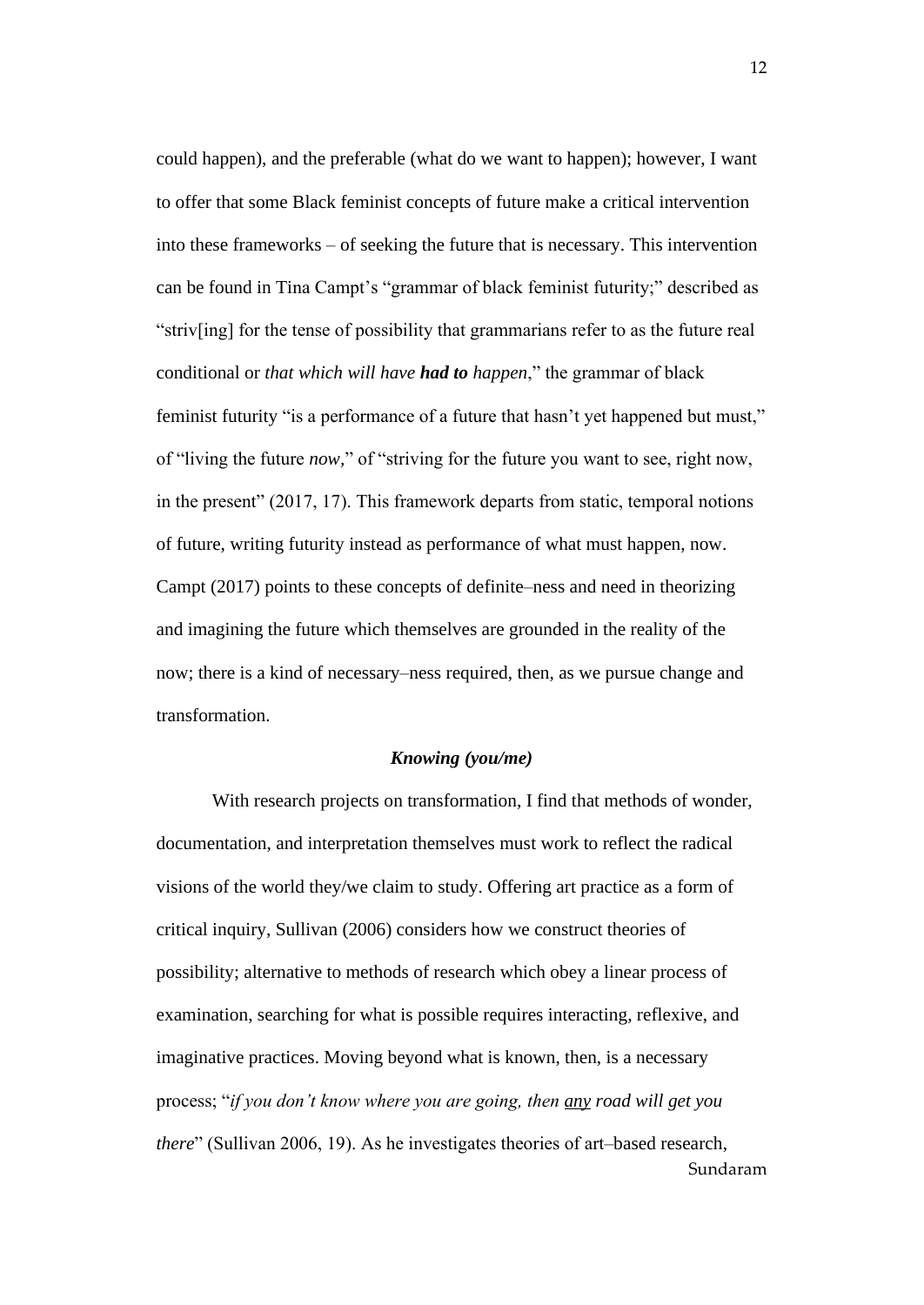Sullivan offers both art product and process as enhanced sites of knowledge production which might be positioned to navigate complex realities (Barone 2001, Cahnmann 2003; cited in Sullivan 2006). However, Sullivan (2006) notes a kind of silence around the artistic process from the perspective of the artist, calling for foundational theorization on these practices as we develop concepts of art as research. He offers a framework for deepening academic research structures with art, complicating this western binary between 'research' and 'art' – between 'thinking' and 'feeling' – in order to create new opportunities to "see beyond what is known" (Sullivan 2006, 32).

Sundaram Complicating further these concepts of knowing, and interrogating the white colonial patriarchal norms around theory and language, Trinh (1989) considers the complexities of personal, relational, and communal knowledge production. She addresses in particular the terrain of theory which has long sought to marginalize, explaining her own (or others') responsive investments in naming as a process of "render[ing] visible what [has been] carefully kept invisible" (Trinh 1989, 48). Simultaneously, though, she seems to question the meaning(s) of her own interest in these explorations as she asks: "what do I want wanting to *know* you or me?" – a question I find I ask myself continually during the process of this intimately narrative–based research (Trinh 1989, 76). As she considers widespread investments in 'truth,' Trinh (1989) reflects on dominant attitudes toward knowledge creation which equate imagination with falsification. She invokes storytelling practices, writing that "literature and history once were/still are stories," and thus seems to offer that the ideological space of the story can be true whilst still "stand[ing] outside the hierarchical realm of facts"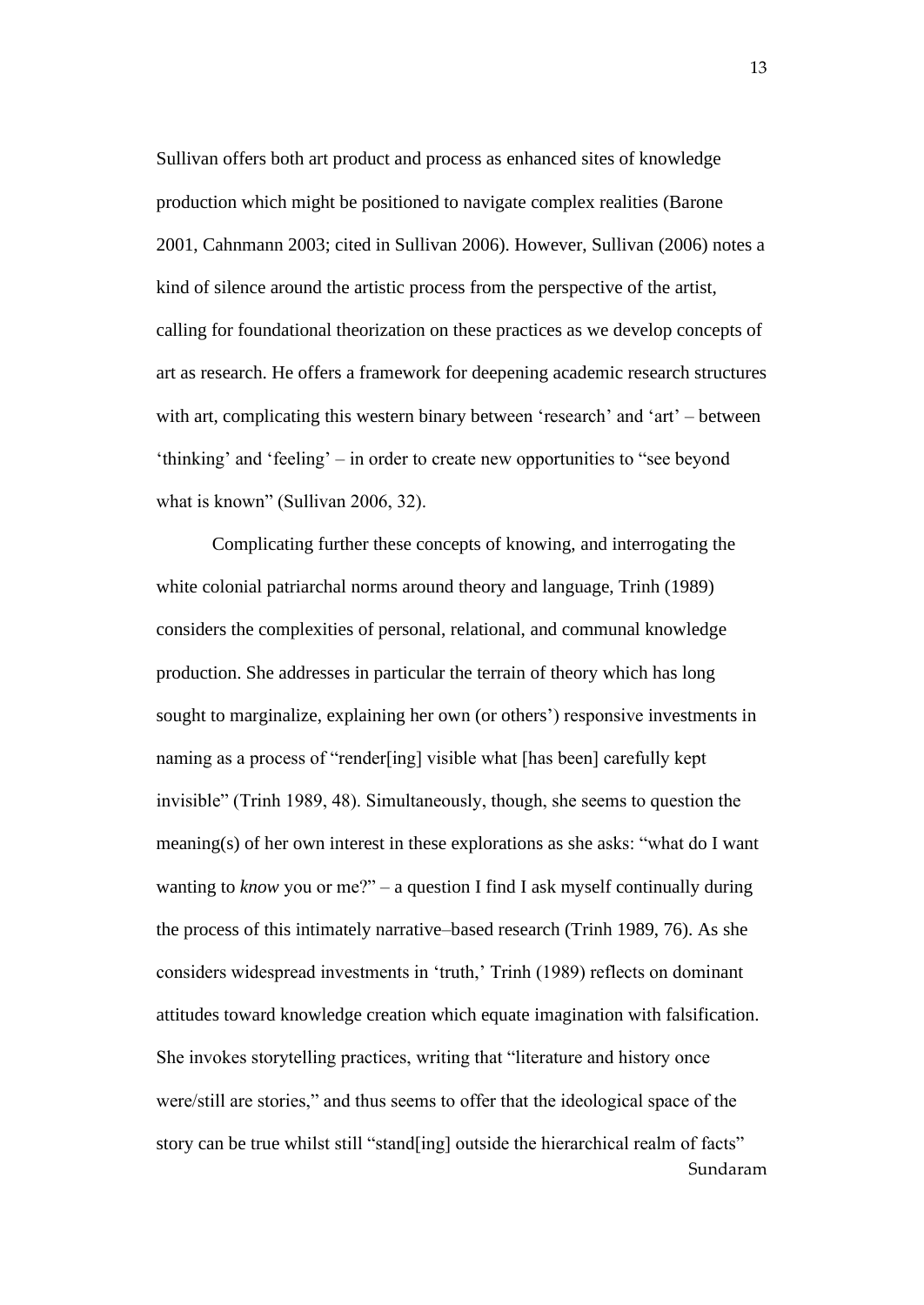(Trinh 1989, 121). She complicates for me this binary between subjectivity and objectivity often invoked (in my experience) in response to the stories and experiences of marginalized people. Trinh (1989) additionally complicates established distinctions – between me and you, us and them, I and we – a complication which I find relevant to frameworks of individual and collective truth(s). As I consider my attempts in this project to seek out, listen to, and interpret narrative(s), I reflect on the complexities of dichotomously categorizing and distinguishing individual and collective stories, and of negotiating where my own stories fit in – "you may stay on the other side of the hill once in a while, but you may also be me, while remaining what you are and what i am not" (Trinh 1989, 90). She offers this assertion that narrative can be truth, that maybe the point is not for me to know these truths when they come from others, and further that these truths that come from others also in some ways come from me.

Sundaram Attempting to stand within these complexities of truth, narrative, and relation, I turn to creative conceptions of research practice. As she describes art– based research in particular, Kara (2015) identifies a core element of art that seems overwhelmingly neglected in traditional research fields – the multiplicity of truth. In widespread social science research, she explains, 'truth' has long been regarded as a replicable finding – a "single, shareable and indisputable viewpoint" (Kara 2015, 6). Alternatively, then, she offers realms of art as more readily able to recognize the subjectivity of truth(s); "the 'truth' in artwork is not necessarily experienced in the same way by everyone, so this formulation presents 'truth' as multiple and contestable" (Kara 2015, 6). This process of placing in conversation multiple truths is one necessary for creativity; theorists

14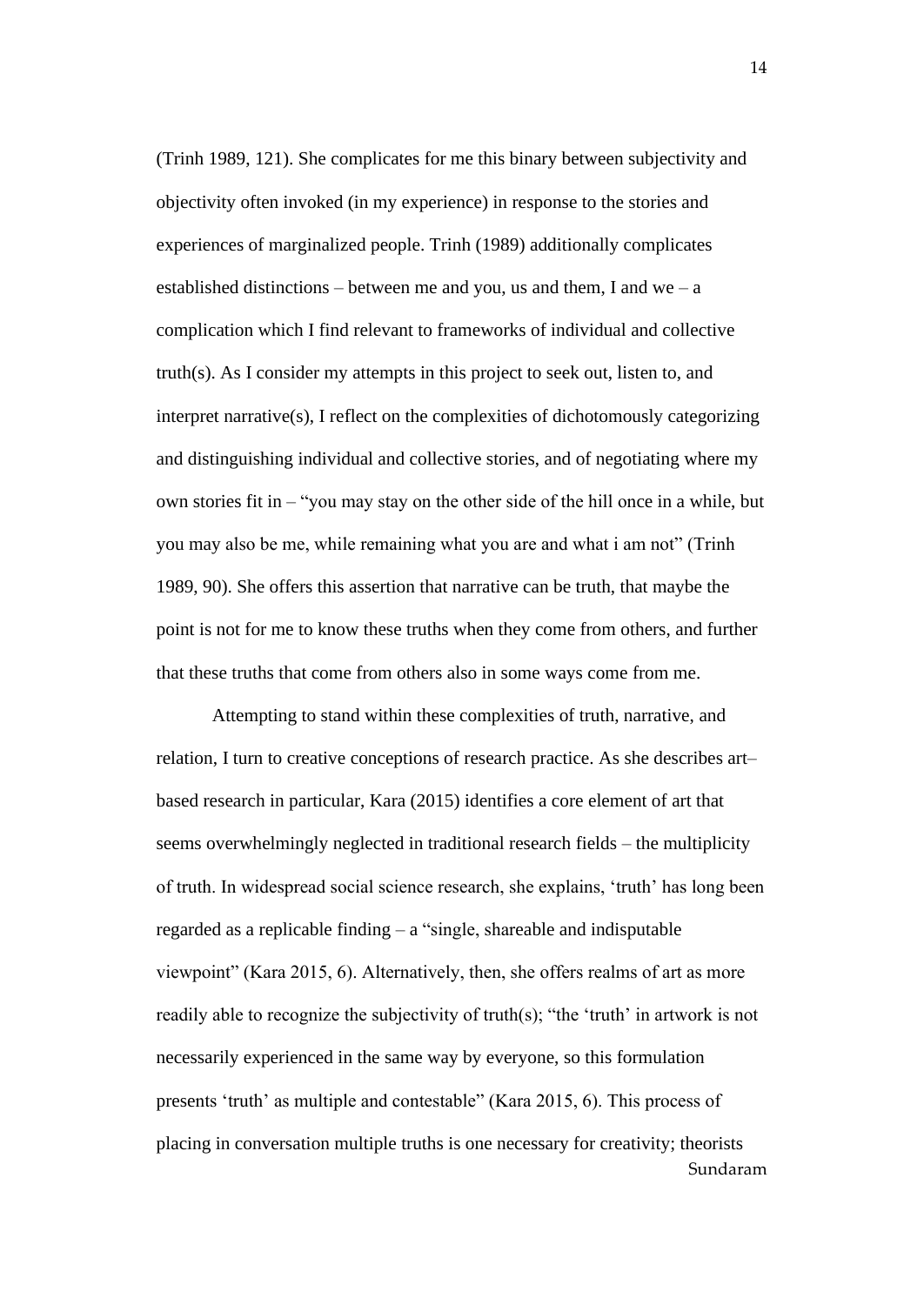have offered creativity itself as a process of finding new development from existing elements (Kara 2015). Creativity, then, might allow space for (re)creation, collaboration, and community; "[i]t's not about making something from nothing; it's about taking things that that already exist and making new combinations" (Kara 2015, 12).

Sundaram These frameworks of creativity, as I read them, demand processes of creation which themselves require a kind of anti–hierarchical collectivity, and thus some commitment to critical self–reflection. As she examines Gayatri Spivak's meditations on western research representations of third world peoples, Kapoor (2004) analyzes Spivak's texts on a practice of hyper–self–reflexivity. Identifying the necessary reflection on one's own position within the wider social context, Kapoor (2004) notes Spivak's calls for the west to enter into a heightened commitment to this reflexivity, particularly in research arenas centered around the third world 'other.' Kapoor synthesizes Spivak's suggestions for beginning to develop an ethical relationship with the subaltern, specifically noting a process of working "without guarantees," which I found particularly helpful in my own considerations of consent and agency in this project (2004, 640). Kapoor (2004) speaks here in particular to instances of subaltern silence or refusal; she reads these instances – which often hold ascriptions of research 'failure' – alternatively as practices of resistance and agency. Kapoor ultimately grounds these readings in Spivak's critical wider recognition of the subaltern as "not only… heterogeneous," but "irretrievably heterogenous" (1988a, 284; cited on Kapoor 2004, 640). As Kapoor seems to offer, our (read: western–based researchers') investments in amicably researching the subaltern, in getting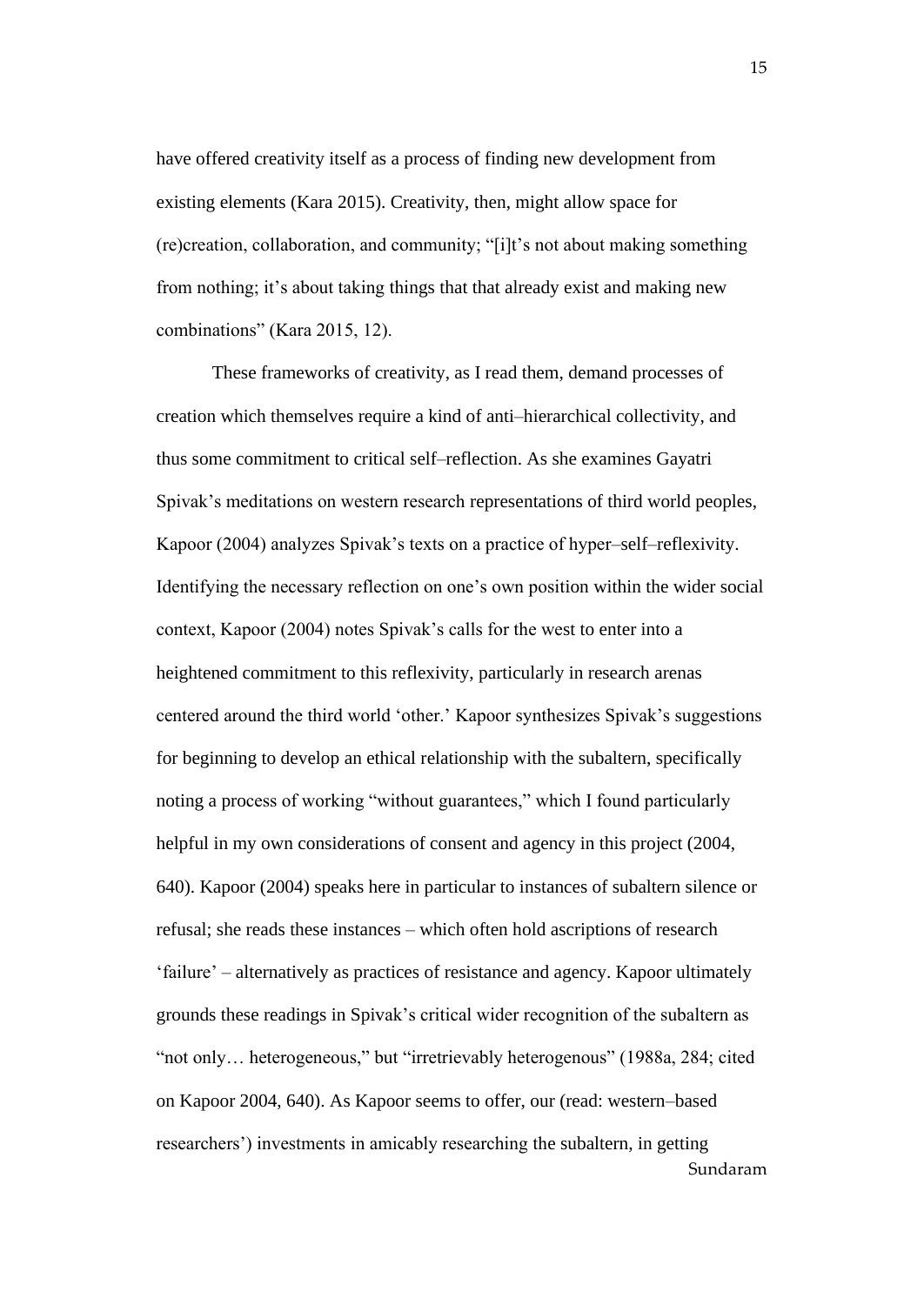personal yet intimately generalizable answers from marginalized peoples, are ultimately futile and harmful – these investments, themselves, function as attempts to assign a single narrative to a complex group and/or identity of peoples. She explains, then, that we must learn to be open to the limitations of our own knowledge systems, and – practically – the limitations of our (career) research interests. There are, inherently, complications with the western researcher/native participant; as she considers her own critiques of Spivak's work, Kapoor (2004) notes Spivak's vested interest in intimate, one–to–one connections between the west and the subaltern as a pathway to an ethical relationship between the two. In response, Kapoor identifies a gap in inquiry between these individual relationships and the pervasive and systemic relationships between institutional structures: "How does a personalised and micrological approach translate into institutional or macrological politics… Is an intimate relationship with the subaltern even compatible with institutional processes, let alone on a large scale?" (2004, 643). I do not have answers to these questions – nor do I think answers are what I must be searching for.

#### *Where Do We Go (from here)*

Sundaram These pieces, for me, offer critical dimensions from which to view whiteness, exertion of power, relationality, community, stories, and truth – both as these things operate in our current context, and as they could in our future ones. An examination into white neoliberal governance yields a requirement to address the limitations of our systems of binary thought when doing and conceptualizing collective futures and nows, asking for the potential of more complicated knowledge production(s) which reflect the wants, needs, and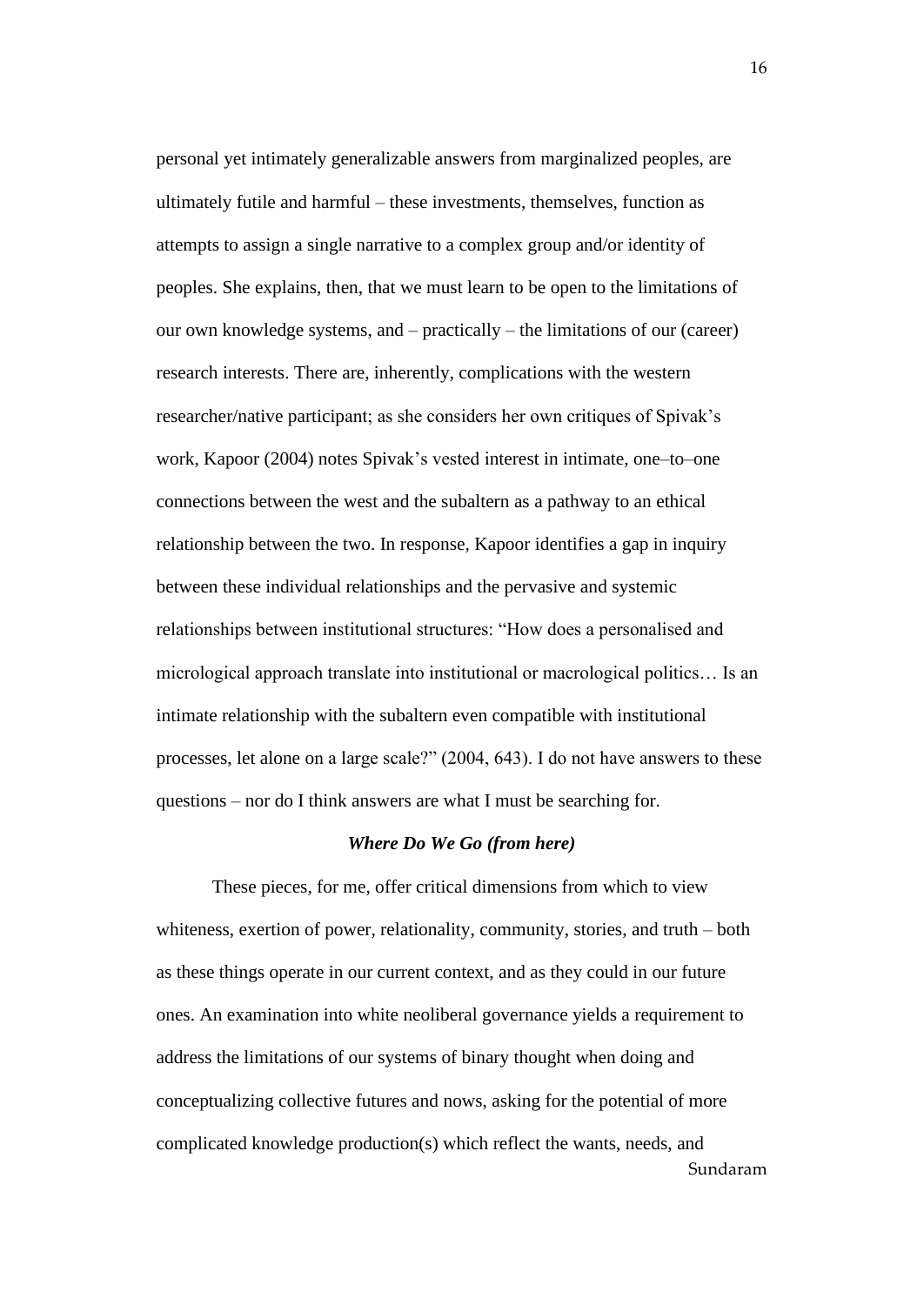realities of our peoples. I am thus left invested in tending, through my project, to the possibilities of pushing (racialized) boundaries, particularly in regards to my/our conceptualizations of narrative, community, and beyond. I intend to situate my research within conversations (both in and outside the academy) about these conceptualizations and their racializations.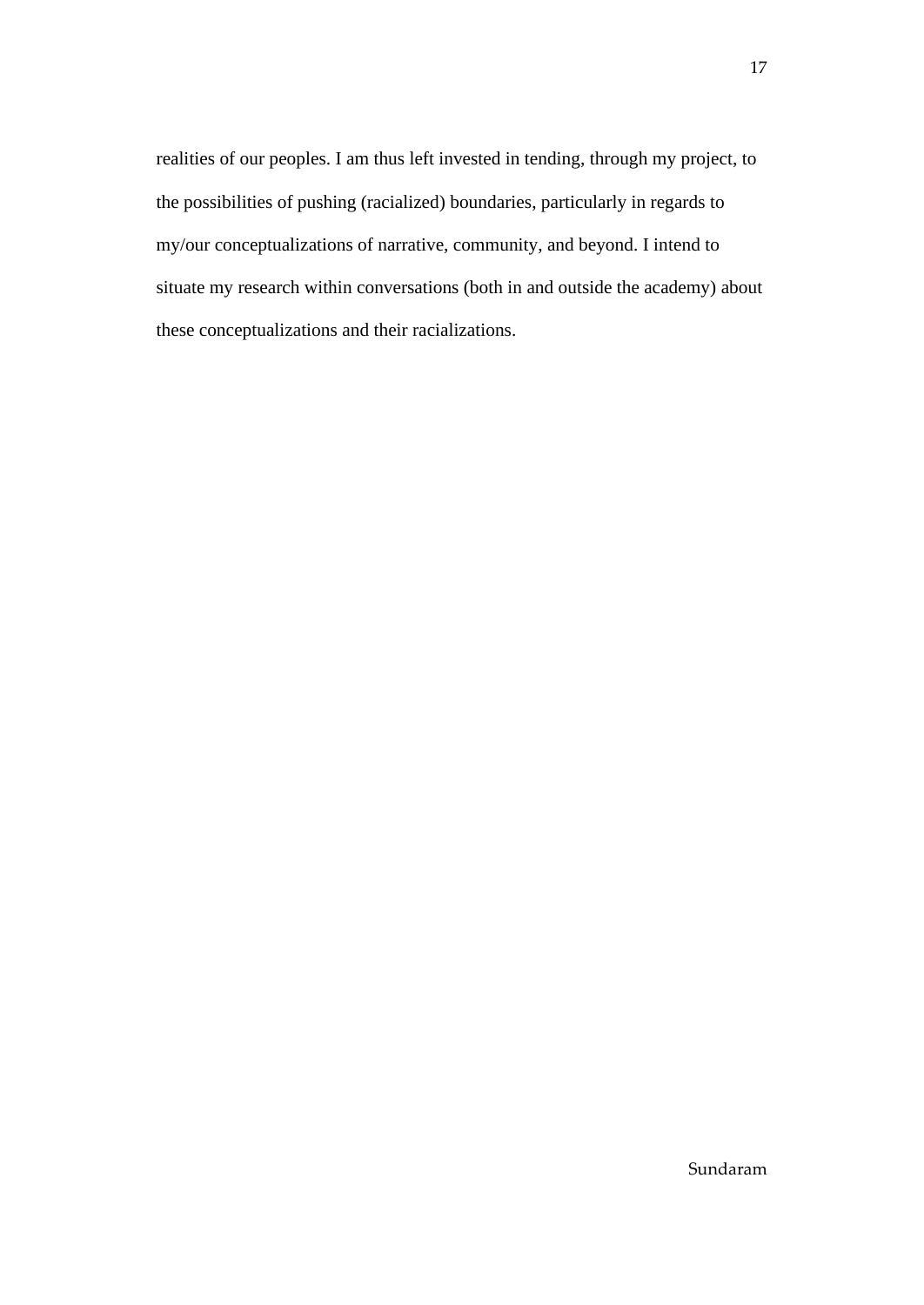#### **On (intimate) Methods**

This project finds its interest of seeking individual and collective narrative in recognition of storytelling as a potentially rebellious act against concepts of truth established by systems which privilege whiteness, cisgender–ness, and coloniality. My recognitions hold their grounding in Trinh's (1989) theorizations of stories and narratives as true, and yet always complicating ideas of an objective, dominating truth.

Sundaram A few weeks ago, I reached out to all students of color on the program this semester electronically in our Whatsapp group chat, detailing the project's elements and goals. I offered some personal context about where I was coming from for this project – in particular, my noticings of group dynamics and of moments where emotional and intellectual labor had been placed on students of color to educate, lead conversations, call out, etc. I explained that in light of these situations, I have been interested in using the time and energy for this project to focus on the experiences and perspectives of folks in that group chat, specifically around being in community in various ways and with various peoples this semester. I shared my feelings that the narratives of folks in that group have been taken in really complicated ways within the larger student group, and thus that I was/am hoping this project might be one place dedicated to hearing and engaging with these narratives. I opened myself up for communication – either in the group chat or in a direct message with myself – around project interest/questioning/critique (asking for more information, participating, and/or offering thoughts/feedback), as well as around my own intentions, hopes, and directions. I offered participation/contribution options of one–on–one

18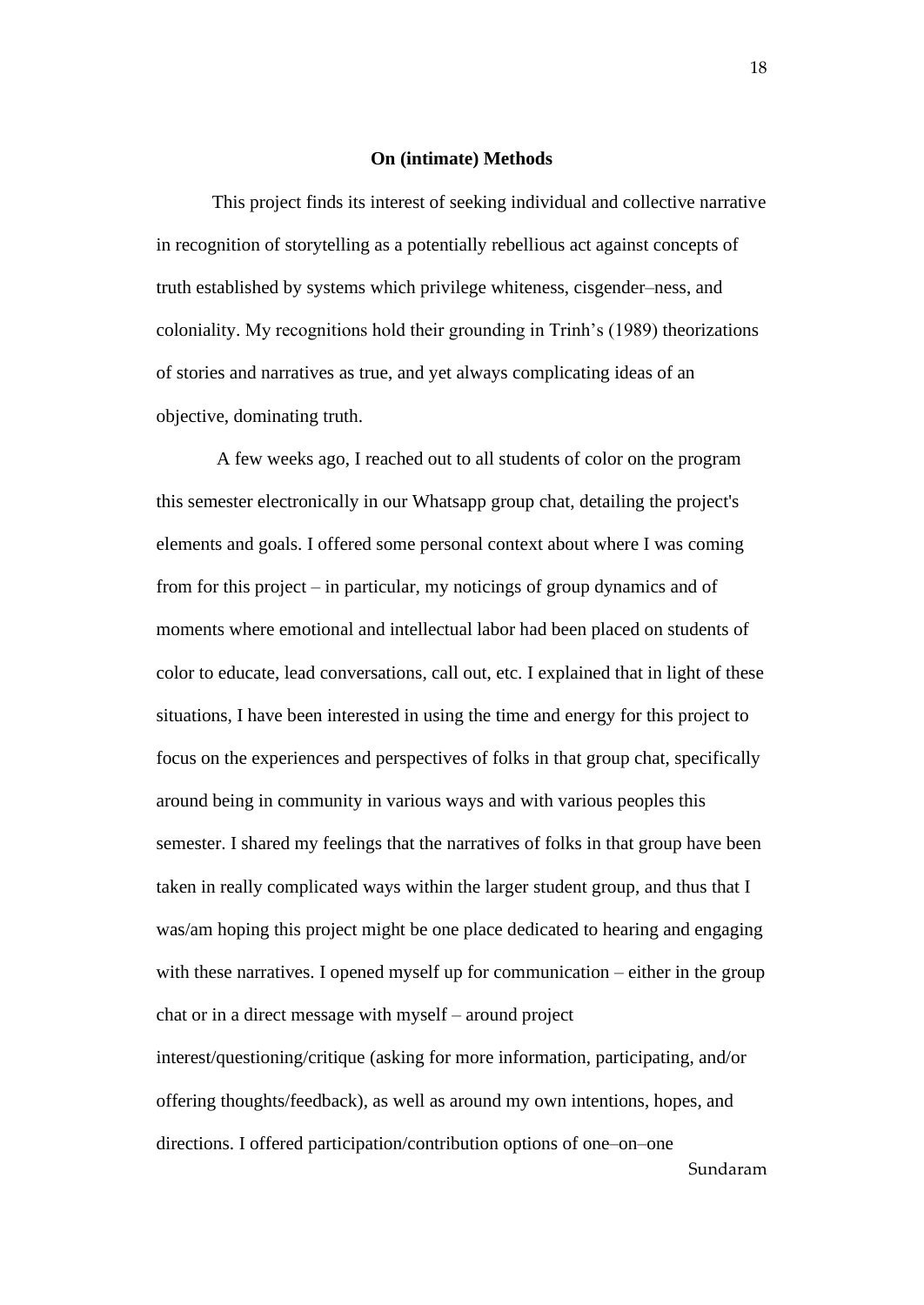conversations/interviews with myself, small group meetings, and/or a large group meeting/focus group (drawing a connection to an affinity group we had participated in earlier this semester – which itself actually facilitated the creation of this group chat). After explaining these options, I additionally shared my willingness to hearing other ideas of how to connect, and my respect for folks who were/are not interested in contributing. Lastly, I outlined the zine as a creative element of this project. Describing the piece as a multi–media informal magazine which intends to explore larger themes/questions that arise out of project conversations, I offered another option for participation as contribution to the zine in some way (through submissions such as writing, drawings, pictures, song lyrics, quotes, etc. or through organization such as editing, layout, brainstorming, etc.) Finally, I thanked them for their time and energy in reading and consideration. Responses from folks in the group included interest, appreciation, and silence. To those who communicated interest, I confirmed if it would be okay for me to reach out to them personally to discuss the project more, answer questions, ask questions, and be in conversation about needs.

The purpose of the one–on–one conversations, in my mind, was to explore folks' unique and personal narratives regarding how they've experienced various communities within the program, as well as their thoughts and theories around how these communities might be imagined in the future. I had one interview with a friend over Skype per their ask – we were both in our respective bedrooms as we spoke. Here, I want to offer some reflections on my own engagements in this conversation:

Sundaram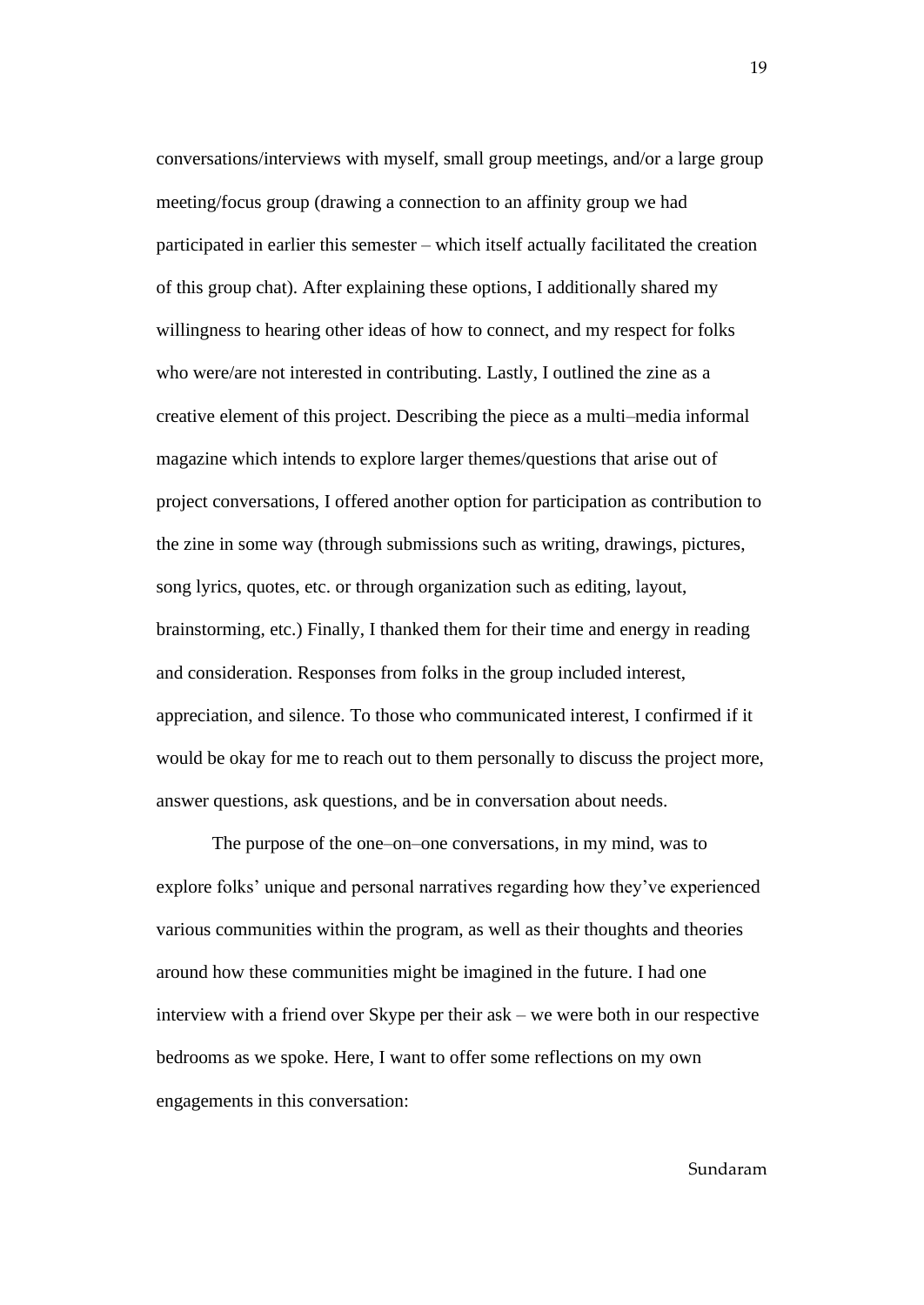I entered this interview with some guiding questions and topics, though we departed from them as needed. After checking in on a personal level about how we were both doing, I asked about their decision to participate in this study, and more specifically in the one–on–one interview; meditations on this question also included a conversation around this person's goals, hopes, and expectations for this project. In a journal entry prior to this interview, I note my interest in this initial conversation:

#### *I'm looking @ my guiding interview questions now, wondering if they allow for all they need to. I think I need to take that first question really seriously* → *their hopes/expectations\*\* need to be centered I need to center*

Sundaram As we went on, I asked about their thoughts on the program and the group dynamic. I asked them to offer a few words which they associate with their relationships to their host families, to our program coordinators, to white students, and to other students of color. I asked them with whom on this program they've felt most vs. least comfortable with, and about a relationship they've made so far this semester that they are grateful for. I came to these questions with interest in searching, with my peer, for landscapes of their current realities in and around this program – informed by Lombardo's (2010) urges to ground awareness(es) of the future in an evolving conceptualization of contemporary moments. I also inquired about what community means to this student, and what they feel it has meant in the context of the program. I asked this question as I have learned to regard definitions/meanings as bridges between past and future – built through both the state of past experiences, and the hope/expectation of future ones. Invoking the space of the program, I intended to offer one way through which to draw connections between these meanings of community and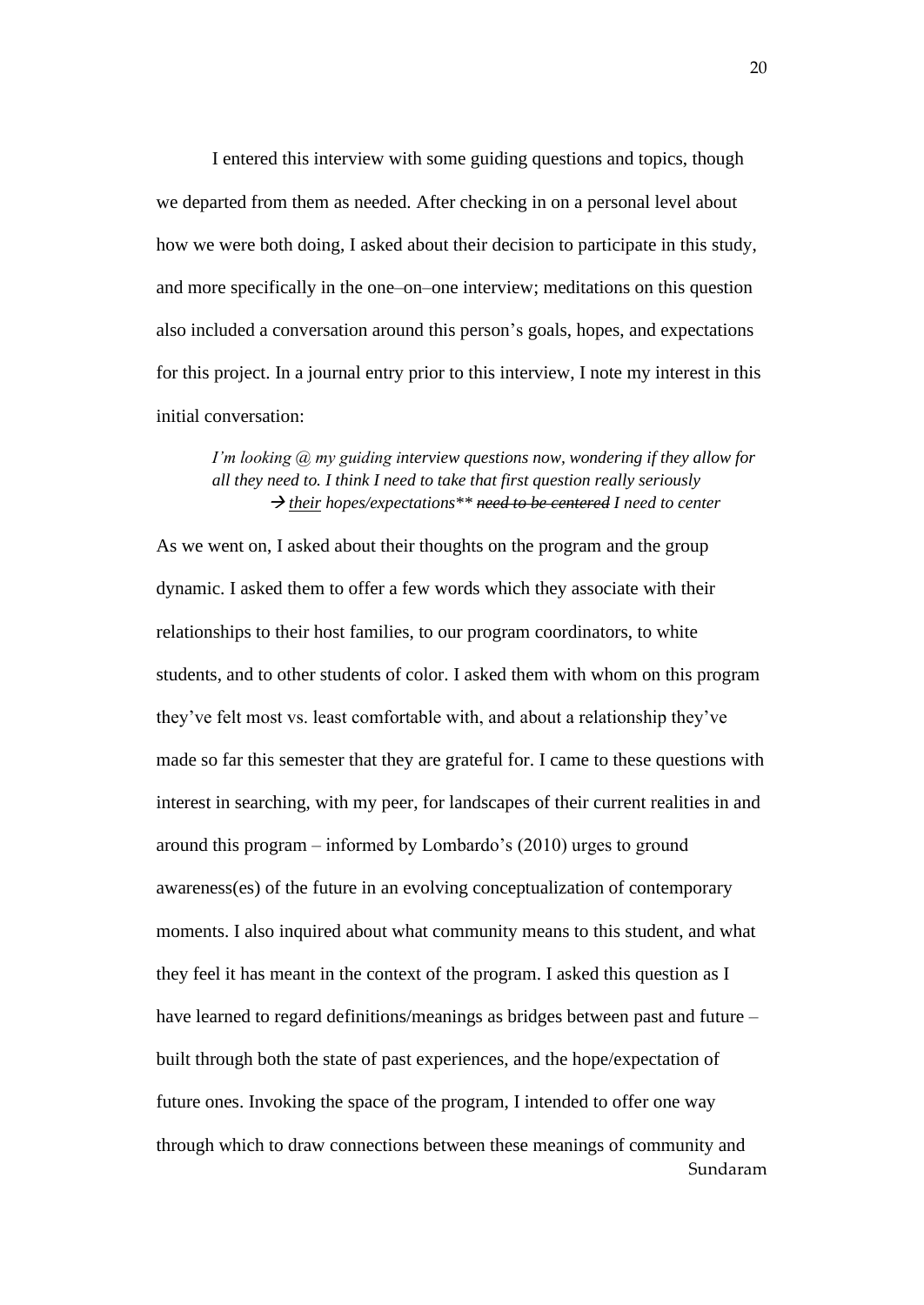the ongoing present. Looking toward futures and potential transformations, I asked what they think needs to change about this program, a question built in my meditations on Campt's (2017) visions of a needed and necessary future. I asked, too, about what they would change (if anything) about their relationships to their host families, to our program coordinators, to white students, and to other students of color. brown (2017) guides my investments in these questions in envisioning the future of community; my intentions were to create space in our conversation where my peer might share how they themselves engage their own imagination. To come to a close, I summarized my rememberings of the interview via my own notes, and checked in with this student about their feelings on the content, my intended usages of this content, and anything they might want to add or ask. Though our interview ended here, the two of us established an openness to continuing these conversations more informally as we move forward.

The group meeting – intending to recognize the power of affinity spaces – attempted to listen not only to the perspectives of the collective, but particularly to the intra–group communication and interpretation of these perspectives away from white eyes and ears. Four students – one of which did the personal interview with me – participated in this focus group. All of these students lived together at the time, so per their suggestion, the meeting took place in their living room. I will offer some reflections on my engagements in this meeting:

Sundaram A quick note about this focus group: though I entered the space with guiding questions (as I did for the interview), the conversations had in that room seemed to take on lives of their own – here, I wonder if my questions operated more as small offerings of direction rather than as organizing agents (from my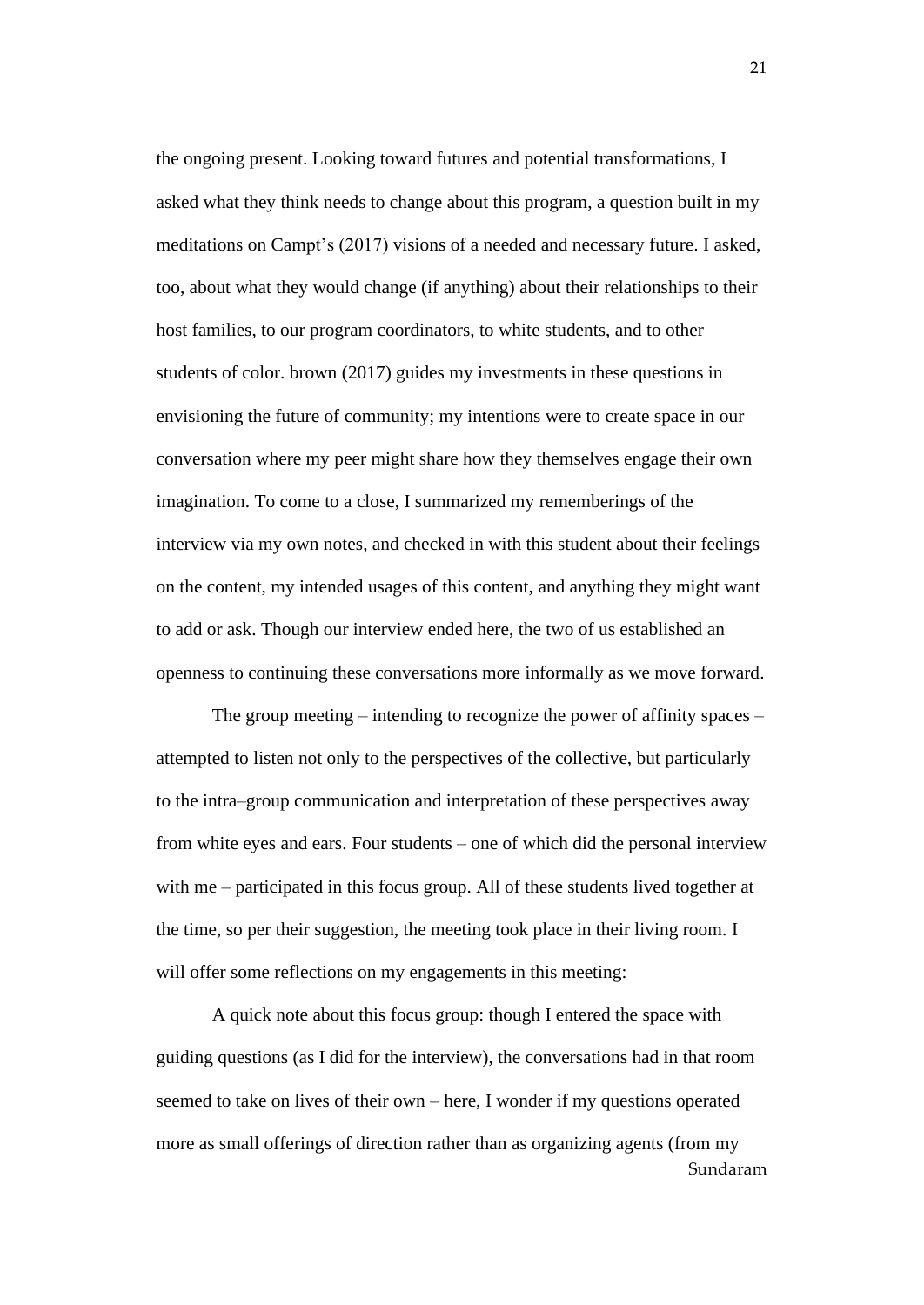Sundaram own limited standpoint). My questions for this focus group often mirrored my questions for the interview in content and purpose. After checking in with the group about how we are (generally and with our respective projects), I presented an initial question which asked about folks' decisions to participate in this study, and more specifically in this group meeting. I followed this inquiry up with one on their hopes for the group meeting and for the project at large. After this initial conversation, I offered general questions regarding their experiences and reflections on the program – and the group dynamic – thus far this semester. I later asked for some reflections on experiences with host families and interactions with program coordinators. Interested in discussing folks' relationships with white students as a group, I intended to ask about experiences in program discussions with the whole group; however, this topic arose itself through the conversational direction of my peers in that space. After we discussed our feelings about these big group discussions, I asked about how it has felt being in organized POC–only student spaces this semester – whether that be the affinity group meeting a few months ago, this group meeting, etc. This question came from my own personal witnessing of (often white) rhetoric around POC spaces which either dismisses them as unnecessary, or labels them 'important' without consideration toward how their importance comes from the discomfort and harm of white–dominant spaces. Here, I also asked folks what they think that students of color have brought to the program/the group this semester; I find our program group has predominantly superficially 'thanked' students of color for their contributions rather than tended to the depth of these contributions, and though I think it's a fair assertion to make that white folks need to be doing that work of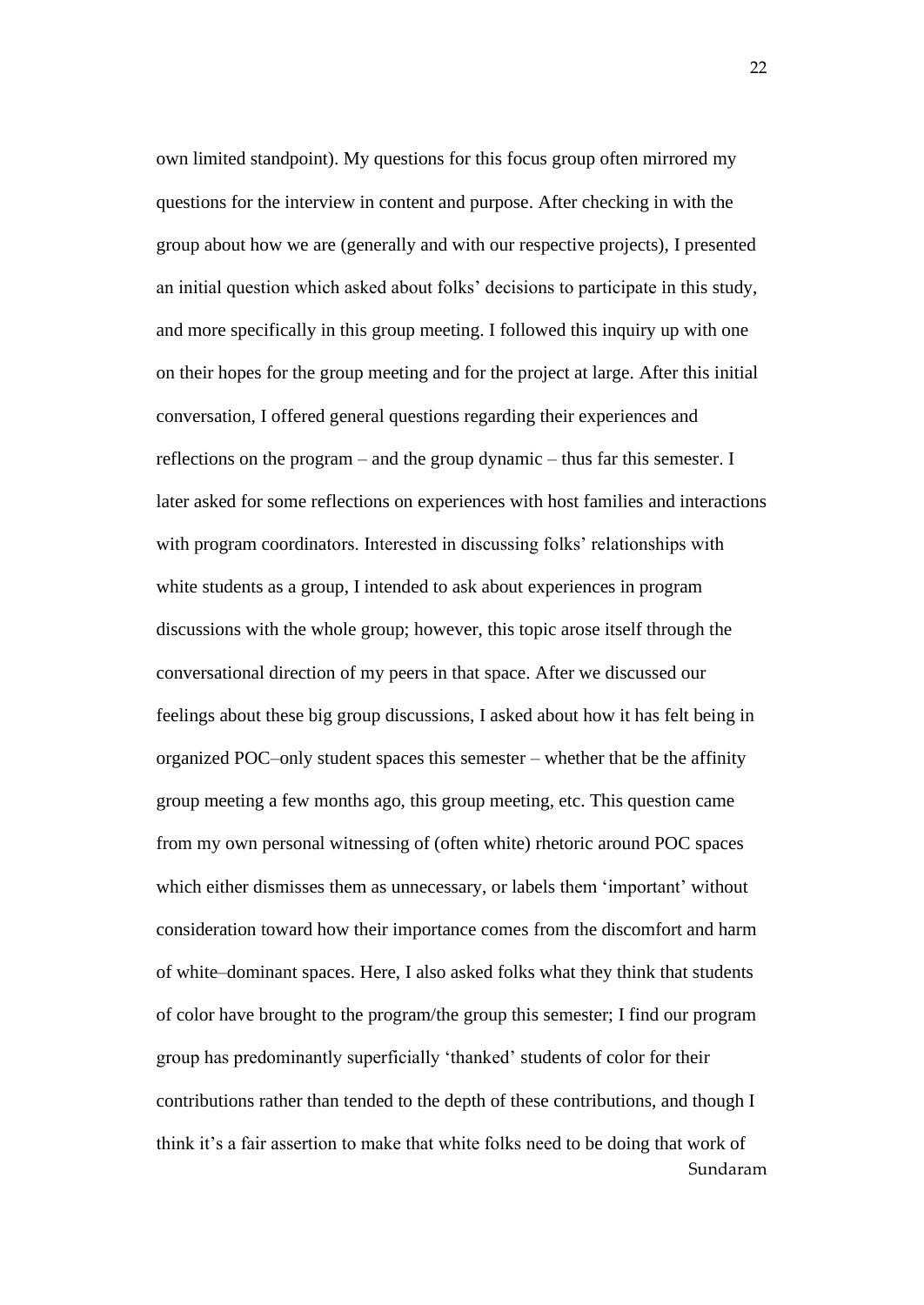tending, I also wonder if this work to recognize and appreciate POC labor can be a radical act of self–love. Informed still by brown's (2017) work on transformative visions, my last questions remained the same from my interview; as I asked the group about their definitions/conceptualizations of community – particularly in the context of this program – I owe credit and gratitude to brown's (2017) theories of collective ideation and imagination.

These practices of collaborative vision become relevant, too, in the processes through which this project's zine came to fruition. My commitments to developing the zine come from a belief (or maybe an understanding) that a multi– medium, creative product would be better positioned to navigate the complex realities and futures with which this project and its contributors deal. Sullivan shares that "*if you don't know where you are going, then any road will get you there*;" I decided that a zine would allow me space to really try and explore *any* road necessary, in a way that might also allow me to combine and complicate thinking and feeling in one dynamic process (2006, 19). This mode of expression, for me, has also been acutely aligned with this project's investigations of truths, stories, and narratives. Kara (2015) discusses art as a space in which 'truth' is subjective and multiple, noting how artistic processes might complicate traditional research values of objectivity; as this project stands at the intersections of multiple truths, I find the foundation of zine–making in collaging material – in piecing together conversations – to be one which holds a critical nod toward radical creativity.

Sundaram Co–creation of the zine did not follow a fixed structure, organizing itself mainly around interest, availability, need, etc. When initially connecting with

23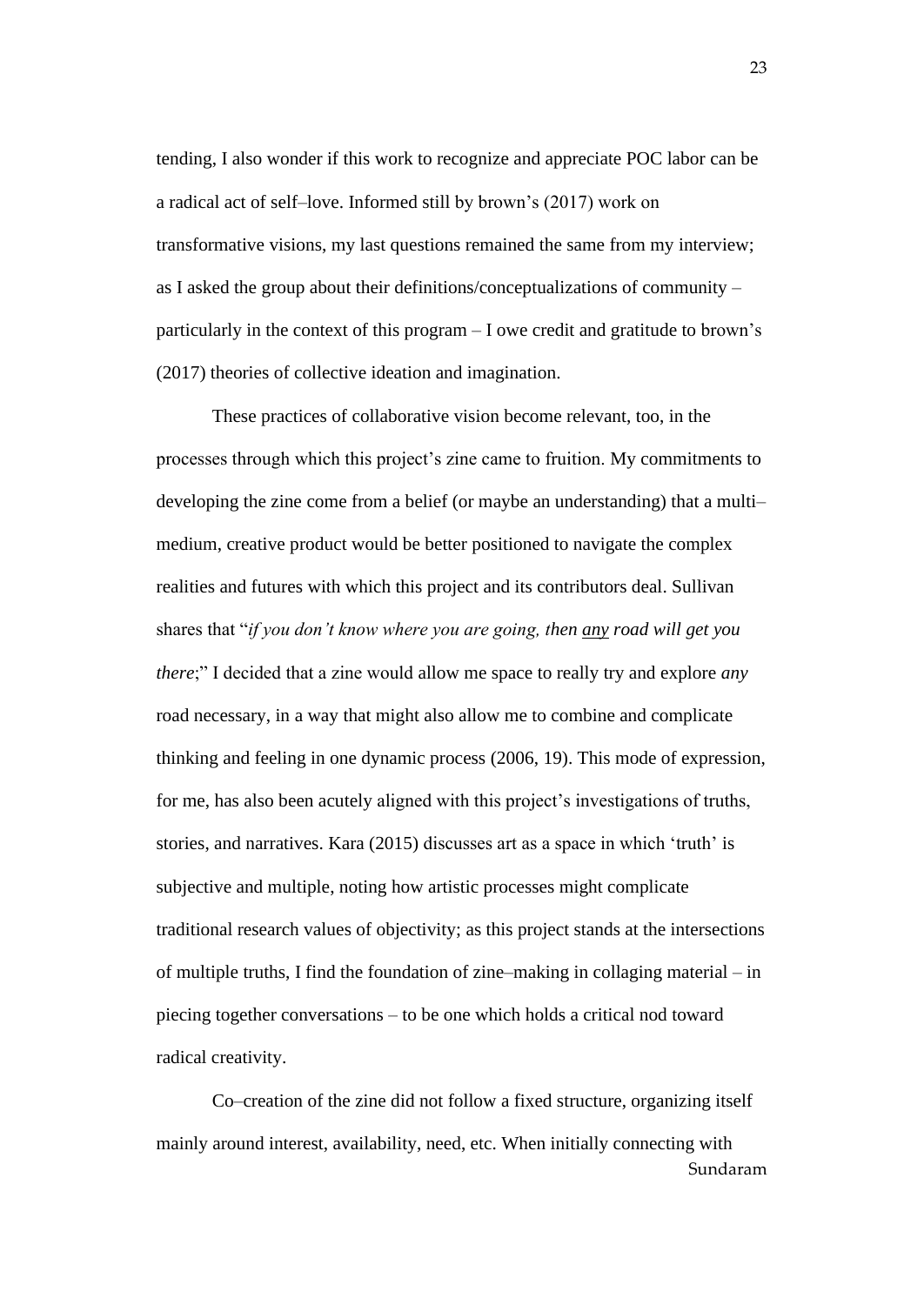folks over participation in the project, two of my friends/peers communicated interest in contributing to the zine in some way (one through submission, one through support in formatting/organization). Diana and I met at the SIT office a couple of weeks ago; as (some) white students held their recently–planned, recurring white affinity meeting outside on the patio, the two of us sat in one of the small classrooms to discuss potential layouts for the zine. Though initially discussing useful material/software, our conversation soon centered itself around the content and explorations of the zine itself. Here, informed by reflections on the focus group meeting, we began to pull together sources, questions, jokes, and orientations from this semester, and created potential visions for the content, audience, and purpose for the zine.

The following day, I reached out to a dear friend, artist, and phenomenal U.S.–based youth worker – Dee – in search of guidance (as Dee's own art practice has involved zine–making). We discussed the importance of flow (structure or lack thereof), attitude, visualization, and collaboration. As I wrestled with the simultaneous satirical and serious nature of the ideas Diana and I were pursuing, Dee reminded me that intention, importance, and play are not necessarily divorced from each other – that I/we might find them all in the creation of this piece.

Sundaram Later in the week, I met with Diana at a coffeeshop in Observatory to develop a more robust outline for the zine. Our friend, peer, and Diana's housemate – Uju – joined this conversation. Shifting back and forth between discussing particular details ('what's one question that should go at the top of this page?' 'we could dye the paper with tea – you remember doing that?'), larger

24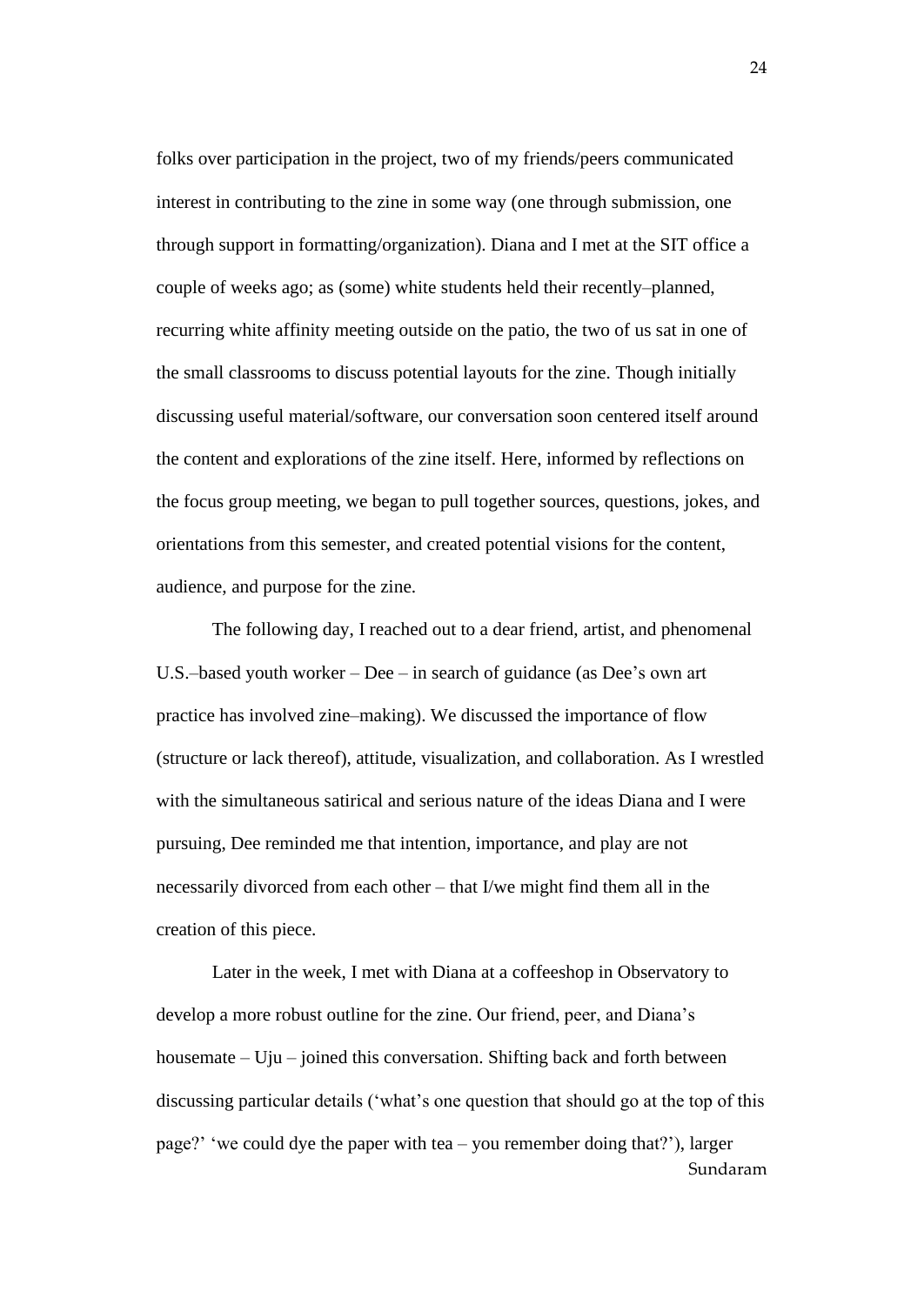thematic visualizations ('there needs to be a part on self–care' 'how can we show feelings of isolation?'), and the personal goings–on in our lives, we outlined sections and traced connections between parts and the whole of the zine. We specifically and intentionally discussed where more individual contributions from folks might come in (using each other's handwriting, framing pages around submissions vs. incorporating submissions into existing spaces, offering specific questions or quotes from us). Pulling together materials from objects I brought with me from home, supplies a friend hadn't used for their project, and things found at a local Crazy Store, the bulk of hands-on zine creation happened at the (largely empty) SIT classroom – where Diana and Uju were both also working. The remaining pages of the zine were finished by me at the Cape Town Central Library and at my home's kitchen table – with some electronic support from Diana.

Sundaram The limitations (or maybe rather unexpected challenges) of this project reach far and are many. Those that initially come to mind are ones rooted in space, time, and access – this work was largely done in under a month's time, access to material resources has been stunted by cost, and my contributors were simultaneously balancing their own research. There have been complexities due to my unfamiliarity with the space I occupy – in finding accessible and comfortable work spaces, in taking time to learn where to find which resources, in negotiating requirements to travel. The one that is central in my reflections now is this project's due date – as nothing about this work feels complete, though I don't know that it ever would. I have been learning to appreciate, however, the ways these 'limitations' have pushed and challenged my comfort and knowledge.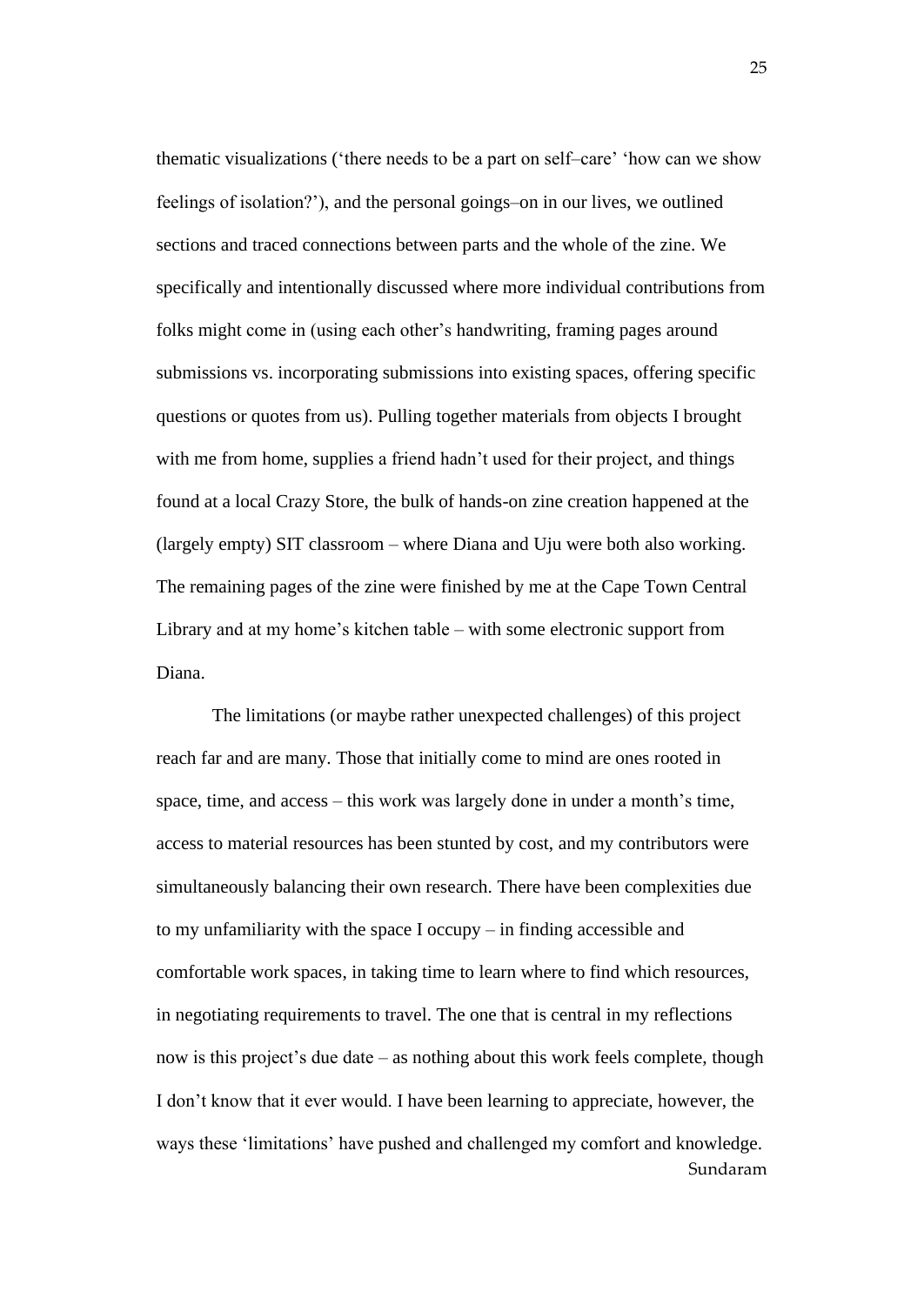#### **I Am Not (entitled to) Everything: Reflections**

Shifting here to discuss the processes through which I navigated my engagements with this project's participants/contributors, I find it critical to first offer some reflections on my own racialization, and how my participation in a system of racial domination has informed my decisions with this project.

I move through U.S. social systems as a light–skinned, mixed (white and South Asian), racially ambiguous, non–Black person of color. I choose these words and their prominence as I write here carefully and within intention, as I have come to consider the processes through which I have been racialized to be primary organizers in my American life. My reasoning for this consideration – though it all continuously shifts and changes – finds its footing in the operation of the U.S. first and foremost as a settler colonial nation–state. Interrogating feminisms' engagements with racisms, bell hooks (1981) explains how the U.S. was colonized on the basis of racial imperialism, with racist allegiances taking precedence over those of gender. These foundations remain endemic to the U.S. today; I find a ringing truth in her assertion that "American society is one in which racial imperialism supersedes sexual [or rather gendered] imperialism" (bell hooks 1981, 122). While I experience some forms of racial oppression, my position within the U.S. racial hierarchy is one of immense racial privilege compared to many of my siblings of color, due to my multi–layered proximity to whiteness (my Euro–aligned physical features, family's economic mobility, private white/Euro–centric education, and childhood housing in predominantly middle class white and Asian suburbs are some modes of proximity that come to mind).

Sundaram Working through the ways my racialization has shaped this project has occurred as a continuous process. As I initially embarked on this research, I found myself thinking primarily about how my academic orientations hold their grounding in neoliberal frameworks of education and learning. Informed by Drago–Severson and Blum-

26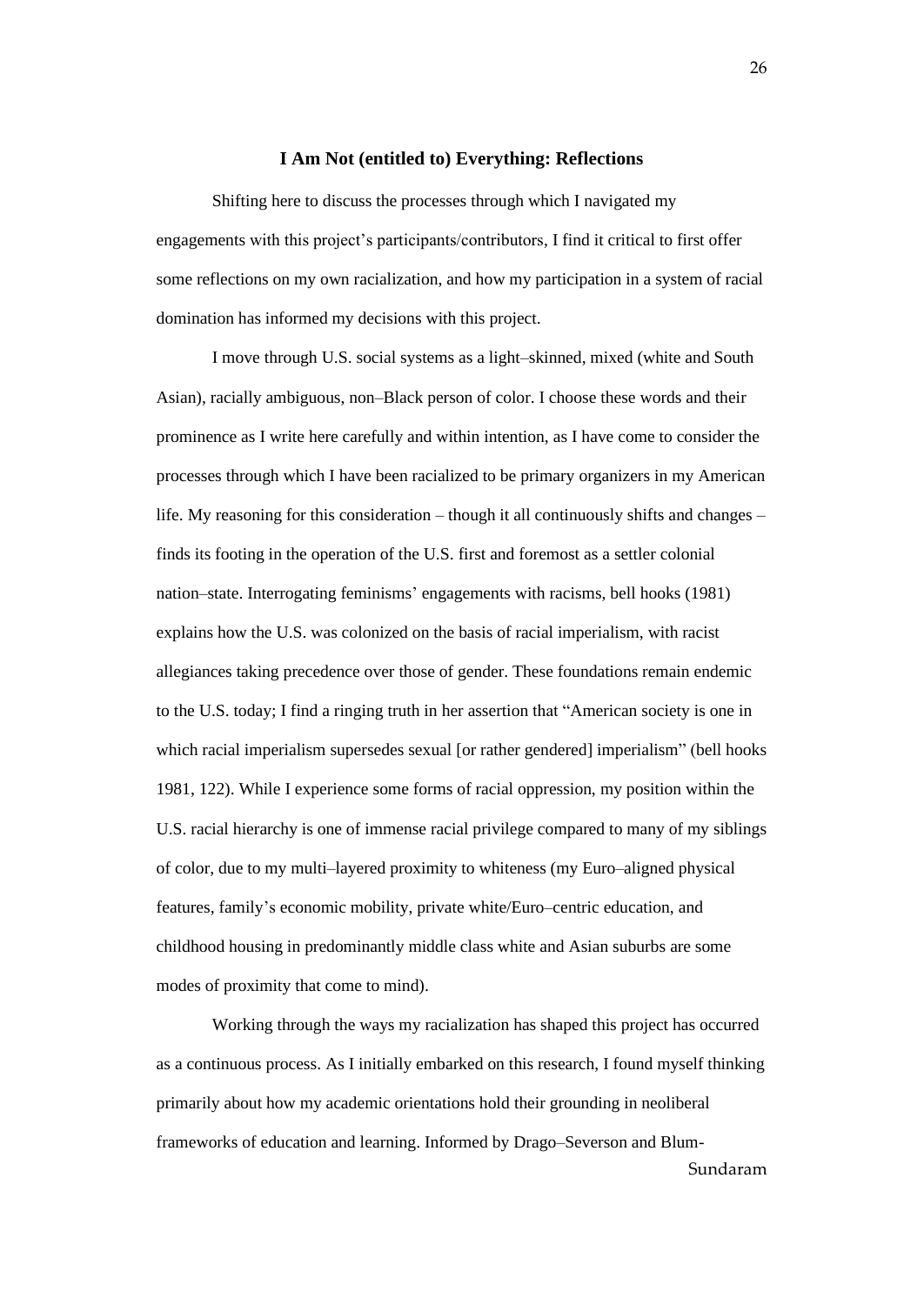DeStefano's (2017) theorizations on instrumental and socializing knowledge production, I see this question of 'how do I be a good white person/ally?' find its way into western white colonial approaches to researching racially–marginalized peoples – effectively becoming 'how do I be a good white researcher?' I would consider these orientations to be ones which dominate the white 'social justice' academic spheres out of which my initial reflections on research ethics arise. As I move further into my own ethical reflexivity, then, I find importance in pushing and challenging my own ways of knowing, particularly ones which occupy white epistemological spaces. I wonder about the potential for reframing these questions around race, racisms, and ethics; I could ask instead: 'what is my relationship to white supremacy and racial domination?' 'how does this relationship shape my navigation of and engagement in spaces, particularly research ones?' 'how can I shift my attitudes and behaviors (research and beyond) to divest from whiteness?' To follow then, I want to explain some of the ways I have attempted to explore these questions in my research process.

#### *Internal and External Shifts*

In one of our initial email exchanges, Ayesha offered the following lens through which to reflect on my orientations in this project:

One initial thought I have is, how are you nuancing your position deeper than a community member? What is your relationship to your community other than being another person of color? How does your positioning differ? (Personal communication, April 2019).

Below is an excerpt from a journal entry in which I meditated on these questions, prior to meetings with this project's participants/contributors:

*(position) within the student group access to white spaces and privilege*  $\rightarrow$  *whiteness+ south asian–ness+affluency out trans/non–binary person \$ U.S. upper middle class - immigrant economic/social mobility, assimilationism*

27

Sundaram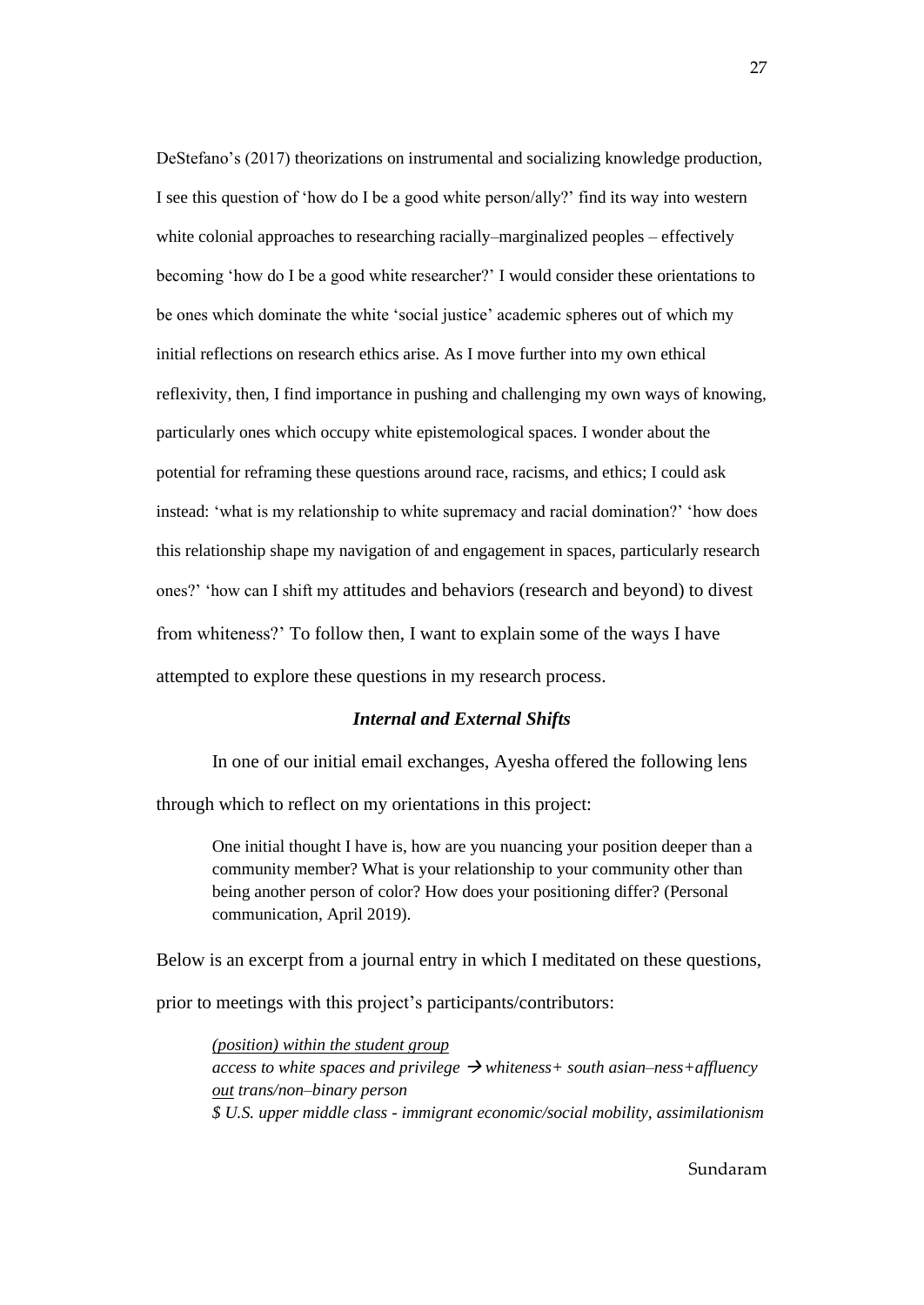$\rightarrow$  who do I align myself with @ SIT & when/why/how?  $\rightarrow$  friends, *class, group discussions*

*how do these positions inform my comfort w/ calling out things? do I only call things out when I know there's other people around to support me (or maybe to take the brunt of the response?) what am I giving/taking? what am I willing to sacrifice in this process?*  $\rightarrow$  *what role does accountability play in community?*

*(position) within SIT*

*me (as an american + a student)//us (as americans/students) vs. program staff*  → *who has 'the' power? who has what kind of power?*

→ *who do we (as students) exert power over? who has power over us?* → *how do we/I exert power over others?*

*who creates the community of the student group? who has the power to transform that community? whose responsibility is it to do so?*

Here, I see myself searching for a deeper and more nuanced understanding around my participation in power relations. These dynamics – between myself and my peers, between other students, between myself/students and program staff – cannot be simplified into a framework which places one person or one group at the top of a hierarchy, and one at the bottom. Alternatively, it becomes my own responsibility to consider when and where I hold power over others, and what I am doing to mitigate that power. I find that this excerpt also gives context for a question of impact I have wrestled with since the very beginnings of my research: what does this project need to do? This question, for me, operates both internally (what practices/approaches do I need to take within this research?) and externally (where do the processes/products of this research need to go?).

This question of 'what do I need to do' becomes somewhat more direct/concrete in my choices surrounding my participation in project meetings and collaborations with my peers. The journal excerpt I offer below is one I wrote

Sundaram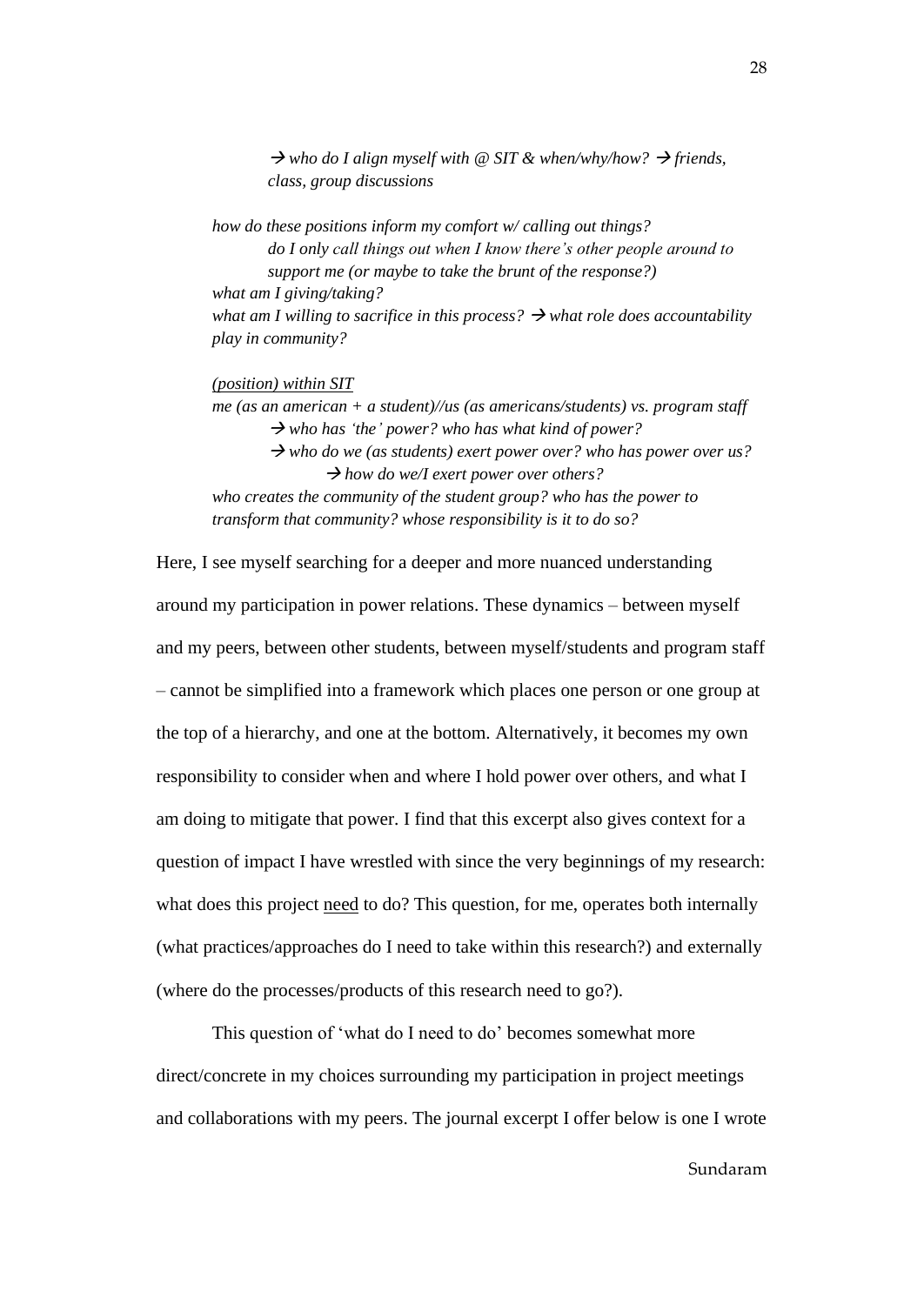a few days before my interview conversation, and one which I used to go into this

conversation with intention:

*where does whiteness show up in my interview approach?* → *excessive pre–planning/wanting things to go a certain way (present in many relationships/connections)* → *you need to go with the flow!!*  → *I can't be all talk, saying I'm down with anything & then getting frustrated when things aren't as I 'planned'* → *need to shift my frustrations from the source of fluidity toward the limiting structures themselves (why am I out here getting annoyed at slowness when the problem is really that the world moves too fast)*   $\rightarrow$  *the problem isn't the unplannedness//the problem is the structure that doesn't allow for fluidity\*\**

*I can't stop at shifting my frustration, though. what am I going to do about it?*

Reflecting on this excerpt, for me, brings up my own investments in temporal/structural rigidity – an investment (I think) I largely learned growing up in/being told to assimilate into a white capitalist western space. I wrote this entry in a state of stress largely of my own making, after having just put together a guiding schedule/to–do list for this project; I noticed myself growing overwhelmed by little things at the time, that themselves were mainly complicated due to the structures/requirements of this project (enforced either by an SIT grading rubric or by my own informal rules). I reflect here not necessarily to invalidate my feelings of frustration, but rather to discuss my process of navigating one of their sources.

Sundaram Kapoor's (2004) analysis of Spivak's suggestion to work without guarantees has supported me in my own attempts to divest myself of a need for rigid structure in this project. Their theorizations create space for me to recognize how these investments try to place limitations on the freedom of myself and others – from whom kinds of freedom have already been made systemically complex. This project has thus involved critical moments of learning, for me, in standing fully and confidently at radical sites of fluidity – through research processes and writing alike. As I reflect on this learning, I find that I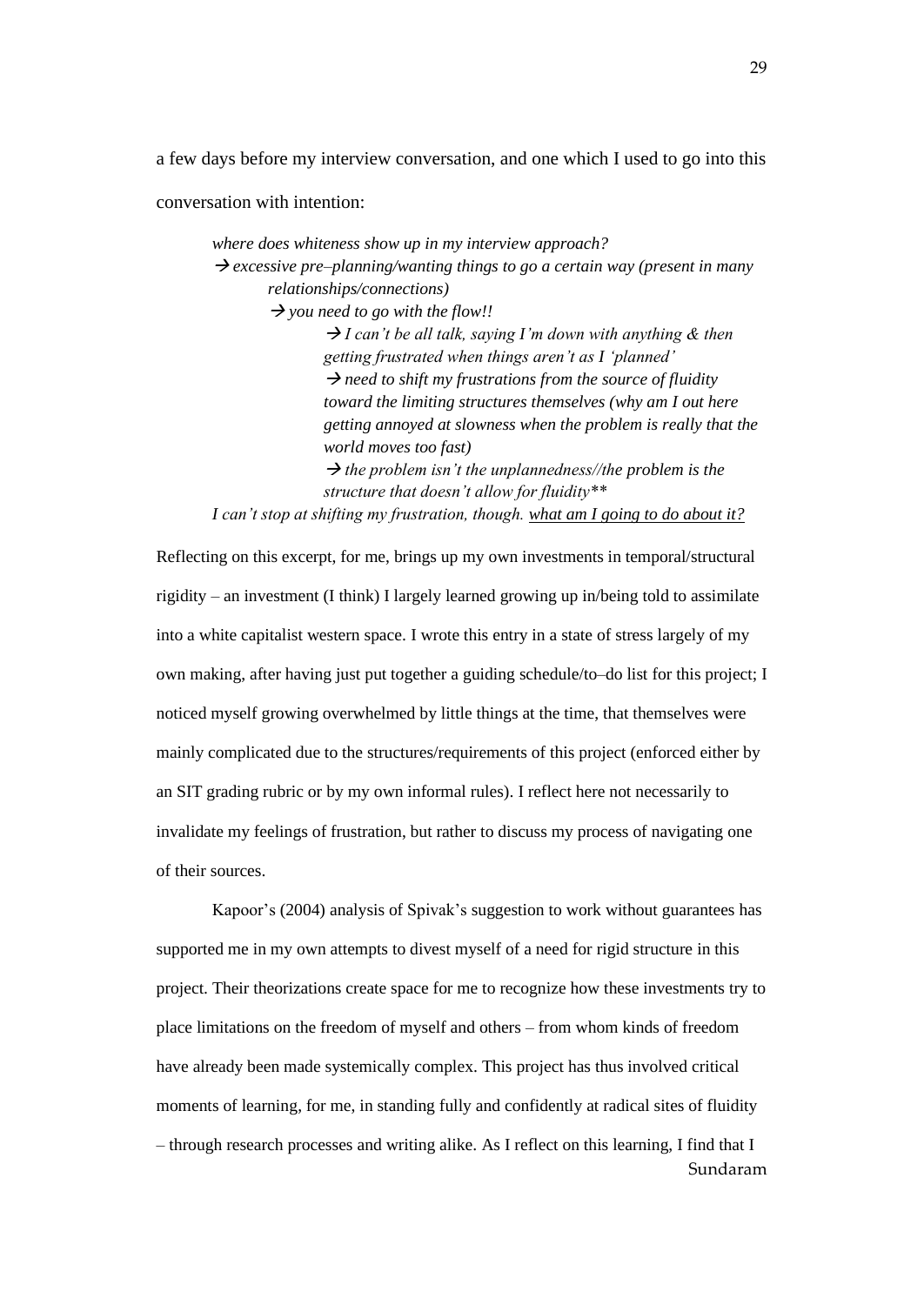center fluid/adaptable pathways and decisions particularly around participant consent, anonymity, confidentiality, and reciprocity with my peers – pathways which I outline as follows.

#### *Consent (between you/i)*

Sundaram Work around meetings with my peers for this project operated under a continuous and spectrum–based approach to consent, and did not always adhere to traditional institutional methods. This approach has particularly been characterized, in my mind, by opening up longer and repeated conversations around consent in participation rather than one–off, yes/no questions. Informed specifically by the context of this program's group dynamic in which emotional labor has not only been asked but expected of students of color (a phenomenon by no means exclusive to our group), I have intended for my conversations with participants around consent to center 'how' and 'what' questions, occurring before, during, and after each part of the research process. As I developed an informed consent form for my contributors, I tried to create space for changing minds, personal agreements, and varying needs. This form, as I would explain it, tried to outline what participation in this project might/could entail, options for confidentiality and anonymity, and sites of contributor agency. I created distinct releases for one–on–one interviews, the focus group meeting, and zine submissions – all of which were paired with space for added notes on specific agreements between myself and each contributor. At the beginning of both the interview and focus group meeting, I went over the consent forms in conversation with my participating peers. Verbally and written in this form, I shared that given the scope of this research is within the program – and is to be presented to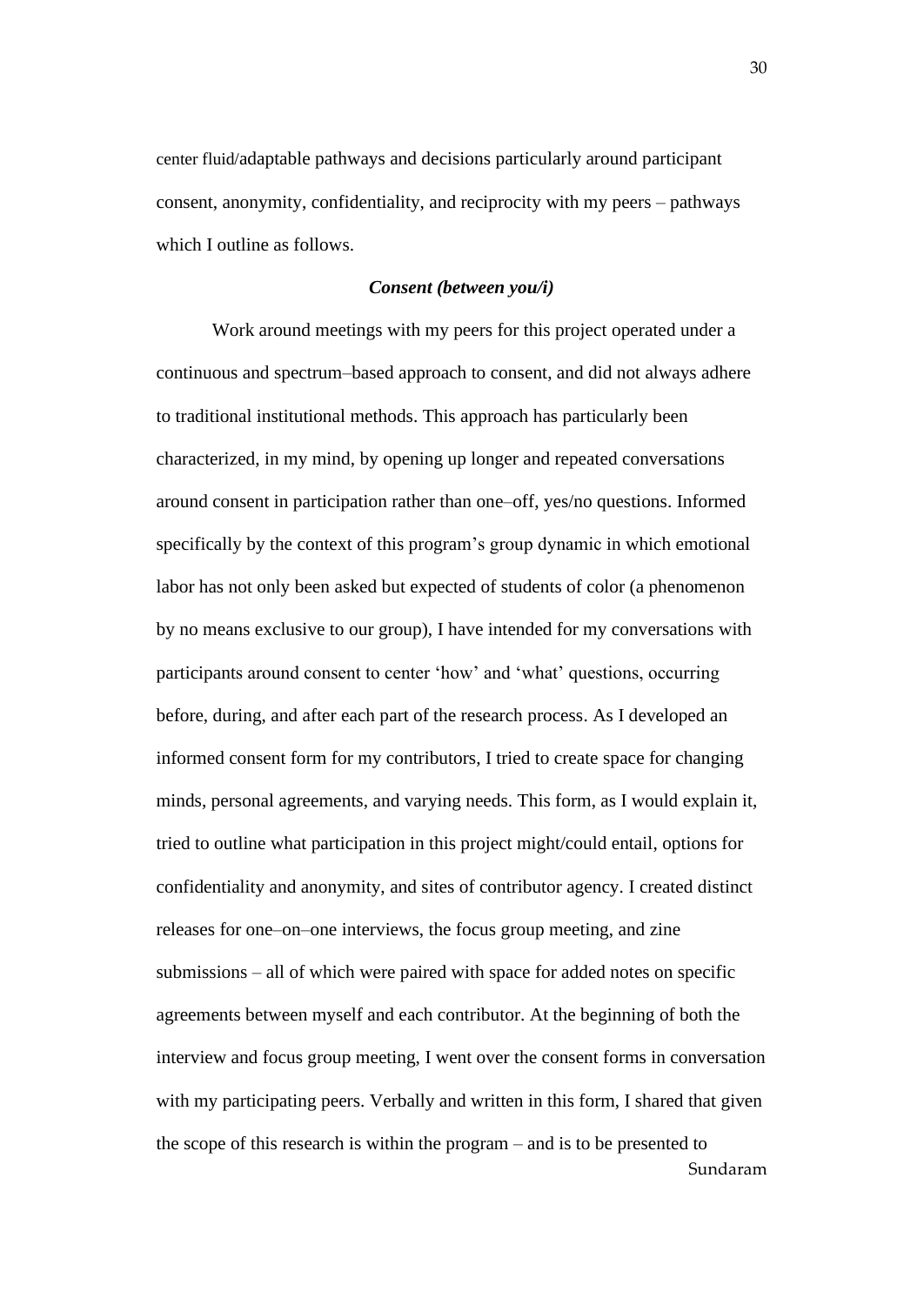program members and instructors – my interests lie only in determining a privacy and anonymity level most comfortable for each participant. I gave a blanket offering to share my recordings and notes from each meeting with those who were present in them, and to run any quotes (and their context) by the quoted person for approval before final submission of this project. We also explored options for each person's confidentiality and anonymity, which ranged from direct quoting and naming to sharing no identifying information; many of the forms thus have notes on these individualized decisions made. These notes were written at varying times before, during, and after meetings as my peers' contemplated, and I've since checked in with a few folks verbally/electronically to discuss any updates. As time as gone on though – and particularly as this project has become increasingly collaborative – limitations of this consent form process have shown up for me. It seemed easy, originally, to put participation options into binary boxes at the beginning of this research process – interview vs. focus group, zine submission vs. not contributing to the zine, personal conversation vs. formal contribution. But when the group meeting simultaneously becomes a venting space, when zine submitters become zine co–creators, when personal conversations become part of project brainstorming – when fluidity is needed – a pre–existing form that requires a static decision through signature becomes incomplete. Alongside the consent forms, then, I have come to respect research consent which comes through ongoing and ever–shifting verbal or electronic conversations, and find that these conversations sometimes have more potential to recognize the continuous– and complex–natures of maintaining consent and comfort.

Sundaram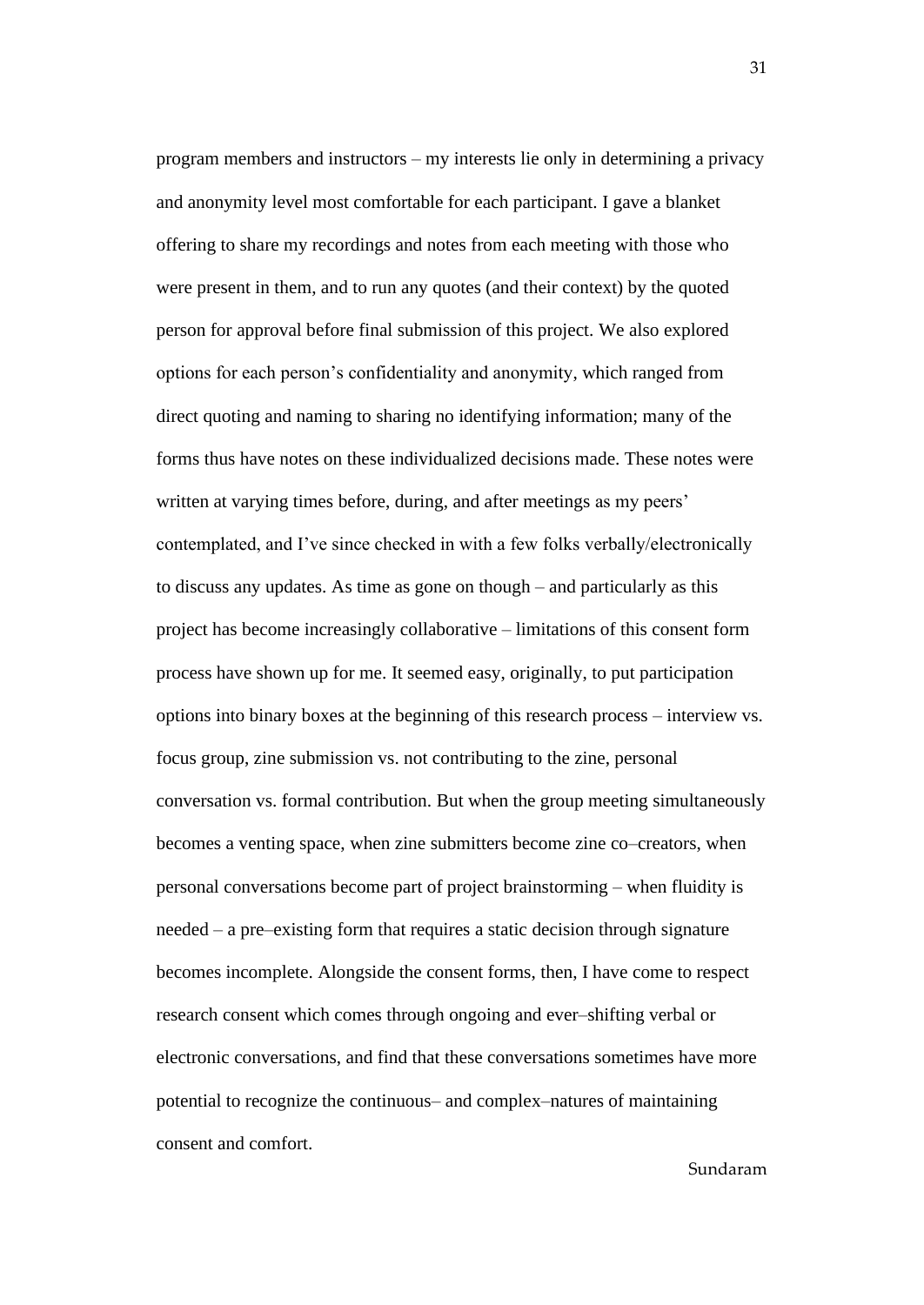On my end, with this research largely informed by what I perceive to be a lack of real listening to the narratives and perspectives of students of color, my intention has been specifically and alternatively to listen anywhere I can throughout the research process. Simultaneously though, I have found it critically important for me to commit to an ongoing reflective process regarding my own research theories and practices. I have practiced reflexive journaling to revisit and revise my goals, decisions, questions, and frameworks during and between various elements of the research process, asking how my research interacts with hierarchies of racialized power.

Sundaram Finally, to address reciprocity. I find this a complex subject to write about as I embody only one perspective in the relationships I discuss here; I'll offer what I think I have given, then, with the caveat that  $-$  like much of this project  $$ there are other stories and truths at play. I choose here to explain forms of giving through both specific practices, as well as through more ideological methods. Concretely, then, I have provided food, opened up my living space, travelled to my peers' living space, given project/report guidance, and given support in personal matters. Psychologically/ideologically/socially, in conversation with my participating peers I have come to find mutual mental benefits in holding space for narrative sharing, community around racial affinity, and communal imagining. Additionally (in ways that might transcend those two categories I've outlined), each of this project's contributors will receive an electronic copy of the zine, as will the SIT office. Though my management of time has placed limits on my ability to offer the findings and conclusions of this report to my contributors prior to the project's submission deadline, I intend to share these things with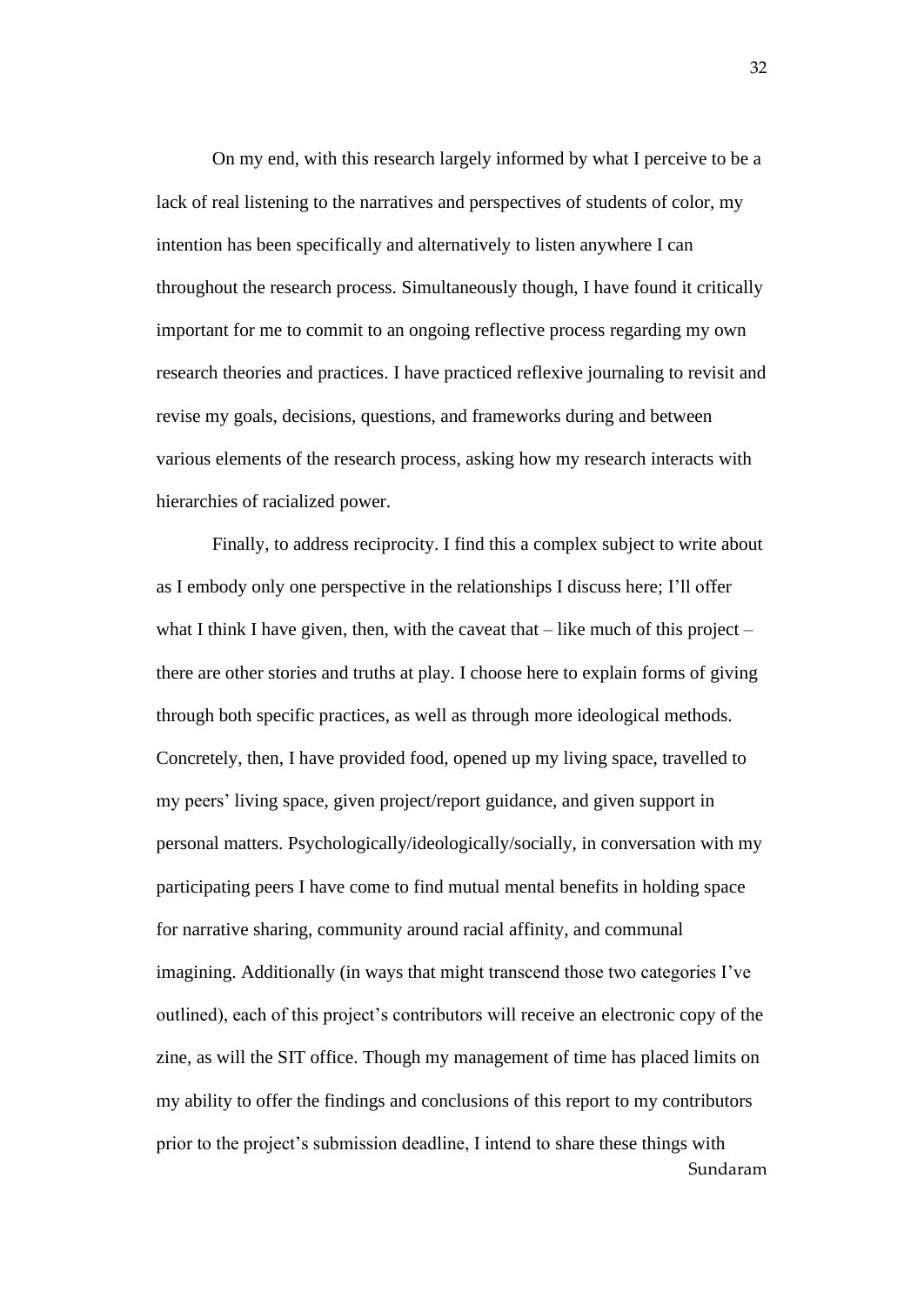them as soon as I've finished, open to questions, critiques, and conversations about my written perspectives.

One site of reciprocity (or potentially lack thereof) I want to discuss here is that involving institutional/structural change. As I entered into this project, I considered this kind of change to be largely impossible; how to take explorations of small–scale narratives into wider structural transformation? I reflect back here on Kapoor's critiques of Spivak, in which she wonders how interpersonal research approaches can translate into shifts of institutional processes – "[i]s an intimate relationship with the subaltern even compatible with institutional processes, let alone on a large scale?" (2004, 643). I bring this question into the discussion on ethics because I find that structural change is one space in which reciprocity moves beyond me – moves beyond this project – and becomes the responsibility of a wider collective whole (this group of SIT students, future groups, program staff, SIT upper administration). As I've met with friends and peers of color over the past few weeks, I have heard from many of them a powerful and recurring need for these narratives and imaginations they share to go somewhere – the future, in particular. I will offer some suggestions that have come up around how exactly to facilitate this movement, but I found it critical to note here that for me, reciprocity in this project looks like creating final products that can be/are taken beyond – wherever that beyond might be.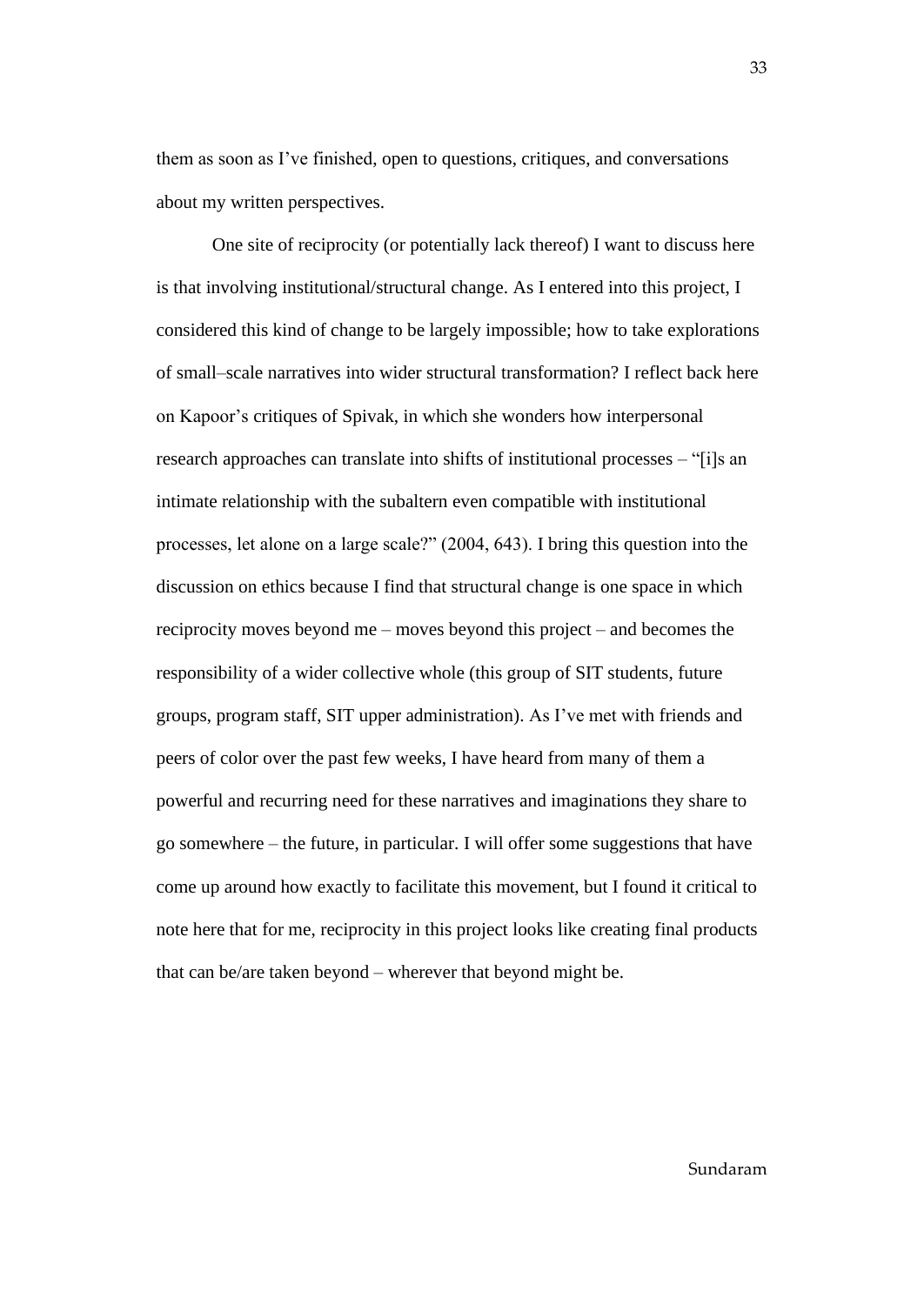#### **Co-creation (in Color)**

Sundaram It is here that I re–center my energy and thoughts around my findings from this research. I want to begin with a conversation I left off above – on a communicated interest in the labor and explorations of this project moving into spaces beyond that of those who have developed it. Ways to foster this movement find their responsibility in program students, staff coordinators, and higher administration, and might occur at individual, interpersonal, institutional, and systemic levels. Some direct suggestions from my peers who have contributed to this work include required readings (of which this report might be one), active encouragement or organization of affinity meetings (both white and POC), intra– communal white work (eg: checking each other for racist remarks), increased numbers of students of color in the program, and spaces which hear and respond to the needs of these students. In meetings, we have spoken at length about this last suggestion – rooted in a current feeling that the program (which in my mind includes elements determined by the greater SIT organization as well as the collective of the student group) has overlooked and sacrificed POC needs in favor of white needs. This racialized exploitation process operates beyond the world of this program; conversations with my peers for this project have highlighted how many of us have to navigate similar racial dynamics at our colleges and universities back home (Group communication, 2019). My feeling is that predominantly white spaces of western higher education – even neoliberal ones – have been designed to prioritize white learning at their core; within this program, it seems, this prioritization translates to a feeling that white people get to learn within curated/structured educational spaces – while students of color must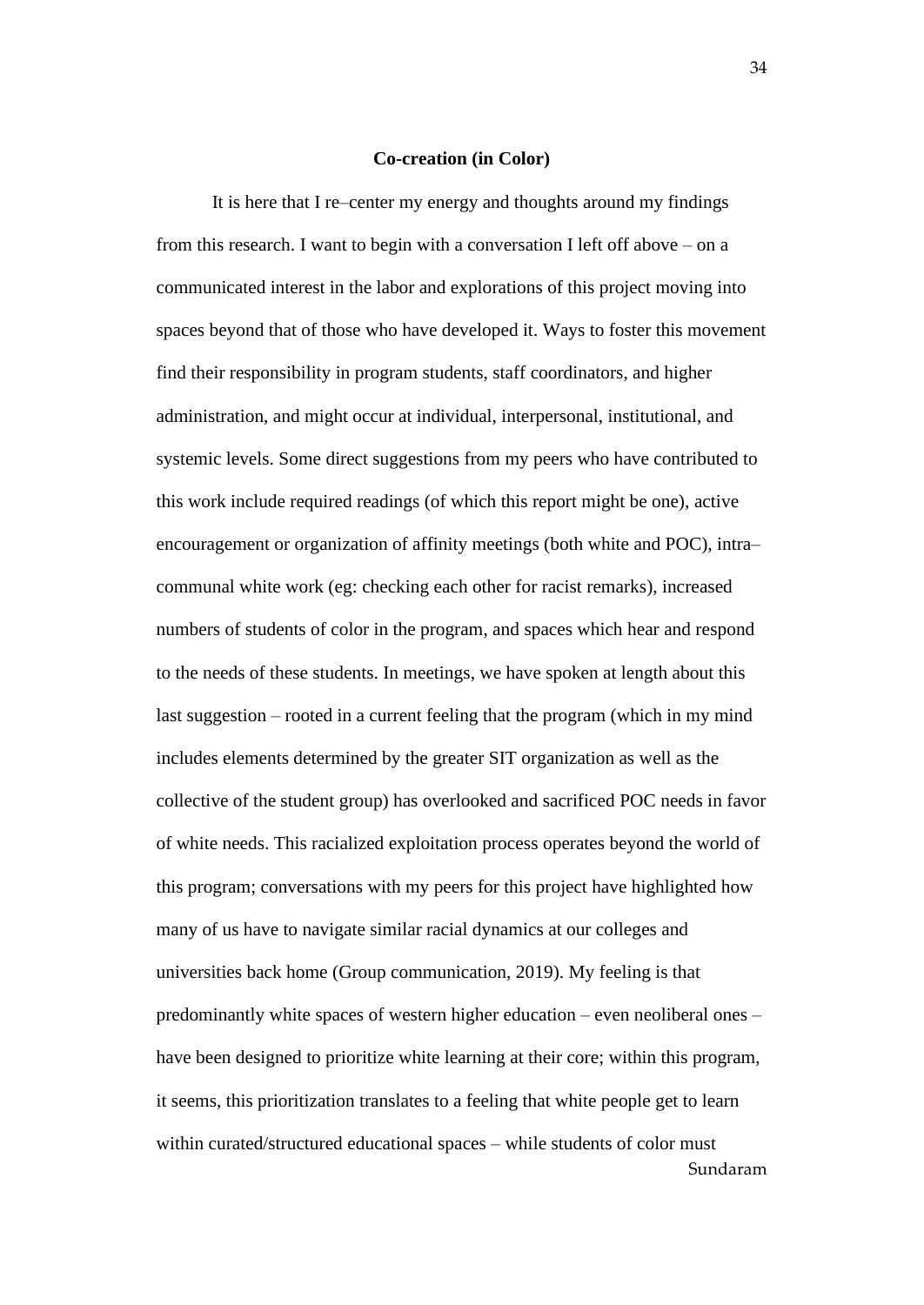search elsewhere, outside, and beyond these spaces for moments of critical learning (Group communication, 2019). And here, I don't know that the violence of this forced compromise/sacrifice has been adequately or fully held by the collective of this group. Though I won't offer determining arguments as to what changes must or should be made, and cannot within this assignment fully explore possibilities for the future, I do want to discuss here how this project has been a process of holding, appreciating, and fighting for POC–only spaces.

I find it important here to give a brief and candid account of my final weeks working on this project. This research, this semester, and much of my recent academic life have been organized around navigations of neoliberal white racism, and in these past few days I've often asked myself: how do we find space to reflect on experiences of racialized emotional/ideological violence and abuse, when we are always continuously living them? This inquiry, I find, is best described in an excerpt of a recent email I sent Ayesha (some of which I have rephrased for self–protection):

tonight i'm reflecting a lot on how i underestimated the emotional labor this work requires. truthfully it's just hard to reflect on a situation when you're right in the middle of it, if that makes sense. the final parts of this project, i have found, need (and deserve) all my attention, energy, and confidence to do this reflective work – and reflecting on the power of POC community isn't easy when i [am always around] white folks who make me feel like i'm making shit up/creating problems. (Personal communication, April 2019).

How do we find space to reflect, then, when space might feel like a privilege we do not have?

My initial reactions are external in operation; for this student group, I imagine some options to be continuing this work of keeping white folks

Sundaram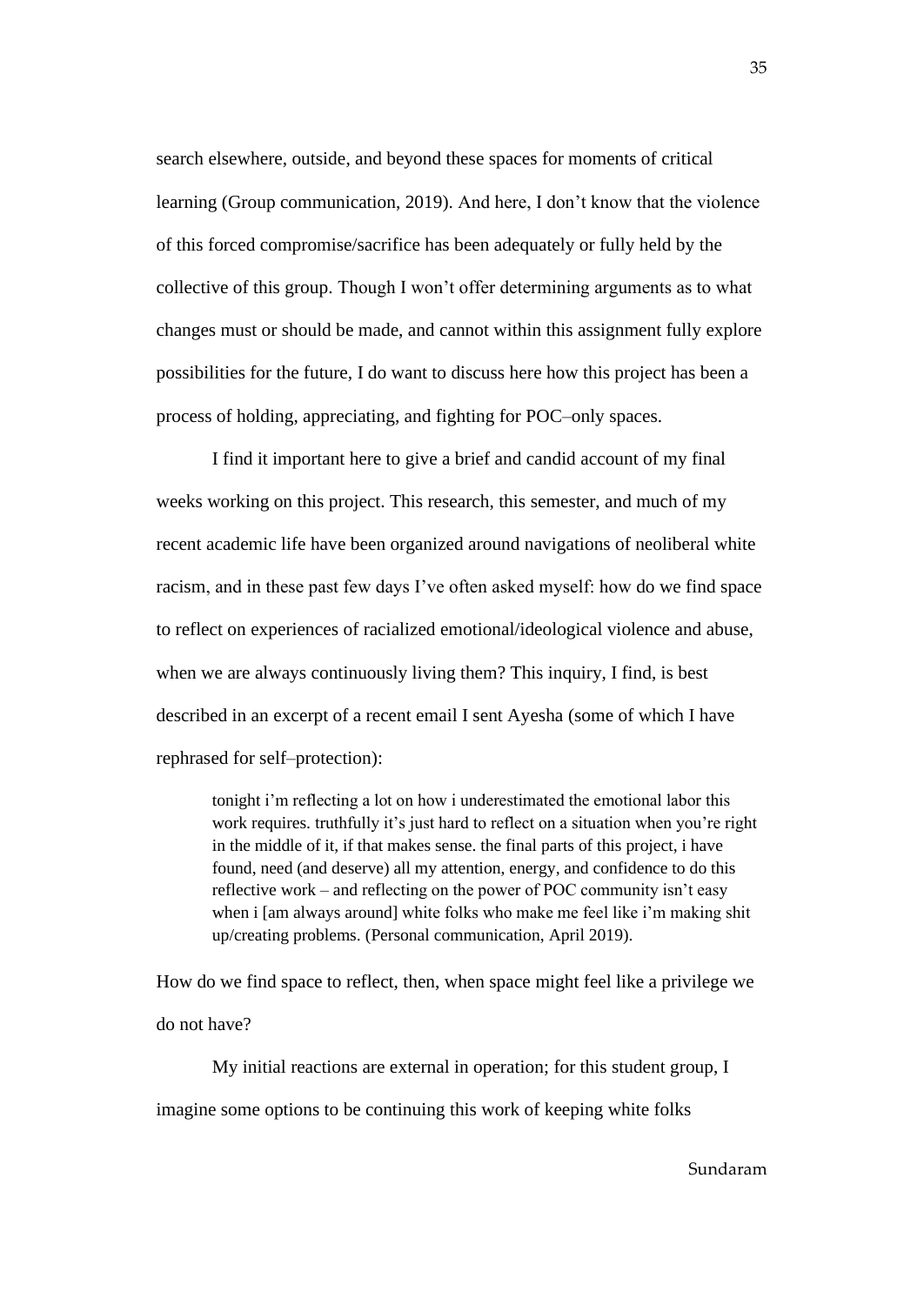accountable, or alternatively to stop and attempt to disengage from the wider group. I am reminded here of some final words Sara Ahmed offers in *On Being* 

*Included: Racism and Diversity in Institutional Life*:

Things might appear fluid if you are going the way things are flowing. When you are not going that way, you experience the flow as solidity, as what you come up against. In turn, those who are not going the way things are flowing are experienced as obstructing the flow.

We might need to be the cause of obstruction. we might need to get in the way if we are to get anywhere. We might need to become the blockage points by pointing out the blockage points. (2012, 186-7).

I want to respond: but what do we do when always being a blockage point is exhausting, frustrating, even traumatizing? I wonder though, if I might reframe my question: where do we find support, fulfillment, and life – if being this obstruction is not where we will find those things? As brown (2017) asks, how we make these transformative moves toward collaboration – if collective imagination is how we will survive?

Sundaram This project has felt like a practice in seeking this collaboration – in recognizing and loving the power of spaces made by, for, and about people of color. Out of my meetings with folks has come  $-$  as I might describe  $-$  a feeling that support, accountability, care, and community have come more often from other folks of color than they have from the collective whole. This feeling, I would offer, translates into a strong need for more POC–only spaces that are encouraged and supported by this program. I have begun, myself, to imagine the potential for these spaces particularly in the processes through which my peers and I have co–created this zine. As they continue to outline ways of knowing in adulthood, Drago–Severson and Blum–DeStefano (2017) offer the final concept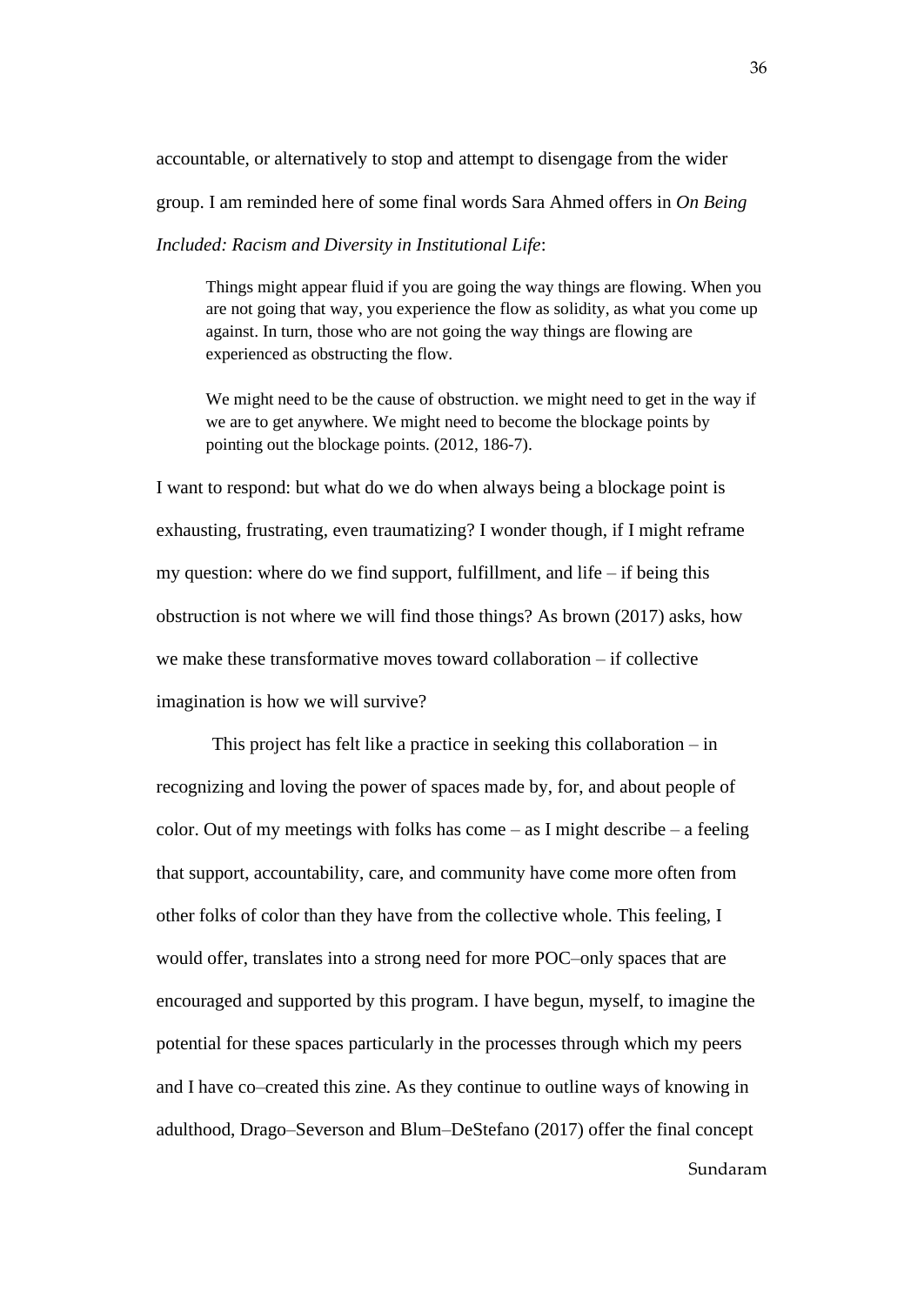self–transforming knowers; yearning for interconnection and co–constructed meaning, self–transforming knowledge prioritizes collaboration and mutually– expansive thinking. From meetings at coffeeshops, to late–night texts about spontaneous ideas, to physically co–writing and piecing together the final product – I have experienced a knowledge production process that has (in my mind) been collaborative, caring, difficult, fun, and radically transformative. The zine, I think, reflects what is powerful about this project's/this program's POC–affinity spaces; it is simultaneously silly and serious, structured and fluid, collective and individual. It spans SIT pasts, presents, and futures of color, and I/we intend for it to operate as a material product in which to find space and community – if/when there isn't always one easily accessible.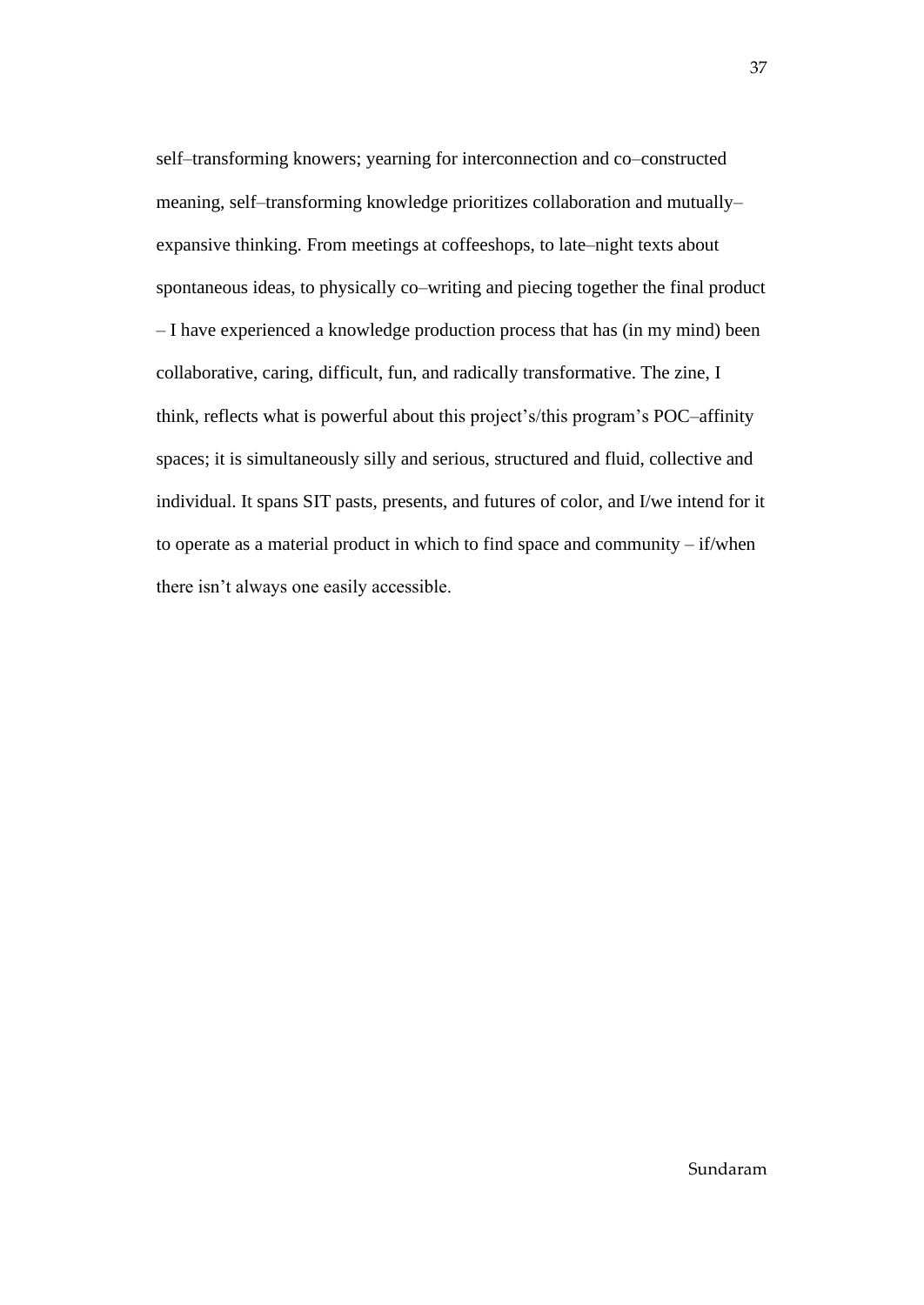#### **Conclusions and Moves Forward**

<span id="page-43-0"></span>This project has sought out a relational exploration of how this program's students of color have experienced and continued to navigate community in the white neoliberal spaces we occupy; it has further invested itself in these students' visions as to what the potential futures of this community might hold. Through conversations, meetings and creations with my friends and peers, I have found this work to involve organization of and engagement in complex sites of collective support and imagination. In particular, I have been allowed by my friends/allowed myself to participate in ideological and practical artistic/creative collaboration through zine-making. I have found, through the whole of this work, a pattern of complications in practicing kinds of intimate and creative collaboration within institutional academic structures – and specifically identified long-internalized beliefs within myself which contribute to these complications. As this research draws to a (somewhat artificial) close, I stand increasingly confident in the power of and need for POC affinity spaces to offer one venue for collective care amongst folks of color – in and beyond this program. I find it relevant to note, here, that my support of these spaces holds in mind simultaneous, necessary, and full deconstructions of white neoliberal settings as tools of racial domination – deconstructions which hold intra–communal white work at their core.

Sundaram In this research process, I have begun the work of identifying my academic, research, and relational practices which find their roots in oppressive tendencies, and leave this project with a deepened commitment to understanding how I have operated (and continue to operate) in research and in life from places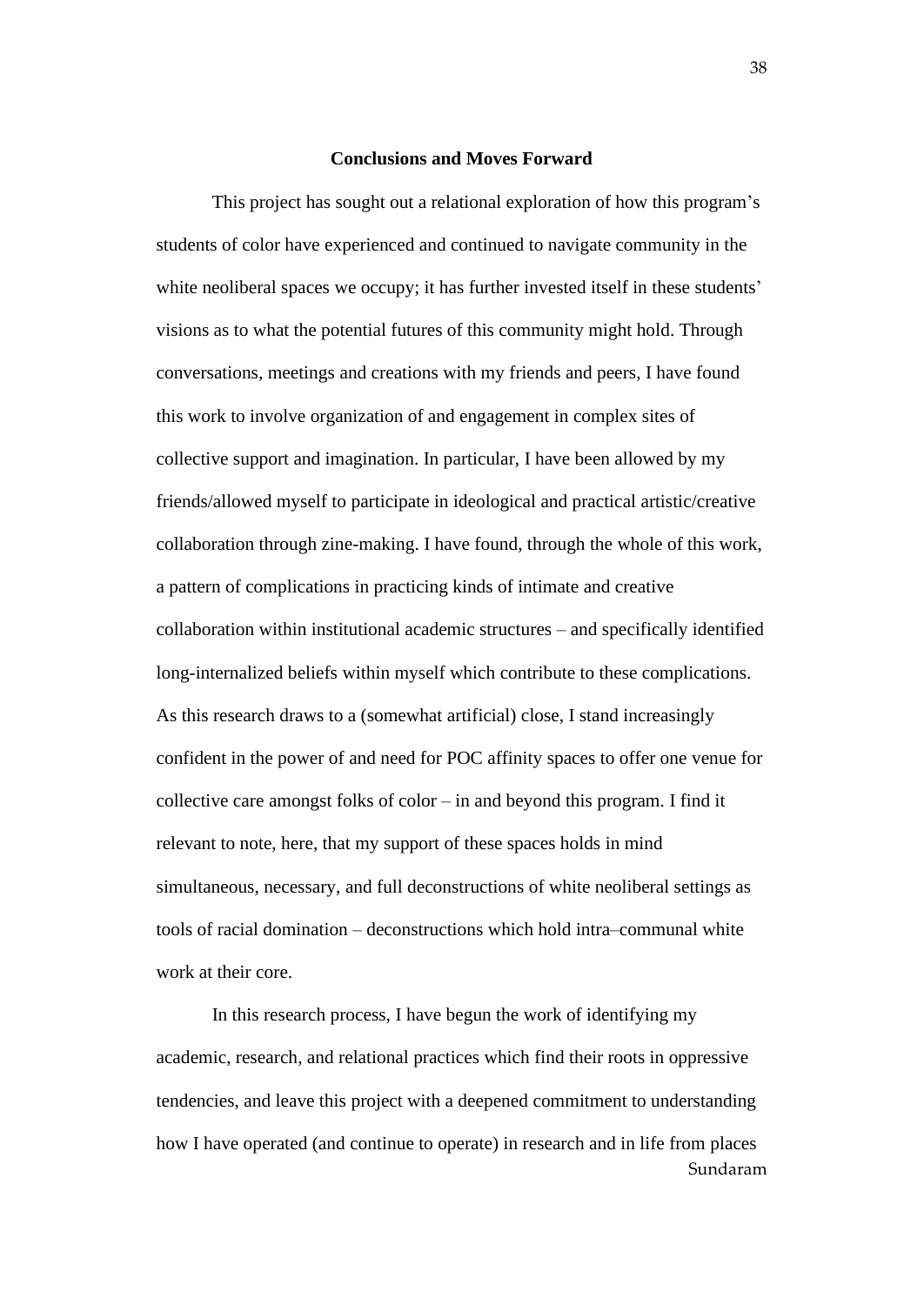of western coloniality and white supremacy. I have noticed, in particular, my need to divest myself from rigidity and structure, ownership and control, and an enforced hierarchical binary of intra– and extra–academia. Working alongside some of my friends and peers of color this past month, I have reflected on the ways my fields (that of sociology, in particular) seem often center their theorizations around how the world currently works and why. Unsurprisingly, these fields (much like the rest of the academy) also seem to prioritize a research process which is highly individualized. As I leave this project, then, I find a kind of urgency in moving beyond what's happening now. to imagine the possibilities of the future – and to do this imagination in community. This work, as I am starting to understand it, can and will complicate the structural investments of the academy – complications, I think, are necessary if we are to find a future world in which we might live, thrive, and be free.

Sundaram From here, I want to offer that future researchers might (to the extent that they can) critique loudly the marginalizing operations of traditional western white research practices, approaches, and orientations. I urge that they/you search alternatively for practices of inquiry (note my shift in language) which center collaboration and collective ideation. It is not enough to critique alone; we must do it standing alongside others. These radical shifts in practice must, in and of themselves, function as part of larger, widespread transformations to academia, which itself has grown out of foundations in racialized hierarchies of power. My final proposal to future researchers is to realize that we must fully implicate ourselves in every one of our pursued inquiries. If we are intent researching an 'other,' rather than engaging curiously with a collective in which we find

39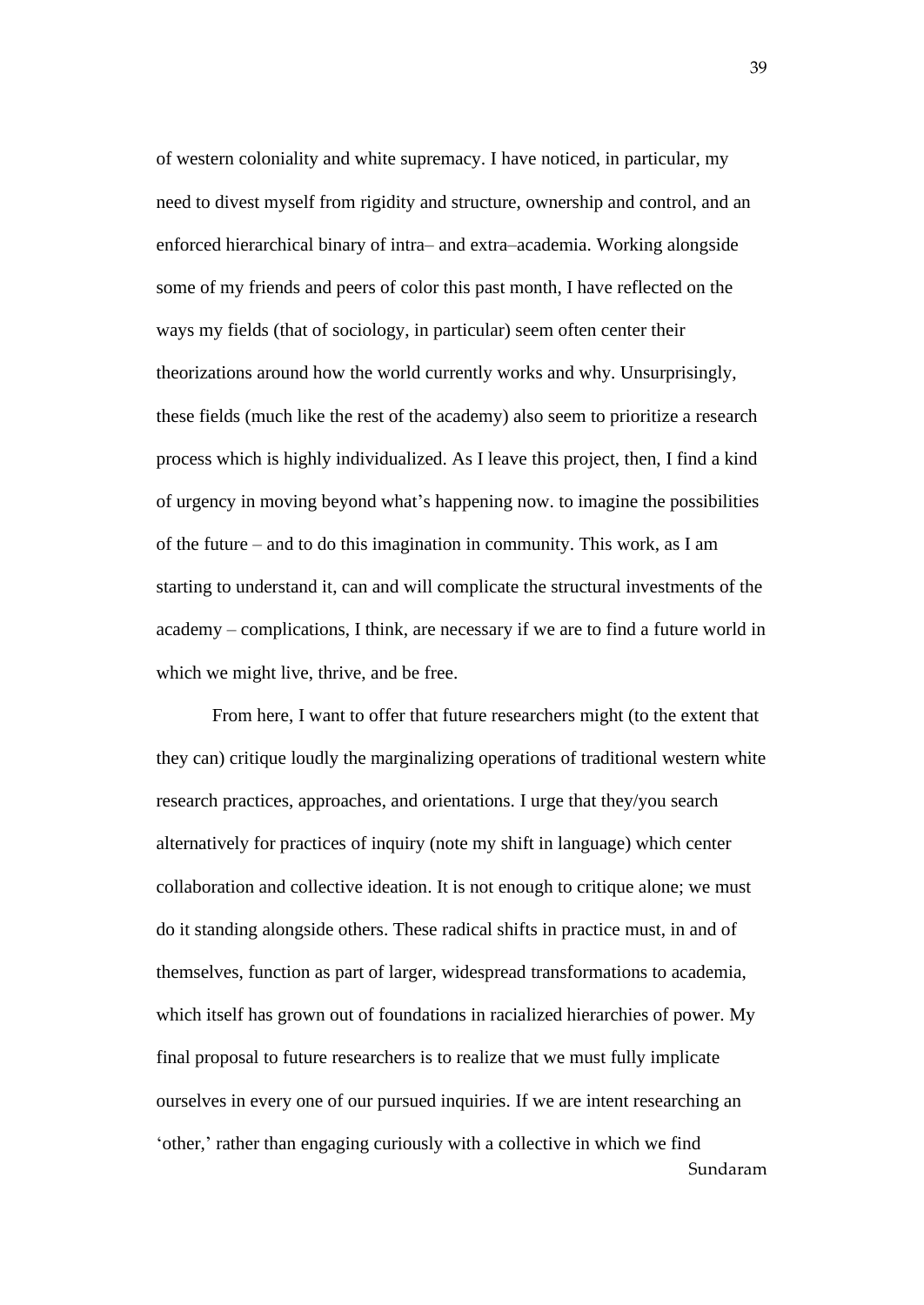ourselves, then maybe we should not be doing research at all. To wonderers and inquirers – who have been told/believe that they are not researchers – I offer my respect and admiration for this everyday work of seeking futures more radical than our presents.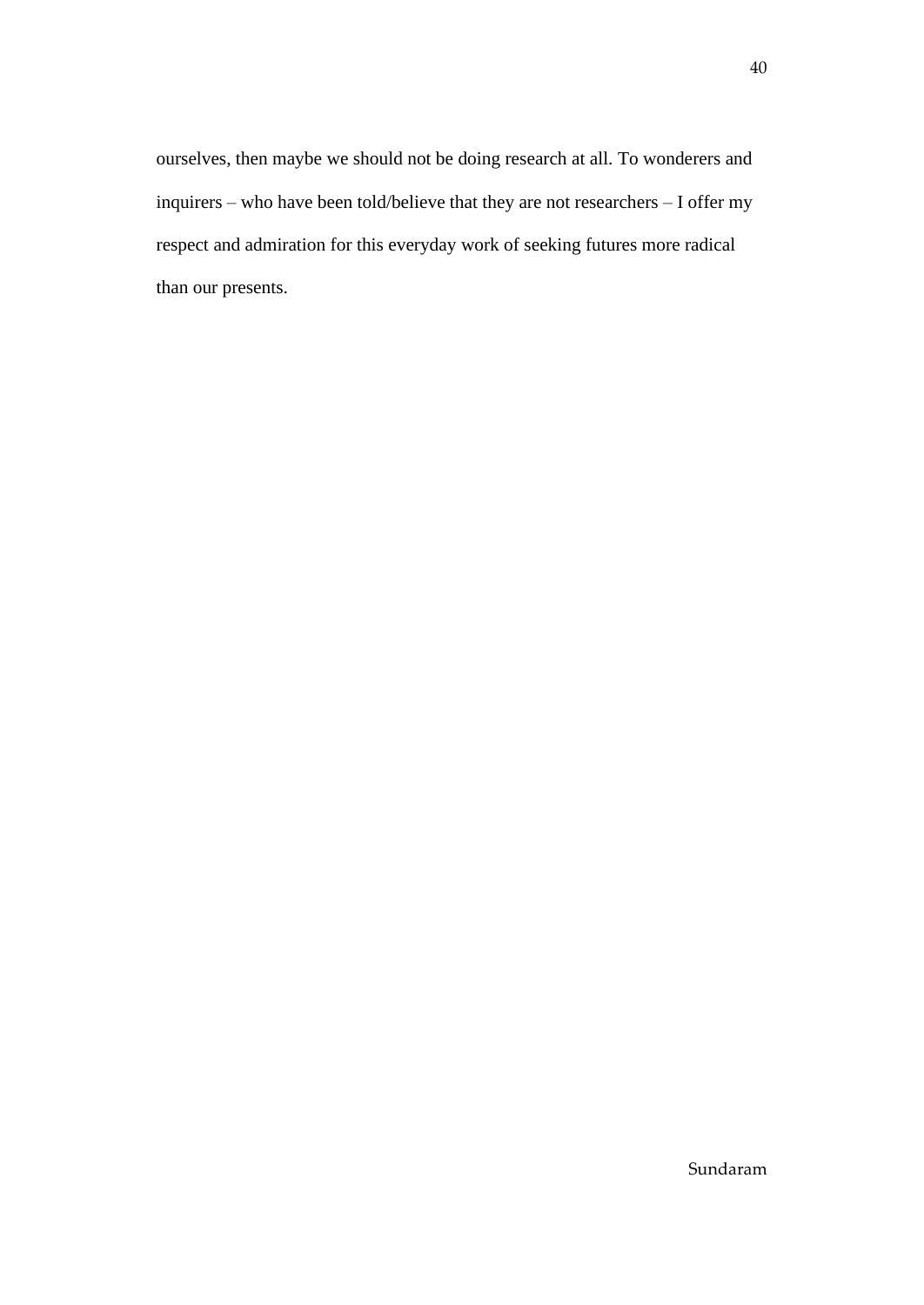#### **Reference List**

- Ahmed, S. (2012). Conclusion: A Phenomenological Practice. In *On Being Included: Racism and Diversity in Institutional Life*. (pp. 173-187). Durham and London: Duke University Press.
- brown, a. m. (2017). *Emergent Strategy: Shaping Change, Changing Worlds.* Chico: AK Press.
- Biko, S., (2002). Black Souls in White Skins? *Steve Biko - I Write What I Like: Selected Writings* (1st ed.). (pp. 19-26). London: The Bowerdean Press.
- Cahnmann, M. (2003). The craft, practice, and possibility of poetry in educational research. *Educational Researcher, 32*(3), 29-36.
- Campt, T. (2017). Quiet Soundings: The Grammar of Black Futurity. In *Listening to Images*. (pp.15-45.) Durham, NC: Duke University Press.
- Desmond, M., and Emirbayer, M. (2009). The Invention of Race. In *Racial Domination, Racial Progress: The Sociology of Race in America* (pp. 51- 102). Madison: University of Wisconsin at Madison.
- DiAngelo, R. (2011). White Fragility. *International Journal of Critical Pedagogy, 3*(3), 54-70.
- Drago-Severson, E. and Blum-DeStefano, J. (2017). The Self in Social Justice: A Developmental Lens on Race, Identity, and Transformation. *Harvard Educational Review, 87*(4), 457-481.
- Dyer, R. (1997). *White*. New York: Routledge.
- Fine, M. (1997). Introduction. In M. Fine, L. Weis, C. Powell & L. Wong (Eds.), *Off White: Readings on race, power and society* (p. vii-xii). New York: Routledge.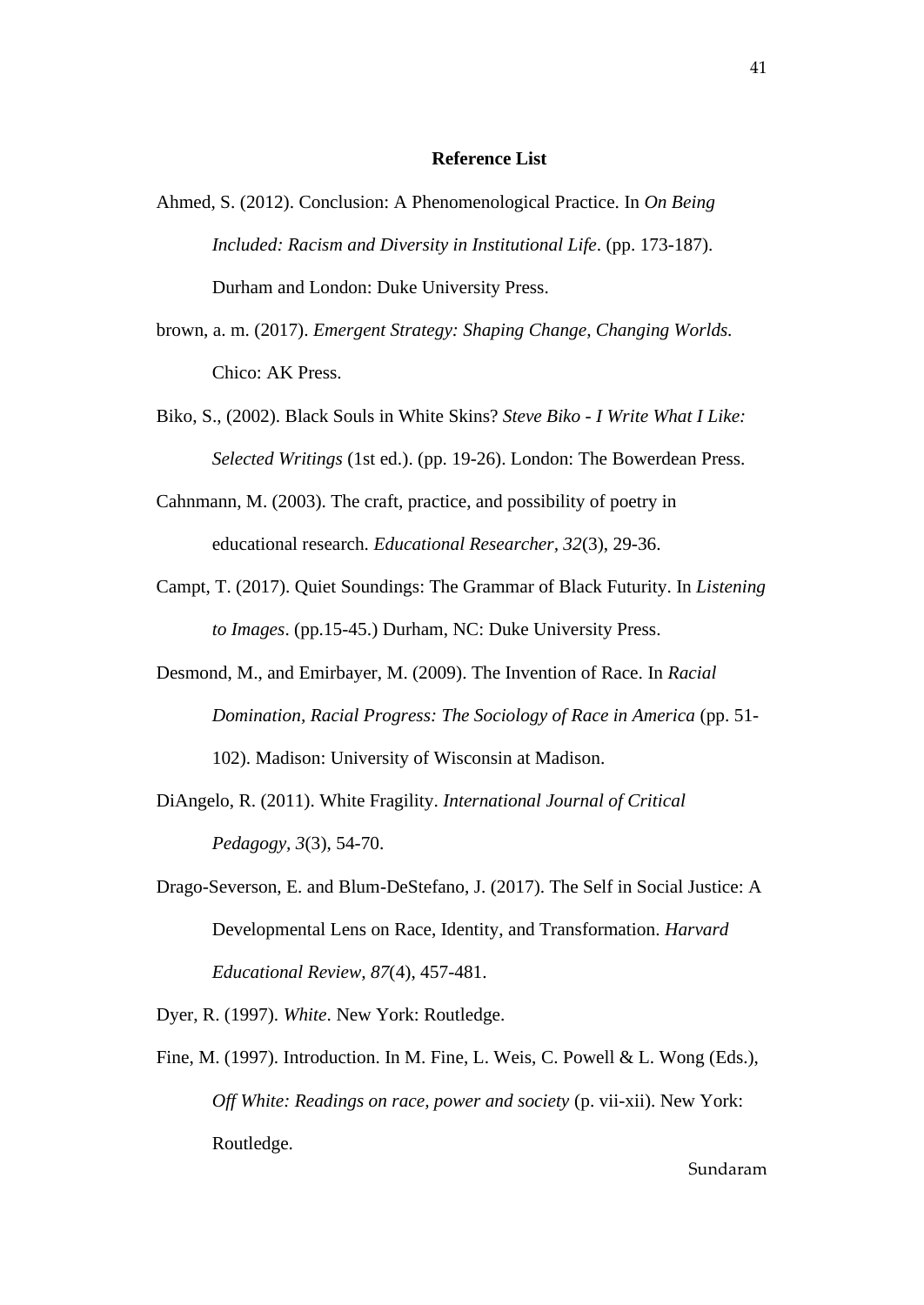- Frankenberg, R. (1993). *The social construction of Whiteness: White women, race matters.* Minneapolis: University of Minnesota Press.
- hooks, b. (1981). Racism and Feminism: The Issue of Accountability. In *Ain't I A Woman: black women and feminism*. (pp. 119-158). Boston: South End Press.
- Kapoor, I. (2004). Hyper-self-reflexive development? Spivak on representing the Third World 'Other.' *Third World Quarterly, 25*(4), 627-647.
- Kara, H. (2015). Introducing creative research. *Creative Research Methods in the Social Sciences: A Practical Guide*. (pp. 3-18). Bristol: Policy Press.
- Lombardo, T. (2010). Wisdom Facing Forward: What It Means to Have Heightened Future Consciousness. *The Futurist* (September-October). (pp. 34-42). Bethesda: World Future Society.
- Mills, Charles W. (1997). *The Racial Contract*. Ithaca: Cornell University Press.
- Shotwell, A. (2016). *Against Purity: Living Ethically in Compromised Times*. Minneapolis: the University of Minnesota Press.
- Sleeter, C. (1993). How White teachers construct race. In C. McCarthy & W. Crichlow (Eds.), *Race identity and representation in education* (pp.157- 171). New York: Routledge.
- Spivak, G. (1988a). Can the subaltern speak? In C Nelson & L Grossberg (eds), *Marxism and Interpretation of Culture*. (pp 271–313). Chicago, IL: University of Illinois Press.
- Sullivan, G. (2006). Research Acts in Art Practice. *Studies in Art Education, 48*(1), 19-35.
- Sundaram Trinh, M-h. (1989). *Woman, Native, Other: Writing Postcoloniality and*